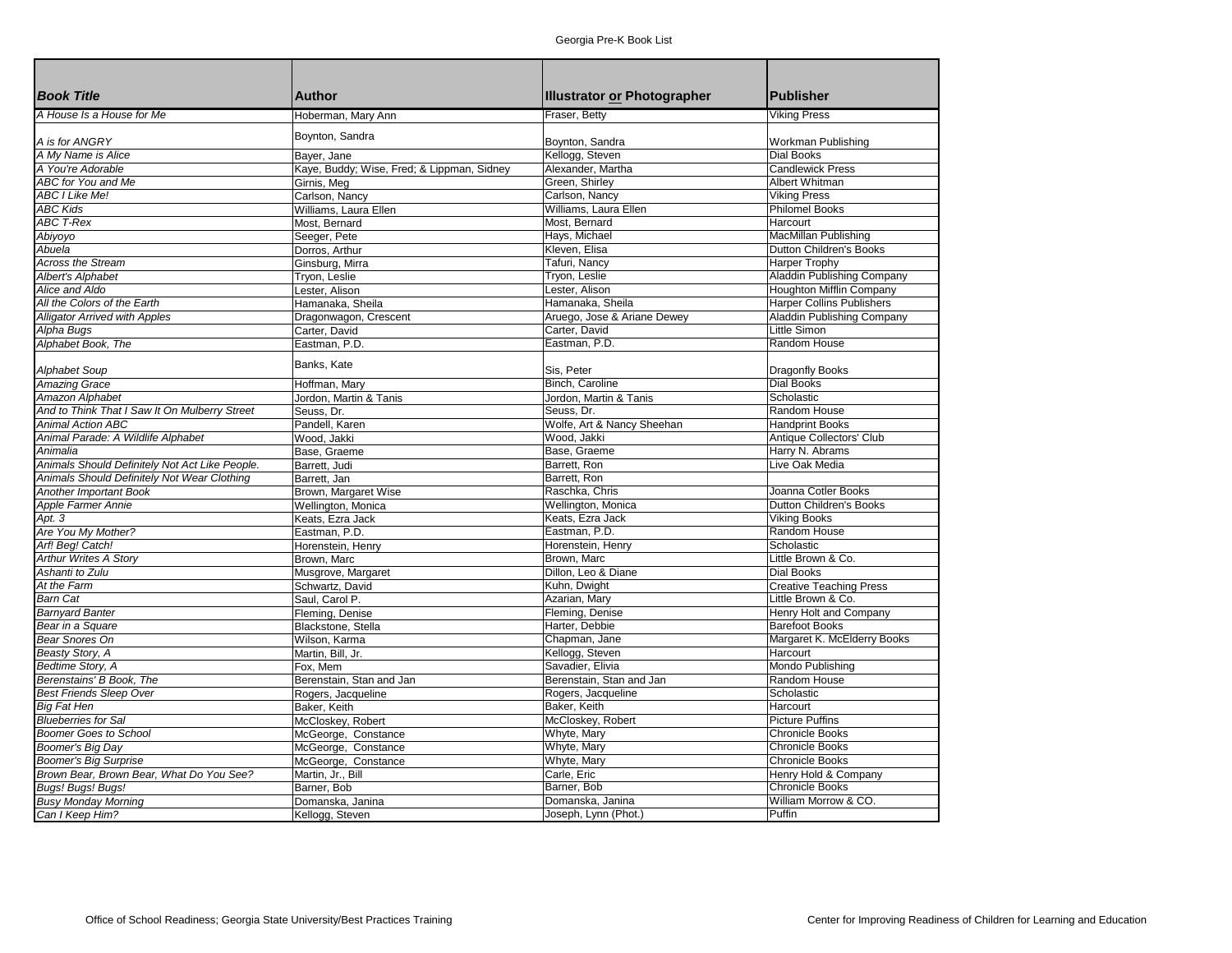| <b>Book Title</b>                       | <b>Author</b>                       | <b>Illustrator or Photographer</b> | Publisher                        |
|-----------------------------------------|-------------------------------------|------------------------------------|----------------------------------|
| Caps for Sale                           | Traditional                         | Slobodkina, Esphyr                 | Harper Collins                   |
| Career Day                              | Rockwell, Anne                      | Rockwell, Lizzy                    | <b>HarperCollins</b>             |
| Carl Goes Shopping                      | Day, Alexandra                      | Day, Alexandra                     | <b>Straus and Giroux</b>         |
| Carrot Seed, The                        | Krauss, Ruth                        | Johnson, Crockett                  | <b>Harper Collins Publishers</b> |
| Cars                                    | Rockwell, Anne                      | Rockwell, Anne                     | Puffin Unicorn                   |
| Cat in the Hat                          | Seuss, Dr.                          | Seuss. Dr.                         | Random House                     |
| Cat in the Hat Comes Back               | Seuss, Dr.                          | Seuss, Dr.                         | Random House                     |
| Chick and The Duckling, The             | Ginsburg, Mirra                     | Aruego, Jose & Ariane Dewey        | Aladdin Publishing Company       |
| Chicka Chicka Boom Boom                 | Martin, Jr., Bill                   | Ehlert, Lois                       | Simon & Schuster                 |
| Chicken Chuck                           | Martin, Bill, Jr. & Bernard Martin  | Salerno, Steven                    | <b>Winslow Press</b>             |
| <b>Chicken Soup with Rice</b>           | Sendak, Maurice                     | Sendak, Maurice                    | Harper Trophy                    |
| Children Around the World               | Montanari, Donata                   | Montanari, Donata                  | Kids Can Press                   |
| Children's Garden of Verse, A           | Stevenson, Robert Louis             | Tudor, Tasha                       | Simon & Schuster                 |
| Children's Zoo, A                       | Hoban, Tana                         | Hoban, Tana                        | <b>Greemwillow Books</b>         |
| Chrysanthemum                           | Henkes, Kevin                       | Henkes, Kevin                      | <b>Greenwillow Books</b>         |
| Click, Clack, Moo Cows That Type        | Cronin, Doreen                      | Lewin, Betsy                       | Simon & Schuster                 |
| Clifford the Big Red Dog                | Bridwell, Norman                    | Bridwell, Norman                   | Scholastic                       |
| <b>Clifford's Tricks</b>                | Bridwell, Norman                    | Birdwell, Norman                   | Scholastic                       |
| Cock-A-Doodle-Moo                       | Most, Bernard                       | Most, Bernard                      | Red Wagon                        |
| Colors of Us, The                       | Katz, Karen                         | Katz, Karen                        | <b>Books for Young Readers</b>   |
| Come Along, Daisy!                      | Simmons, Jane                       | Simmons, Jane                      | Little Brown and Company         |
| <b>Complete Fairy Tales and Stories</b> | Anderson, Hans Christian            | Anderson, Hans Christian           | Anchor Books/ Doubleday          |
| Copy Me, Copycub                        | Edwards, Richard                    | Winter, Susan                      | <b>Harper Collins</b>            |
| Cordurov                                | Freeman, Don                        | Freeman, Don                       | <b>Viking Books</b>              |
| Cow Buzzed, The                         | Zimmerman, Andrea & Clemesha, David | Meisel, Paul                       | <b>Harper Collins</b>            |
| Cows Can't Fly                          | Milgrim, David                      | Milgrim, David                     | Puffin Books                     |
| Crayon Box That Talked, The             | Derolf, Shane                       | Letzig, Michael                    | Random House                     |
| Crocodile Beat                          | Jorgensen, Gail                     |                                    | Scholastic                       |
| Crunch Munch                            |                                     | Rex, Michael                       | <b>Silver Whistle Books</b>      |
| <b>Curious George</b>                   | London, Jonathan                    | Rey, H. A.                         | Houghton Mifflin Company         |
|                                         | Rev, H. A.                          |                                    |                                  |
| Curious George goes to School           | Rey, H. A. & Margaret               | Rey, H. A.                         | Houghton Mifflin Company         |
| <b>Curious George's ABC</b>             | Rev, H. A.                          | Rey, H. A.                         | Houghton Mifflin Company         |
| <b>Curious George's Opposites</b>       | Rey, H. A. & Margaret               | Rey, H. A.                         | Houghton Mifflin Company         |
| Daddies at Work                         | Merriam, Eve                        | Fernandes, Eugenie                 | Aladdin Publishing Company       |
| Dairy Group, The                        | Frost, Helen                        | Frost, Helen                       | <b>Capstone Press</b>            |
| Daisy and the Egg                       | Simmons, Jane                       | Simmons, Jane                      | Little Brown and Company         |
| Dear Daisy, Get Well Soon               | Smith, Maggie                       | Smith, Maggie                      | Dragonfly Books                  |
| Dear Mr. Blueberry                      | James, Simon                        | James, Simon                       | Margaret K. McElderry Books      |
| Dinner at Aunt Connies                  | Ringgold, Faith                     | Ringgold, Faith                    | <b>Hyperion Books</b>            |
| Dinosaur Alphabet Book, The             | Pallotta, Jerry                     | Masiello, Ralph                    | Charlesbridge                    |
| <b>Dinosaur Bones</b>                   | Barner, Bob                         | Barner, Bob                        | <b>Chronicle Books</b>           |
| Dinosaur ROAR!                          | Stickland, Paul                     | Stickland, Henrietta               | Dutton Children's Books          |
| Dinosaurs. Dinosaurs                    | Barton, Byron                       | Barton, Byron                      | <b>Harper Trophy</b>             |
| Do Monkeys Tweet?                       | Walsh, Melanie                      | Walsh, Melanie                     | <b>Houghton Mifflin</b>          |
| Does a Kangaroo Have a Mother, Too?     | Carle, Eric                         | Carle, Eric                        | <b>Harper Collins</b>            |
| Dog Like Jack, A                        | DiSalvo-Ryan, DyAnne                | DiSalvo-Ryan, DyAnne               | <b>Holiday House</b>             |
|                                         | Cowley, Joy                         |                                    | <b>Wright Group</b>              |
| Don't Open This Book                    |                                     |                                    |                                  |
| Donavan's Word Jar - Ages 9-12          | DeGross, Monalisa                   | Hanna, Cheryl                      | Harper Trophy                    |
| Don't Forget the Bacon!                 | Hutchins, Pat                       | Hutchins, Pat                      | <b>Harper Trophy</b>             |
| Doorbell Rang, The                      | Hutchins, Pat                       | Hutchins, Pat                      | <b>Greenwillow Books</b>         |
| Dot the Fire Dog                        | Desimini, Lisa                      | Desimini, Lisa                     | <b>Blue Sky Press</b>            |
| Down By the Cool of the Pool            | Mitton, Tony                        | Parker-Rees, Guy                   | <b>Orchard Books</b>             |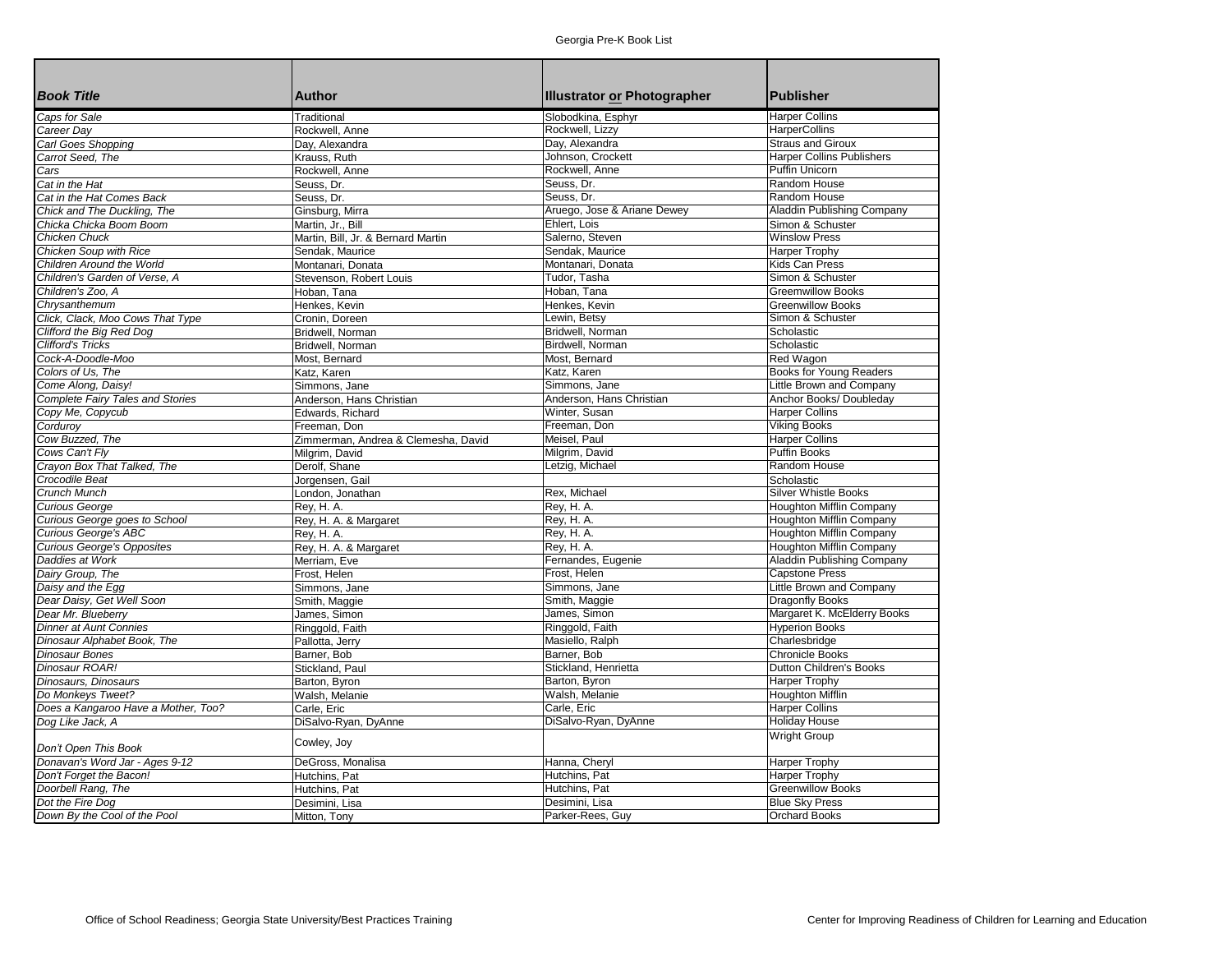| <b>Book Title</b>                                   | Author               | Illustrator or Photographer | <b>Publisher</b>        |
|-----------------------------------------------------|----------------------|-----------------------------|-------------------------|
| Down by the Station                                 | Hillenbrand, Will    | Hillenbrand, Will           | <b>Gulliver Books</b>   |
| Dr. Seuss's ABC)                                    | Seuss, Dr.           | Seuss, Dr.                  | Random House            |
| Dream Snow                                          | Carle, Eric          | Carle, Eric                 | <b>Philomel Books</b>   |
| <b>Drummer Hoff</b>                                 | Emberley, Barbara    | Emberley, Ed                | Simon & Schuster        |
| Duck on A Bike                                      | Shannon. David       | Shannon, David              | <b>Blue Sky Press</b>   |
| <b>Each Living Thing</b>                            | Ryder, Joanne        | Wolff, Ashley               | <b>Gulliver Green</b>   |
| <b>Eating Fractions</b>                             | McMillan, Bruce      | McMillan, Bruce             | Scholastic              |
| <b>Eating Right</b>                                 | Frost, Helen         | Frost, Helen                | <b>Capstone Press</b>   |
| Eating the Alphabet Fruits and Vegetables from A to | Ehlert, Lois         | Ehlert, Lois                | Harcourt                |
| <b>Elephant Facts</b>                               | Barner, Bob          | Barner, Bob                 | E.P. Dutton             |
| <b>Elmer Takes Off</b>                              | McKee. David         | McKee, David                | Harper Collins          |
| Emily's First 100 Days of School                    | Wells, Rosemary      | Wells, Rosemary             | <b>Hyperion Books</b>   |
| Enormous Potato. The                                | Davis, Aubrey        | Petricic, Dusan             | Kids Can Press          |
| Eyes, Nose, Fingers, & Toes                         | Hindley, Judy        | Granstrom, Brita            | <b>Candlewick Press</b> |
| Fall Leaves Fall!                                   | Hall, Zoe            | Halpern, Shari              | Scholastic              |
| <b>Families Are Different</b>                       | Pellegrini, Nina     | Pellegrini, Nina            | <b>Holiday House</b>    |
| Farm Alphabet Book                                  | Miller, Jane         | Miller, Jane                | Scholastic              |
| <b>Farmer Duck</b>                                  | Waddell, Martin      | Oxenbury, Helen             | Candlewick              |
| <b>Farmer Will</b>                                  | Cowen-Fletcher, Jane | Cowen-Fletcher, Jane        | <b>Candlewick Press</b> |
| <b>Father's Rubber Shoes</b>                        | Heo, Yumi            | Heo, Yumi                   | <b>Orchard Books</b>    |
| Feast for 10                                        | Falwell, Cathryn     | Falwell, Cathryn            | <b>Clarion Books</b>    |
| <b>Fidgety Fish</b>                                 | Galloway, Ruth       | Galloway, Ruth              | <b>Tiger Tales</b>      |
| Fish Eyes                                           | Ehlert, Lois         | Ehlert, Lois                | Harcourt                |
| Fish Wish                                           | Barner, Bob          | Barner, Bob                 | <b>Holiday House</b>    |
| Five Little Monkeys Jumping on the Bed              | Chrsitelow. Eileen   | Christelow, Eileen          | <b>Clarion Books</b>    |
| Five Little Monkeys Sitting in a Tree               | Christelow, Eileen   | Christelow, Eileen          | <b>Clarion Books</b>    |
| Flea's Sneeze. The                                  | Downey, Lynn         | Firehammer, Karla           | Henry Hot and Company   |
| Flora McDonnell's ABC                               | McDonnell, Flora     | McDonnell, Flora            | <b>Candlewick Press</b> |
| <b>Flora's Blanket</b>                              | Gliori, Debi         | Gliori, Debi                | <b>Orchard Books</b>    |
| <b>Flower Garden</b>                                | Bunting, Eve         | Hewitt, Kathryn             | Harcourt                |
| Foot Book. The                                      | Seuss. Dr.           | Seuss, Dr.                  | Random House            |
| Football That Won, The                              | Sampson, Michael     | Rand, Ted                   | Henry Holt and Company  |
| Fox be Nimble                                       | Marshall, James      | Marshall, James             | <b>Puffin Books</b>     |
| Fox in Socks                                        | Seuss, Dr.           | Seuss, Dr.                  | Random House            |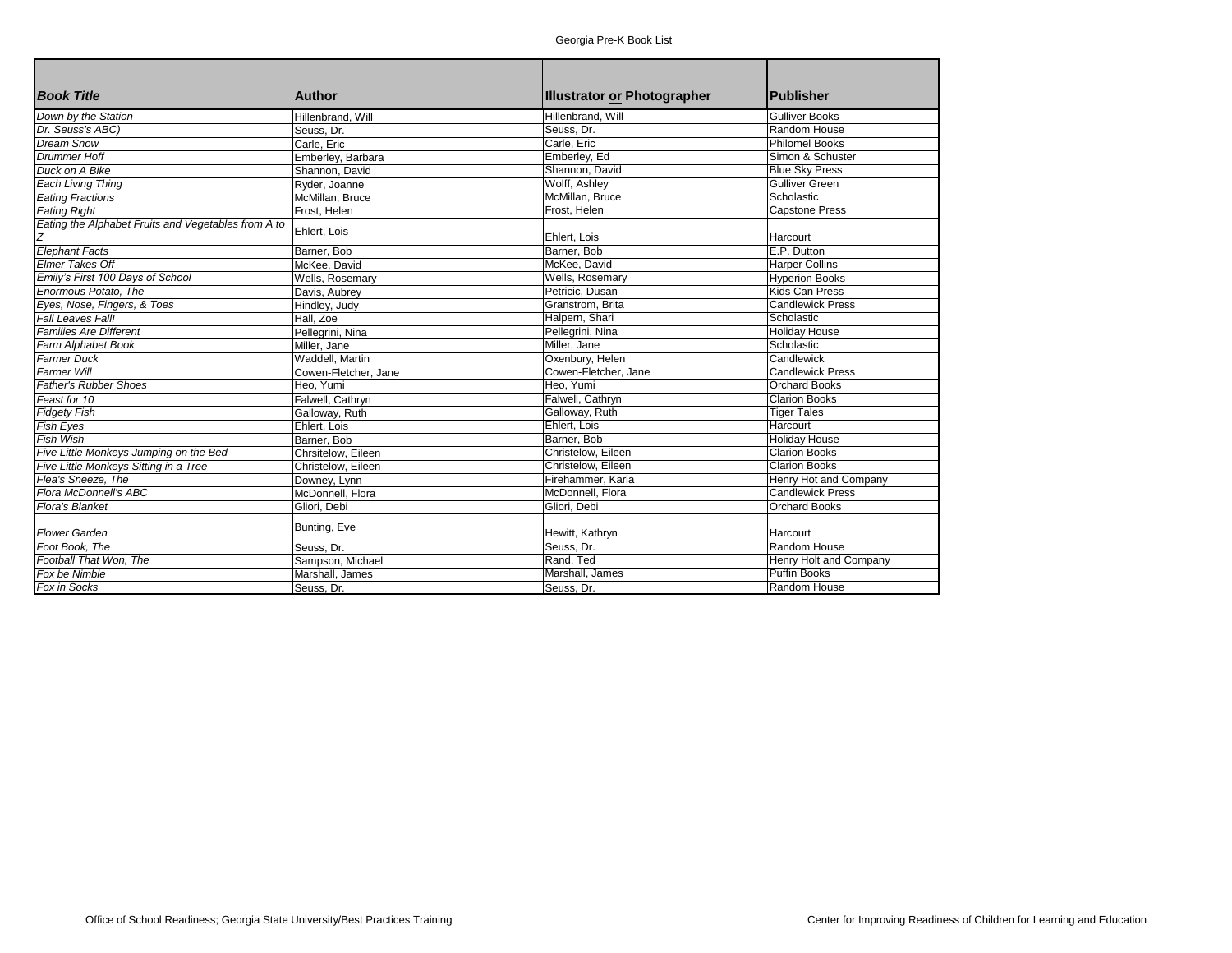| <b>Book Title</b>                                     | <b>Author</b>                         | <b>Illustrator or Photographer</b> | <b>Publisher</b>                              |
|-------------------------------------------------------|---------------------------------------|------------------------------------|-----------------------------------------------|
| Frederick                                             | Lionni, Leo                           | Lionni. Leo                        | Alfred A. Knopf                               |
| <b>Freight Train</b>                                  | Crews, Donald                         | Crews. Donald                      | <b>Greenwillow Books</b>                      |
| <b>Friends at School</b>                              | Bunnett. Rochelle                     | Brown, Matt                        | <b>Star Bright Books</b>                      |
| Frog and Toad are Friends                             | Lobel, Arnold                         | Lobel, Arnold                      | <b>Harper Collins</b>                         |
| Frog and Toad Together                                | Lobel, Arnold                         | Lobel, Arnold                      | <b>Harper Collins</b>                         |
| <b>Froggy Gets Dressed</b>                            | London, Johnathan                     | Remkiewicz, Frank                  | <b>Viking Books</b>                           |
| Fruit Group, The                                      | Frost, Helen                          | Frost, Helen                       | <b>Capstone Press</b>                         |
| Furry Alphabet Book, The                              | Pallott, Jerry                        | Stewart, Edgar                     | Charlesbridge                                 |
| Giggle, Giggle, Quack                                 | Cronin, Doreen                        | Lewin, Betsy                       | Simon & Schuster                              |
| Gingerbread Baby                                      | Brett, Jan                            | Brett, Jan                         | Putnam Publishing Group                       |
| Gingerbread Boy, The                                  | Galdone, Paul                         | Galdone, Paul                      | <b>Clarion Books</b>                          |
| <b>Giraffes Can't Dance</b>                           | Andreae, Giles                        | Parker-Rees, Guy                   | <b>Orchard Books</b>                          |
| Glorious Flight, The                                  | Provensen, Alice and Martin           | Provenson, Alice and Martin        | Puffin Books                                  |
| Go Away, Big Green Monster!                           | Emberley, Ed                          | Emberley, Ed                       | Little Bown and Company                       |
|                                                       | Antle, Nancy                          |                                    |                                               |
| Good Bad Cat, The<br>Good Dog, Carl                   |                                       | Day, Alexandra                     | <b>Aladdin Books</b>                          |
|                                                       | Day, Alexandra                        |                                    |                                               |
|                                                       |                                       |                                    |                                               |
|                                                       | Jacobs, Leland                        |                                    |                                               |
| Good Night Mr. Beetle                                 |                                       | Rand, Ted                          | <b>DLM Teaching Resources</b>                 |
| Good Night, Owl<br>Good Things You're Not an Octopus! | Hutchins, Pat                         | Hutchins, Pat                      | MacMillan Publishing<br><b>Harper Collins</b> |
|                                                       | Markes, Julie                         | Smith, Maggie                      |                                               |
| Grain Group, The                                      | Frost, Helen                          | Frost, Helen                       | <b>Capstone Press</b>                         |
| Gray Rabbit's 1, 2, 3                                 | Baker, Alan                           | Baker, Alan                        | Kingfisher Books                              |
| Green Eggs and Ham                                    | Seuss, Dr.                            | Seuss, Dr.                         | Random House                                  |
| Grouchy Ladybug, The                                  | Carle, Eric                           | Carle, Eric                        | <b>Harper Collins</b>                         |
| Growing Like Me                                       | Rockwell, Anne F.                     | Keller, Holly                      | <b>Silver Whistle Books</b>                   |
| <b>Growing Vegetable Soup</b>                         | Ehlert, Lois                          | Ehlert, Lois                       | Harcourt                                      |
| Gyo Fujikawa's A to Z Picture Book                    | Fujikawa's Gyo                        | Fujikawa's Gyo                     | Grosset & Dunlap                              |
| Handful of Sunshine, A                                | Eclare, Melanie                       | Eclare, Melanie                    | Ragged Bears USA                              |
| <b>Happy Birthday Sam</b>                             | Hutchins, Pat                         | Hutchins, Pat                      | <b>Harper Trophy</b>                          |
| Happy Birthday To You!                                | Seuss, Dr.                            | Seuss, Dr.                         | Random House                                  |
| Happy Hippopotami, The                                | Martin, Bill, Jr.                     | Everitt. Betsv                     | Harcourt                                      |
| Harold's ABC                                          | Johnson, Crockett                     | Johnson, Crockett                  | <b>Harper Trophy</b>                          |
| Harold's Trip to the Sky                              | Johnson, Crockett                     | Johnson, Crockett                  | <b>Harper Trophy</b>                          |
| Harriet, You'll Drive Me Wild                         | Fox. Mem                              | Frazee, Marla                      | Harcourt, Inc.                                |
| Harry the Dirty Dog                                   | Zion, Gene                            | Graham, Margaret Bloy              | <b>Harper Collins</b>                         |
| Hat, The                                              | Brett, Jan                            | Brett, Jan                         | Putnam Publishing Group                       |
| Have You Seen Bugs?                                   | Oppenheim, Joanne F.                  | Broda, Ron                         | Scholastic                                    |
| Have You Seen My Cat?                                 | Carle, Eric                           | Carle, Eric                        | Picture Book Studio Ltd                       |
| Have You Seen My Duckling?                            | Tafuri, Nancy                         | Tafuri, Nancy                      | <b>Greenwillow Books</b>                      |
| <b>Hedgie's Surprise</b>                              | Brett, Jan                            | Brett, Jan                         | Putnam Publishing Group                       |
| Helen Oxenbury's ABC                                  | Oxenbury, Helen                       | Oxenbury, Helen                    | <b>Aladdin Books</b>                          |
| Hello, Amigos!                                        | Brown, Tricia                         | Ortiz, Fran                        | Henry Holt and Company                        |
| Hello, Red Fox                                        | Carle, Eric                           | Carle, Eric                        | Simon & Schuster                              |
| <b>Henny Penny</b>                                    | Galdone, Paul                         | Galdone, Paul                      | <b>Clarion Books</b>                          |
| Here Are My Hands                                     | Martin, Bill, Jr. & Archambault, John | Rand, Ted                          | Henry Holt and Company                        |
| Here Come Poppy and Max                               | Gardiner, Lindsey                     | Gardiner, Lindsey                  | Little, Brown, and Company                    |
| Hop on Pop                                            | Seuss, Dr.                            | Seuss, Dr.                         | Random House                                  |
| Hot, Cold, Shy, Bold                                  | Harris, Pamela                        | Harris, Pamela                     | Kids Can Press                                |
| House that Jack Built, The                            | Peppe, Rodney                         |                                    |                                               |
| How Big Is a Pig?                                     | Blackstone, Stella                    | Beaton, Clare                      | <b>Barefoot Books</b>                         |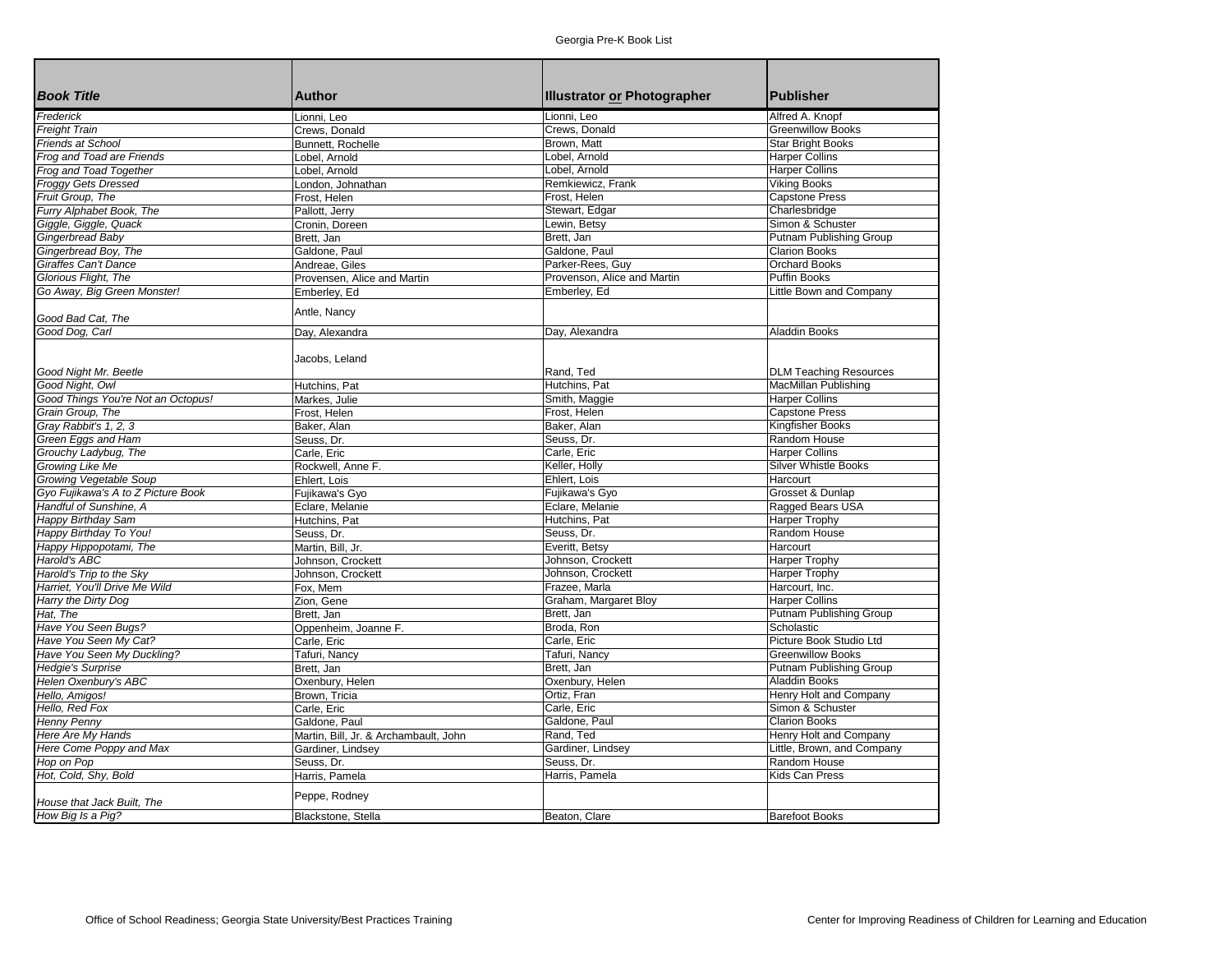| <b>Book Title</b>                        | <b>Author</b>                        | <b>Illustrator or Photographer</b> | Publisher                        |
|------------------------------------------|--------------------------------------|------------------------------------|----------------------------------|
| How Do Dinosaurs Say Good Night?         | Yolen, Jane                          | Teague, Mark                       | The Blue Sky Press               |
| How Many Feet In The Bed?                | Hamm, Diane Johnston                 | Palmer, Kate Salley                | <b>Aladdin Books</b>             |
| Hug                                      | Alborough, Jez                       | Alborough, Jez                     | <b>Candlewick Press</b>          |
| Huge Hog Is a Big Pig, A                 | McCall, Francis X.                   | Keeler, Patricia A.                | <b>Greenwillow Books</b>         |
| <b>Hugs and Kisses</b>                   | Loupy, Christophe & Eve Tharlet      | James, J. Alison                   | Michael Neugubauer Books         |
| Hullabaloo ABC, The                      | Cleary, Beverly                      | Rand, Ted                          | <b>Harper Collins</b>            |
| Hungry Thing, The                        | Slepian, Jan & Seidler, Ann          | Martin, Richard E.                 | Scholastic                       |
| Hurray for PreK!                         | Senisi, Ellen B.                     | Senisi, Ellen B.                   | <b>Harper Collins Publishers</b> |
| Hush Little Baby                         | Long, Sylvia                         | Long, Sylvia                       | <b>Chronicle Books</b>           |
| Hush! A Thai Lullaby                     | Ho, Minfong                          | Meade, Holly                       | <b>Orchard Books</b>             |
| Eat Fruit!                               | Tofts, Hannah                        | Tofts, Hannah                      | Zero to Ten                      |
| Eat Vegetables!                          | Tofts. Hannah                        | Tofts, Hannah                      | Zero to Ten                      |
| Like it When                             | Murphy, Mary                         | Murphy, Mary                       | Harcourt                         |
| Like Me!                                 | Carlson, Nancy                       | Carlson, Nancy                     | Viking Penguin                   |
|                                          |                                      |                                    |                                  |
|                                          | Allen, Roach Van                     |                                    |                                  |
| I Love Ladybugs                          |                                      | Smith, Donna Beyer                 | <b>DLM Teaching Resources</b>    |
| I Love Trains!                           | Sturges, Philemon                    | Halpern, Shari                     | <b>Harper Collins</b>            |
| I Love Trucks!                           | Sturges, Philemon                    | Halpern, Shari                     | <b>Harper Collins</b>            |
| I Love You with All My Heart             | Kern, Noris                          | Kern, Noris                        | <b>Chronicle Books</b>           |
| Love You, Good Night                     | Buller, J. & Schade, S.              |                                    |                                  |
| I Pledge Allegiance                      | Martin, Bill, Jr. & Sampson, Michael | Raschka, Chris                     | <b>Candlewick Press</b>          |
| <b>I Think I Thought</b>                 | Terban, M.                           |                                    |                                  |
| I Want to Be a Cowboy                    | <b>Firefly Books</b>                 | <b>Firefly Books</b>               | <b>Firefly Books</b>             |
| I Want to Be a Doctor                    | <b>Firefly Books</b>                 | <b>Firefly Books</b>               | <b>Firefly Books</b>             |
| Want to Be a Firefighter                 |                                      | <b>Firefly Books</b>               | <b>Firefly Books</b>             |
|                                          | <b>Firefly Books</b>                 | <b>Firefly Books</b>               | <b>Firefly Books</b>             |
| Want to Be a Pilot                       | <b>Firefly Books</b>                 |                                    | <b>Firefly Books</b>             |
| I Want to Be a Police Officer            | <b>Firefly Books</b>                 | <b>Firefly Books</b>               |                                  |
| I Want to Learn to Fly!                  | Barron, Judy                         | Moore, Cyd                         | Scholastic                       |
| I Went Walking                           | Williams, Sue                        | Vivas, Julie                       | Harcourt                         |
| Icky Bug Alphabet Book                   | Pallotta, Jerry                      | Masiello, Ralph                    | Charlesbridge                    |
| If You Give a Moose a Muffin             | Numeroff, Laura                      | Bond, Felicia                      | Laura Geringer Books             |
| If You Give a Mouse a Cookie             | Numeroff, Laura                      | Bond, Felicia                      | Laura Geringer Books             |
| If You Give A Pig a Pancake              | Numeroff, Laura                      | Bond, Felicia                      | Laura Geringer Books             |
| If You've Ever Seen a Rhinoceros Charge  | Dobie, Duncan                        | Sexton, Tom                        | Killer Whale Productions         |
| I'll Always Love You                     | Wilhelm, Hans                        | Wilhem, Hans                       | Crown Publishing Group           |
| I'm Sorry                                | McBratney, Sam                       | Eachus, Jennifer                   | <b>Harper Collins Publishers</b> |
| In November                              | Rylant, Cynthia                      | Kastner, Jill                      | Harcourt                         |
| In the Night Kitchen                     | Sendak, Maurice                      | Sendak, Maurice                    | <b>Harper Collins</b>            |
| In the Small, Small Pond                 | Fleming, Denise                      | Fleming, Denise                    | Henry Holt and Company           |
| In the Tall. Tall Grass                  | Fleming, Denise                      | Fleming, Denise                    | Henry Holt and Company           |
| Into the A, B, Sea                       | Rose. Deborah Lee                    | Jenkins, Steve                     | Scholastic                       |
| Is This My Dinner                        | Black. Irma Simonton                 | Fry, Rosalind                      | Whitman                          |
| It's Going to Be Perfect!                | Carlson, Nancy                       | Carlson, Nancy                     | <b>Viking Press</b>              |
| It's My Birthday                         | Oxenbury, Helen                      | Oxenbury, Helen                    | <b>Candlewick Press</b>          |
| It's Okay to Be Different                | Parr, Todd                           | Parr, Todd                         | Little, Brown, and Company       |
| Itsy Bitsy Spider, The                   | Trampani, Iza                        | Trampani, Iza                      | Charlesbridge                    |
| Jamberry                                 | Degen, Bruce                         | Degen, Bruce                       | <b>Harper Collins</b>            |
| Jambo Means Hello: Swahili Alphabet Book | Feelings, Muriel                     | Feelings, Tom                      | <b>Dial Books</b>                |
| Jennie's Hat                             | Keats, Ezra Jack                     | Keats, Ezra Jack                   | <b>Viking Press</b>              |
| Jesse Bear, What Will You Wear?          | Carlstrom, Nancy White               | Degen, Bruce                       | MacMillan Publishing Co.         |
| Joseph Had a Little Overcoat             | Taback, Simms                        | Taback, Simms                      | Viking Books                     |
| Jump Frog Jump                           | Kalan, Robert                        | Barton, Byron                      | <b>Greenwillow Books</b>         |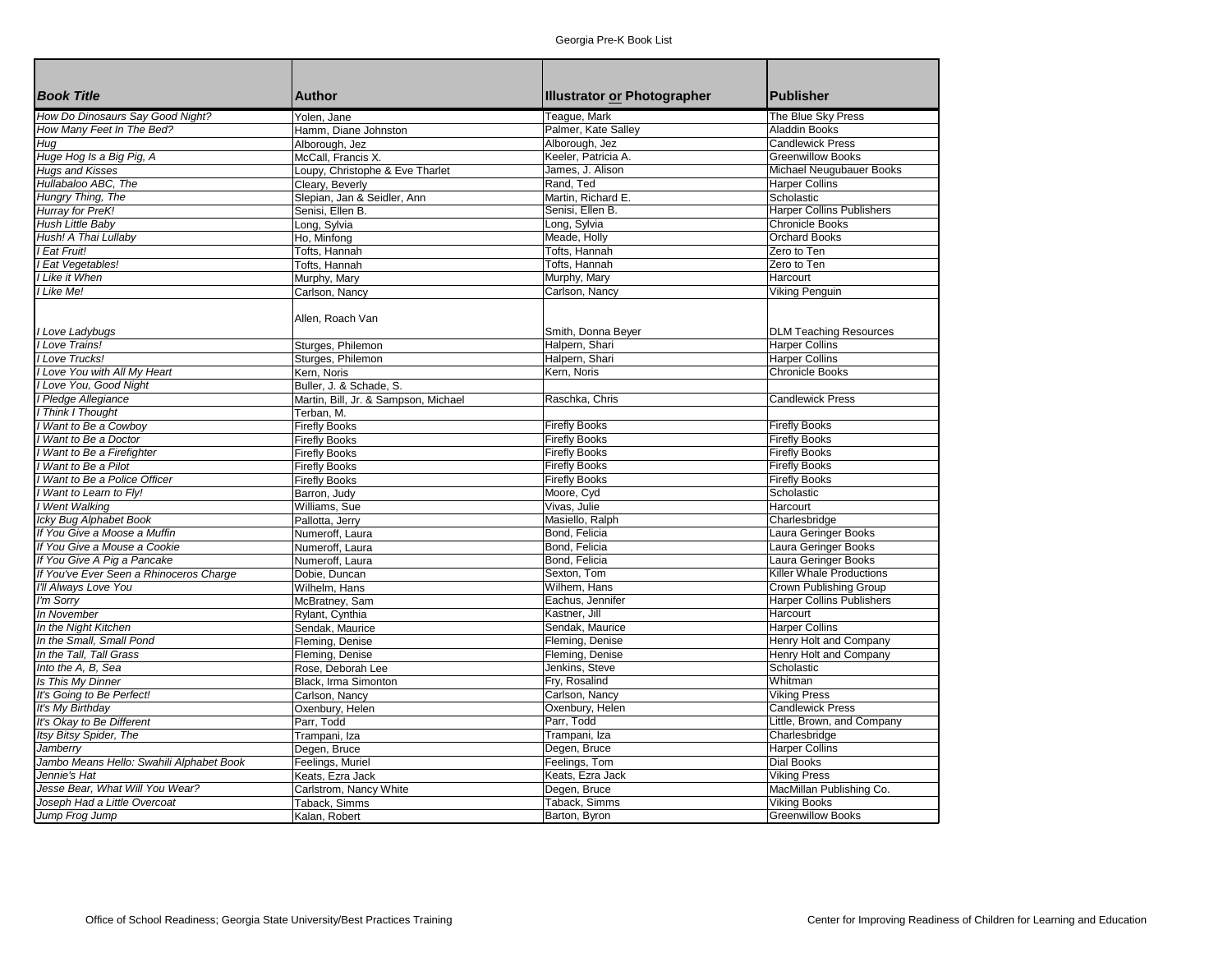|                                          |                                       |                                    | <b>Publisher</b>                                 |
|------------------------------------------|---------------------------------------|------------------------------------|--------------------------------------------------|
| <b>Book Title</b>                        | <b>Author</b>                         | <b>Illustrator or Photographer</b> |                                                  |
| <b>Just Enough</b>                       | Daniels, Teri                         | Jessup, Harley                     | Viking Books                                     |
| Just Like a Baby                         | Bond, Rebecca                         | Bond, Rebecca                      | Little, Brown and Company                        |
| Katy and the Big Snow                    | Burton, Virginia Lee                  | Burton, Virginia Lee               | <b>Houghton Mifflin Company</b>                  |
| Kevin and His Dad                        | Smalls-Hector, Irene                  | Hays, Michael                      | Little, Brown and Company                        |
| King Bidgood's in the Bathtub            | Wood, Audrey                          | Wood, Don                          | Harcourt                                         |
| Kipper's A to Z                          | Inkpen, Mick                          | Inkpen, Mick                       | Harcourt                                         |
| <b>Kiss Good Night</b>                   | Hest, Amy                             | Jeram, Anita                       | <b>Candlewick Press</b>                          |
| Kissing Hand, The                        | Penn, Audrey                          | Harper, Ruth E. and Nancy M. Leak  | <b>Child and Family Press</b>                    |
| Koala Lou                                | Fox, Mem                              | Lofts, Pamela                      | Harcourt                                         |
| Latkes and Applesauce                    | Manushkin, Fran                       | Spowart, Robin                     | Scholastic                                       |
|                                          | DePaola, Tomie                        |                                    |                                                  |
| Legend of the Bluebonnet, The            |                                       | DePaola, Tomie                     | Putnam Publishing Group                          |
| Leo the Late Bloomer                     | Kraus, Robert                         | Aruego, Jose                       | <b>Harper Collins</b>                            |
| Leon the Chameleon                       | Watt, Melanie                         | Watt, Melanie                      | Kids Can Press                                   |
| Let's Count                              | Hoban, Tana                           | Hoban, Tana                        | <b>Greenwillow Books</b>                         |
| Let's Go Visiting                        | Williams, Sue                         | Vivas, Julie                       | Harcourt                                         |
| Letter to Amy, A                         | Keats, Ezra Jack                      | Keats, Ezra Jack                   | <b>Viking Press</b>                              |
| Letters Are Lost, The                    | Ernst, Lisa C.                        | Ernst, Lisa C.                     | <b>Puffin Books</b>                              |
| Library, The                             | Stewart, Sarah                        | Small, David                       | <b>Farrar Straus Giroux</b>                      |
| Listen to the Rain                       | Martin, Bill, Jr. & Archambault, John | Endicott, James                    | Henry Holt and Company                           |
| Listening Walk, The                      | Showers, Paul                         | Aliki                              | <b>Harper Collins</b>                            |
| Little Engine that Could, The            | Piper, Watty                          | Hauman, George and Doris           | <b>Platt and Munk</b>                            |
| <b>Little Fern's First Winter</b>        | Simmons, Jane                         | Simmons, Jane                      | Little, Brown and Company                        |
| <b>Little Green</b>                      | Baker, Keith                          | Baker, Keith                       | Harcourt                                         |
| Little Penguin's Tale                    | Wood, Audrey                          | Wood, Audrey                       | Harcourt                                         |
| Little Red Hen Makes a Pizza, The        | Sturges, Philemon                     | Walrod, Amy                        | <b>Dutton Children's Books</b>                   |
| Little Red Hen, The                      | Galdone, Paul                         | Galdone, Paul                      | <b>Clarion Books</b>                             |
| Little Squeegy Bug, The                  | Martin, Bill, Jr. & Sampson, Michael  | Corrigan, Patrick                  | <b>Winslow Press</b>                             |
| <b>Little White Duck</b>                 | Whippo, Walt & Bernard Zaritzky       | Paley, Joan                        | Little, Brown and Company                        |
| <b>Look Whooo's Counting</b>             | MacDonald, Suse                       | MacDonald, Suse                    | Scholastic                                       |
| Lotus Seed, The                          | Garland, Sherry                       | Kiuchi. Tatsuro                    | Harcourt                                         |
| Louella Mae, She's Run Away              | Beaumont, Karen                       | Litzinger, Rosanne                 | Henry Holt and Company                           |
| Love You Forever                         |                                       | McGraw, Shelia                     |                                                  |
| Low Song                                 | Munsch, Robert                        | Merriam, Eve                       | <b>Firefly Book</b><br>Margaret K. Elderry Books |
|                                          | Merriam, Eve                          |                                    |                                                  |
| Lucky Pennies and Hot Chocolate          | Shields, Carol Diggory                | Nakata, Hiroe                      | Dutton Children's Books                          |
| Lunch                                    | Fleming, Denise                       | Fleming, Denise                    | Henry Holt and Company                           |
| <b>Lunch Bunnies</b>                     | Lasky, Kathryn                        | Hafner, Marylin                    | <b>Joy Street Books</b>                          |
| Madeline                                 | Bemelmans, Ludwig                     | Bemelmans, Ludwig                  | <b>Viking Press</b>                              |
| Madeline's Rescue                        | Bemelmans, Ludwig                     | Bemelmans, Ludwig                  | <b>Viking Press</b>                              |
| Magic Hat, The                           | Fox, Mem                              | Tusa, Tricia                       | Harcourt, Inc.                                   |
| Make Way for Ducklings                   | McCloskey, Robert                     | McCloskey, Robert                  | <b>Viking Press</b>                              |
| Mama's Little Bears                      | Tafuri, Nancy                         | Tafuri, Nancy                      | Scholastic                                       |
| Marvin K. Mooney, Will You Please Go Now | Seuss, Dr.                            | Seuss, Dr.                         | Random House                                     |
| Meat and Protein Group, The              | Frost, Helen                          | Frost, Helen                       | <b>Capstone Press</b>                            |
| Mice Squeak, We Speak                    | Shapiro, Arnold L.                    | dePaola, Tomie                     | Putnam Publishing Group                          |
| Mike Mulligan and His Steam Shovel       | Burton, Virginia Lee                  | Burton, Virginia Lee               | <b>Houghton Mifflin Company</b>                  |
| <b>Millions of Cats</b>                  | Gag, Wanda                            | Gag, Wanda                         | PaperStar Book                                   |
| Ming Lo Moves the Mountain               | Lobel, Arnold                         | Lobel, Arnold                      | <b>Harper Collins</b>                            |
| Miss Bindergarten Takes a Field Trip     | Slate, Joseph                         | Wolff, Ashley                      | <b>Dutton Children's Books</b>                   |
| <b>Miss Mary Mack</b>                    | Hoberman, Mary Ann                    | Westvott, Nadine Bernard           | Little, Brown and Company                        |
| Miss Moo Goes to The Zoo                 | Graves, Kelly                         |                                    | Scholastic                                       |
| Miss Spider's ABC                        | Kirk, David                           | Kirk, David                        | Scholastic                                       |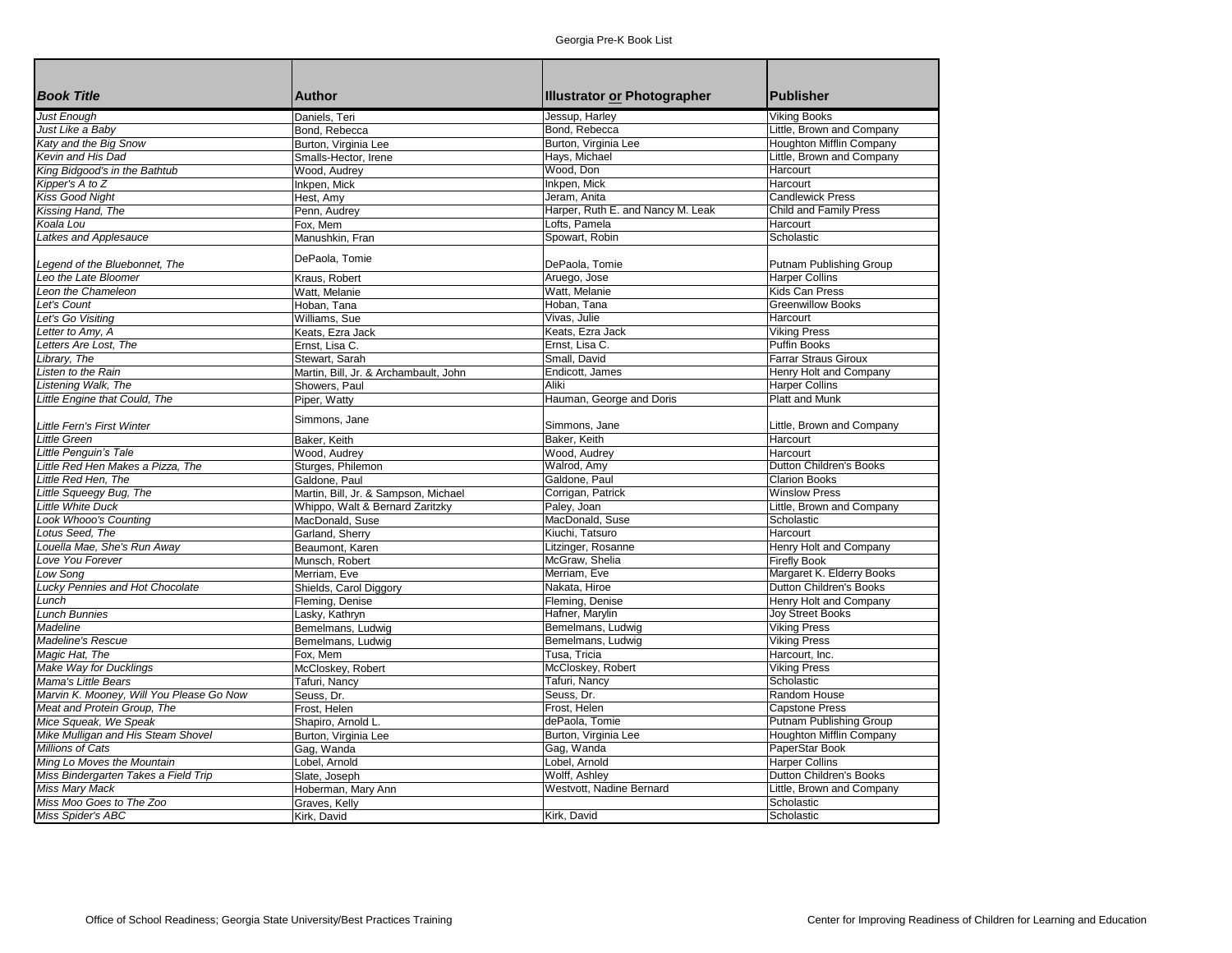| <b>Book Title</b>                                                    | <b>Author</b>            | <b>Illustrator or Photographer</b> | <b>Publisher</b>                  |
|----------------------------------------------------------------------|--------------------------|------------------------------------|-----------------------------------|
|                                                                      |                          |                                    |                                   |
| Miss Wishy Washy                                                     | Cowley, Joy              | Cowley, Joy                        | <b>Wright Group</b>               |
| Mitten. The                                                          | Brett, Jan               | Brett, Jan                         | Putnam Publishing Group           |
| Mommies at Work                                                      | Merriam, Eve             | Fernandes, Eugenie                 | Simon & Schuster                  |
|                                                                      |                          |                                    |                                   |
| Moo Moo, Brown Cow                                                   | Wood, Jakki              | Bonner, Roq                        | Red Wagon Books                   |
| Mooncake                                                             | Asch, Frank              | Asch, Frank                        | <b>Aladdin Publishing Company</b> |
| Moongame                                                             | Asch, Frank              | Asch, Frank                        | Aladdin Publishing Company        |
| More Bugs in Boxes: A Pop-Up Book About Color                        | Carter, David            | Carter, David                      | Simon & Schuster                  |
| More or Less a Mess                                                  | Keenan, Sheila           | Girouard, Patrick                  | <b>Cartwheel Books</b>            |
| More Spaghetti I Say!                                                | Gelman, Rita             | Gerberg, Mort                      | Scholastic                        |
| <b>Mothers Are Like That</b>                                         | Carrick, Carol           | Carrick, Paul                      | <b>Clarion Books</b>              |
| <b>Mouse Mess</b>                                                    | Riley, Linnea            | Riley, Linnea                      | Scholastic                        |
| <b>Mouse Paint</b>                                                   | Walsh, Ellen Stoll       | Walsh, Ellen Stoll                 | Harcourt                          |
| My Car                                                               | Barton, Byron            | Barton, Byron                      | <b>Greenwillow Books</b>          |
| My Family                                                            |                          |                                    |                                   |
|                                                                      | Bailey, Debbie           | Huszar, Sue                        | <b>Annick Press</b>               |
| My First Book of the Alphabet                                        | Murphy, C.               |                                    | Scholastic                        |
| My Five Senses                                                       | Aliki                    | Aliki                              | Harper Trophy                     |
| My Friend and I                                                      | Jahn-Clough, Lisa        | Jahn-Clough, Lisa                  | <b>Walter Lorraine Books</b>      |
| My Little Sister Ate One Hare                                        | Grossman, Bill           | Hawkes, Kevin                      | Alfred A. Knopf                   |
| My Mama Says There Aren't Any Zombies, Ghosts,                       |                          |                                    |                                   |
| Vampires, Creatures, Demons, Monsters, Fiends,<br>Goblins, or Things | Viorst, Judith           | Chorao, Kay                        | <b>Aladdin Books</b>              |
| My Many Colored Days                                                 | Seuss, Dr.               | Johnson, Steve & Lou Fancher       | Alfred A. Knopf                   |
| My Painted House, My Friendly Chicken, and Me                        |                          |                                    |                                   |
|                                                                      | Angelou, Maya            | Angelou, Maya                      | Alfred A. Knopf                   |
| Napping House, The                                                   | Wood, Audrey             | Wood, Don                          | Harcourt                          |
| Never Mail an Elephant                                               | Thaler, Mike             | Smath, Jerry                       | Troll                             |
| <b>Night Shift Daddy</b>                                             | Spinelli, Eileen         | Iwai, Melissa                      | <b>Hyperion Books</b>             |
| No Matter What                                                       | Gliori, Debi             | Gliori. Debi                       | Harcourt                          |
| No Mirrors in My Nana's House                                        | Barnwell, Ysaye M.       | Saint James, Synthia               | Harcourt                          |
| No More Kissing!                                                     | Clark, Emma Chichester   | Clark, Emma Chichester             | Doubleday Books                   |
| No Roses for Harry!                                                  | Zion, Gene               | Graham, Margaret Bloy              | <b>Harper Trophy</b>              |
| No, David                                                            | Shannon, David           | Shannon, David                     | Scholastic                        |
| Noisy Nora                                                           | Wells, Rosemary          | Wells, Rosemary                    | <b>Viking Books</b>               |
| Ocean Alphabet Book, The                                             | Pallotta, Jerry          | Mazzola, Jr., Frank                | Charlesbridge                     |
| Oh my a fly!                                                         | Pienkowski, Jan          | Pienkowski, Jan                    | <b>Piggy Toes Press</b>           |
| Oh My Baby, Little One                                               | Appelt, Kathi            | Dyer, Jane                         | Harcourt                          |
| OH NO!                                                               | Faulkner, Keith          | Lambert, Jonathan                  | Simon & Schuster                  |
| Oh, the Places You'll Go!                                            | Seuss, Dr.               | Seuss, Dr.                         | Random House                      |
| Old Black Fly                                                        | Aylesworth, Jim          | Gammel, Stephen                    | Henry Holt & Company              |
| <b>Old Devil Wind</b>                                                | Martin, Bill, Jr.        | Root, Barry                        | Voyager Books                     |
| Old Hat. New Hat                                                     | Berenstain, Stan and Jan | Berenstain, Stan and Jan           | <b>Random House</b>               |
| Old MacDonald Had a Farm                                             | Traditional              | Adams, Pam                         | Child's Play International Ltd.   |
| Old Woman and Her Pig, The                                           | Kimmel, Eric A.          | Carmi, Giora                       | <b>Holiday House</b>              |
| <b>Oliver's Alphabets</b>                                            | Bruce, Lisa              | Gliori, Debi                       | <b>Bradbury Press</b>             |
|                                                                      |                          |                                    |                                   |
|                                                                      | Anthology                |                                    |                                   |
| On Top of Spaghetti: A Lift-The-Flap Poetry Book                     |                          | Goffe, Lynn                        | Time Life, Inc.                   |
| Once a Mouse                                                         | Brown, Marcia            | Brown, Marcia                      | Scribner Book Company             |
| One Duck Stuck                                                       | Root, Phyllis            | Chapman, Jane                      | <b>Candlewick Press</b>           |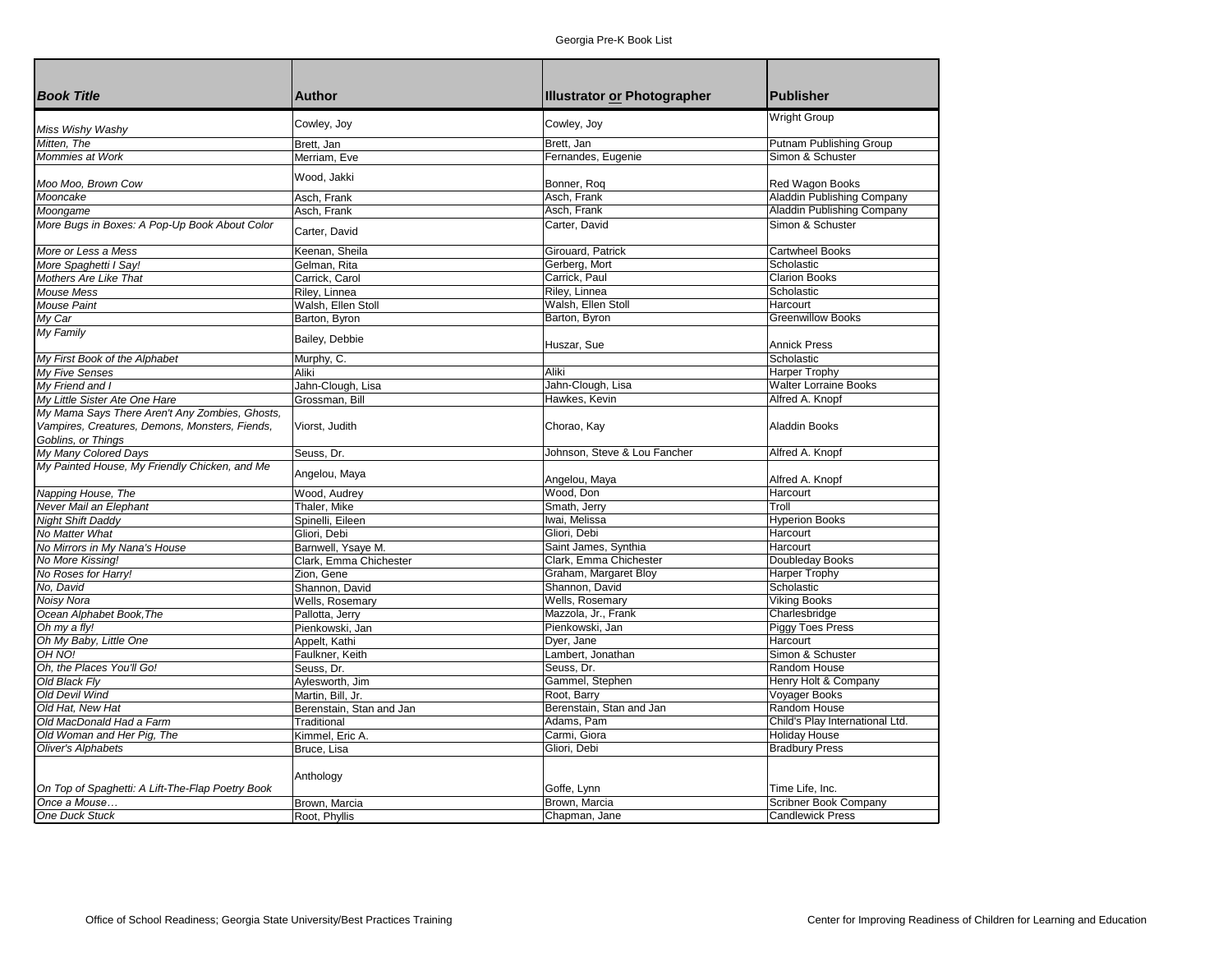| <b>Book Title</b>                                                   | <b>Author</b>                    |                                    | <b>Publisher</b>                |
|---------------------------------------------------------------------|----------------------------------|------------------------------------|---------------------------------|
|                                                                     |                                  | <b>Illustrator or Photographer</b> |                                 |
| One Fish Two Fish Red Fish Blue Fish                                | Seuss, Dr.                       | Seuss, Dr.                         | Random House                    |
| Our Granny                                                          | Wild, Margaret                   | Vivas, Julie                       | Houghton Mifflin Company        |
| Over in the Grasslands                                              | Wilson, Anna                     | Bartlett, Alison                   | Little Brown and Company        |
| Over in the Meadow                                                  | Wadsworth, Olive                 | Keats, Ezra Jack                   | <b>Viking Books</b>             |
| <b>Owl Babies</b>                                                   | Waddell, Martin                  | Benson, Patrick                    | <b>Candlewick Press</b>         |
| Paddington's Pop-up Book                                            | Bond, Michael                    | Wood, Ivor                         | Price Stern Sloan, Inc.         |
| Pancakes, Pancakes!                                                 | Carle, Eric                      | Carle, Eric                        | Picture Book Studio Ltd.        |
| Paper Crane, The                                                    | Bang, Molly                      | Bag, Molly                         | <b>Greenwillow Books</b>        |
| Picture For Harold's Room, A                                        | Johnson, Crockett                | Johnson, Crockett                  | <b>Harper Trophy</b>            |
| Pierre: A Cautionary Tale in Five Chapters                          | Sendak, Maurice                  | Sendak, Maurice                    | Harper Trophy                   |
| Piggy in the Puddle, The                                            | Pomerantz, Charlotte             | Marshall, James                    | Aladdin Publishing Company      |
| Pingo the Plaid Panda                                               | Leedy, Loreen                    | Leedy, Loreen                      | <b>Holiday House</b>            |
| Planting a Rainbow                                                  | Ehlert, Lois                     | Ehlert, Lois                       | Harcourt                        |
| Plumply, Dumply Pumpkin                                             | Serfozo, Mary                    | Petrone, Valeria                   | Margaret K. McElderry Books     |
| Pocket for Corduroy, A                                              | Freeman, Don                     | Freeman, Don                       | <b>Viking Press</b>             |
| Polar Bear, Polar Bear, What Do You Hear?                           | Martin, Jr., Bill                | Eric Carle                         | Henry Holt & Company            |
| Q is for Duck, An Alphabet Guessing Game                            | Elting, Mary and Folsom, Michael | Kent, Jack                         | <b>Clarion Books</b>            |
| Quick as a Cricket                                                  | Wood, Audrey                     | Wood, Don                          | Child's Play International Ltd. |
| Quick. Quack. Quick!                                                | Arnold, Marsha                   | McCue. Lisa                        | Random House                    |
| Rain Came Down. The                                                 | Shannon, David                   | Shannon, David                     | Scholastic                      |
| Rainbow All Around Me. A                                            | Pinkney, Sandra                  | Pinkney, Myles (photo)             | <b>Cartwheel Books</b>          |
| Rainbow Fish and the Big Blue Whale                                 | Pfister, Marcus                  | Pfister, Marcus                    | North-South Books               |
| Rattletrap Car                                                      | Root, Phyllis                    | Barton, Jill                       | <b>Candlewick Press</b>         |
| Read to Your Bunny                                                  | Wells, Rosemary                  | Wells, Rosemary                    | Scholastic                      |
| Real Mother Goose, The                                              | Traditional                      | Wright, Blanche F.                 | Scholastic                      |
| Really Weird Pet Store, The                                         |                                  |                                    |                                 |
|                                                                     | Artell, Mike                     |                                    |                                 |
|                                                                     |                                  | Artell, Mike                       | <b>DLM Teaching Resources</b>   |
| Red Leaf, Yellow Leaf                                               | Ehlert, Lois                     | Ehlert, Lois                       | Harcourt                        |
| Red-Eyed Tree Frog                                                  | Cowley, Joy                      | Bishop, Nic                        | Scholastic                      |
| Regards to the Man in the Moon                                      | Keats, Ezra Jack                 | Keats, Ezra Jack                   | Aladdin Publishing Company      |
| Regina's Big Mistake                                                | Moss, Marissa                    | Moss. Marissa                      | Houghton Mifflin Company        |
|                                                                     |                                  |                                    |                                 |
| Rhinoceros? Preposterous!, A                                        | Robinson, Elva                   | Evans, Nedra Anne                  | <b>DLM Teaching Resources</b>   |
|                                                                     |                                  |                                    | Golden Books Publishing         |
| Richard Scarry's Best Story Book Ever                               | Scarry, Richard                  | Scarry, Richard                    | Company                         |
| Right Number of Elephants, The                                      |                                  |                                    |                                 |
|                                                                     | Sheppard, Jeff                   | Bond, Felicia                      | <b>Harper Collins</b>           |
|                                                                     |                                  | DeLara, Phil & Totten, Bob         | <b>Golden Press</b>             |
| Road Runner A Very Scary Lesson, The<br>Roar! A Noisy Counting Book | Schroeder, Russell               |                                    | <b>Harper Collins</b>           |
|                                                                     | Edwards, Pamela Duncan           | Cole, Henry                        |                                 |
| Rock-A-Bye Farm                                                     | Hamm, D. J.                      |                                    | Trumpet                         |
| Rooster's Off to See the World                                      | Carle, Eric                      | Carle, Eric                        | Picture Book Studio Ltd.        |
| <b>Rosie's Walk</b>                                                 | Hutchins, Pat                    | Hutchins, Pat                      | Macmillan Publishing Company    |
| Round Is a Mooncake                                                 | Thong, Roseanne                  | Lin, Grace                         | <b>Chronicle Books</b>          |
| Runaway Bunny, The                                                  | Brown, Margaret Wise             | Hurd, Clement                      | <b>Harper Collins</b>           |
| <b>Safety Around Strangers</b>                                      | Raatma, Lucia                    | Raatma, Lucia                      | <b>Bridgestone Books</b>        |
| Safety on the Playground                                            | Raatma, Lucia                    | Raatma, Lucia                      | <b>Bridgestone Books</b>        |
| Safety on the School Bus                                            | Raatma, Lucia                    | Raatma, Lucia                      | <b>Bridgestone Books</b>        |
| Safety on Your Bicycle                                              | Raatma, Lucia                    | Raatma, Lucia                      | <b>Bridgestone Books</b>        |
| Seals on the Bus, The                                               | Hort, Lenny                      | Karas, G. Brian                    | Henry Holt & Company            |
| Seven Blind Mice                                                    | Young, Ed                        | Young, Ed                          | <b>Philomel Books</b>           |
| Seven Little Rabbits                                                | Becker, John                     |                                    |                                 |
| Shades of Black                                                     | Pinkney, Sandra L                | Pinkney, Myles C.                  | Scholastic                      |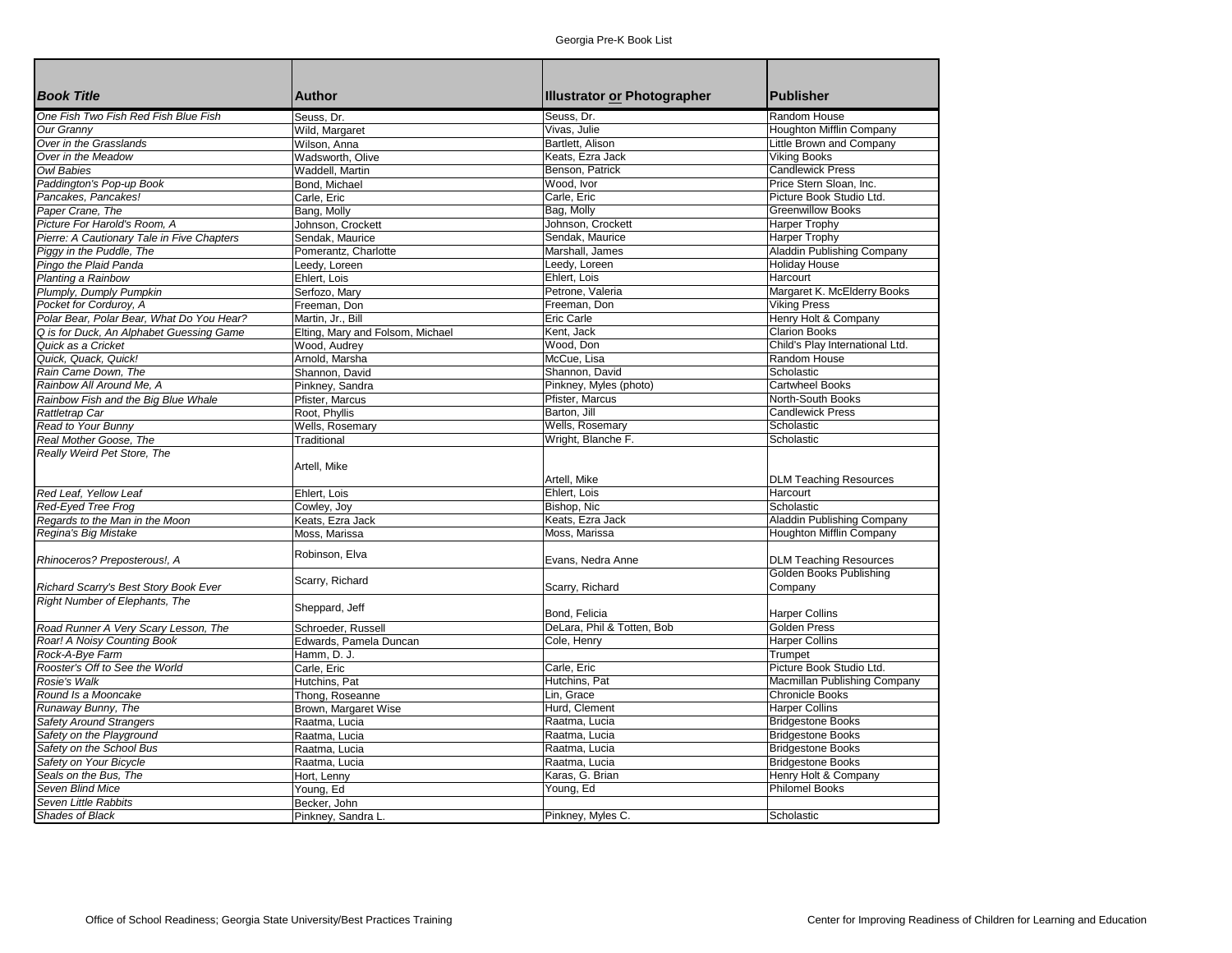| <b>Book Title</b>                          | <b>Author</b>               | <b>Illustrator or Photographer</b> | <b>Publisher</b>                |
|--------------------------------------------|-----------------------------|------------------------------------|---------------------------------|
| She Sells Seashells A Tongue Twister Story | Kim, Grace                  |                                    | Scholastic                      |
| Sheep in a Jeep                            | Shaw, Nancy                 | Apple, Margot                      | Houghton Mifflin Company        |
| Sheep on a Ship                            | Shaw, Nancy                 | Apple, Margot                      | <b>Houghton Mifflin Company</b> |
| Silly Little Goose!                        | Tafuri, Nancy               | Tafuri, Nancy                      | Scholastic                      |
| Silly Sally                                | Wood, Audrey                | Wood, Audrey                       | Harcourt                        |
| Sing Sophie!                               | Dodds, Dayle Ann            |                                    |                                 |
| <b>Sisters</b>                             | Bailey, Debbie              | Huszar, Susan                      | <b>Annick Press</b>             |
| <b>Six Sleepy Sheep</b>                    | Gordon, J.                  |                                    |                                 |
| Sixteen Hand Horse, The                    | Gwynne, Fred                | Gwynne, Fred                       | Simon & Schuster                |
| Slowly, Slowly, Slowly,<br>said the        |                             |                                    |                                 |
| Sloth                                      | Carle, Eric                 | Carle, Eric                        | <b>Philomel Books</b>           |
| Snowballs                                  | Ehlert. Lois                | Ehlert, Lois                       | Harcourt                        |
| Snowy Day, The                             | Keats, Ezra Jack            | Keats, Ezra Jack                   | <b>Puffin Books</b>             |
| Snuggle Wuggle                             | London, Jonathan            | Rex. Michael                       | Harcourt                        |
| Sounder (Ages 9-12)                        | Armstrong, William          | Barkley, James                     | <b>Harper Collins</b>           |
| Special People, Special Ways               | Maguire, Arlene             | Bailey, Shelia                     | Portunus Publishing             |
| <b>Spots Counting Creatures</b>            | Lesser, Carolyn             | Regan, Laura                       | Harcourt                        |
| Squeaky Clean                              | Puttock, Simon              | McQuillan, Mary                    | Little Brown and Company        |
| <b>Stone Soup</b>                          | Brown, Marcia               | Brown, Marcia                      | Scribner Book Company           |
| <b>Stone Soup</b>                          | McGovern, Ann               | Pels, Winsolw Pinney               | Scholastic                      |
| Story for Hippo, A                         | Puttock, Simon              | Bartlett, Alison                   | Scholastic                      |
| <b>Sunflower House</b>                     |                             |                                    | Harcourt                        |
|                                            | Bunting, Eve                | Hewitt, Kathryn                    |                                 |
| Susan Laughs                               | Willis, Jeanne              | Ross, Tony                         | Henry Holt & Company            |
| <b>Sweet Dreams</b>                        | Kajikawa, Kimiko            | Kajikawa, Kimiko                   | Henry Holt & Company            |
| Swimmy                                     | Lionni, Leo                 | Lionni, Leo                        | Alfred A. Knopf                 |
| Tacky and the Emperor                      | Lester, Helen               | Munsinger, Lynn                    | <b>Walter Lorraine Books</b>    |
| Tacky in Trouble                           | Lester, Helen               | Munsinger, Lynn                    | <b>Walter Lorraine Books</b>    |
| Tacky the Penguin                          | Lester, Helen               | Munsinger, Lynn                    | <b>Walter Lorraine Books</b>    |
| Tale of Meshka the Kvetch                  | Chapman, Carol              | Arnold, Lobel                      | Puffin Unicorn                  |
| Tale of Peter Rabbit, The                  | Potter, Beatrix             | Graham, Florence                   | Grosset & Dunlap                |
| Tedd & Huggly                              | Canizares, Susan            | Berger, Samantha                   | Scholastic                      |
| Ten Apples Up on Top!                      | Le Sieg, Theodore           | McKie, Roy                         | Random House                    |
| <b>Ten Black Dots</b>                      | Crew, Donald                | Crews, Donald                      | <b>Greenwillow Books</b>        |
| Ten Terrible Dinosaurs                     | Stickland, Paul             | Stickland, Paul                    | <b>Dutton Books</b>             |
| Ten, Nine, Eight                           | Bang, Molly                 | Bang, Molly                        | <b>Greenwillow Books</b>        |
| That Toad is Mine!                         | Hazen, Barbara Shook        | Manning, Jane K. and Brian Floca   | <b>Harper Festival</b>          |
| The Adventures of Amos McCool:             | McNeilly, Michael           |                                    |                                 |
| <b>The Mitten</b>                          | Brett, Jan                  | Brett, Jan                         | Putnam Publishing Group         |
| There's a Cow in the Cabbage Patch         | Blackstone, Stella          | Beaton, Clare                      | <b>Barefoot Press</b>           |
| There's a Wocket in My Pocket              | Seuss, Dr.                  | Seuss, Dr.                         | Random House                    |
| There's an Alligator Under My Bed          | Mayer, Mercer               | Mayer, Mercer                      | Dial Books                      |
| This Old Man                               | <b>Traditional song</b>     | Jones, Carol                       | <b>Walter Lorraine Books</b>    |
| <b>This Plane</b>                          | Collicut, Paul              | Collicut, Paul                     | Sunburst                        |
| Three Bears. The                           | Galdone, Paul               | Galdone, Paul                      | <b>Clarion Books</b>            |
| Three Cheers for TACKY                     | Lester, Helen               | Munsinger, Lynn                    | <b>Walter Lorraine Books</b>    |
| Three Friends/Tres Amigos: A Counting Book | Brusca, Maria & Tona Wilson | Brusca, Maria                      | Henry Holt & Company            |
| Three Little Pigs, The                     | Galdone, Paul               | Galdone, Paul                      | <b>Clarion Books</b>            |
| Time for Bed                               | Fox, Mem                    | Dyer, Jane                         | <b>Gulliver Books</b>           |
| Time to Sleep                              | Fleming, Denise             | Fleming, Denise                    | Henry Holt and Company          |
| To Market, To Market                       | Miranda, Anne               | Stevens, Janet                     | Harcourt                        |
| Today I Feel Silly                         | Curtis, Jamie Lee           | Cornell, Laura                     | Joanna Cotler Books             |
|                                            |                             |                                    |                                 |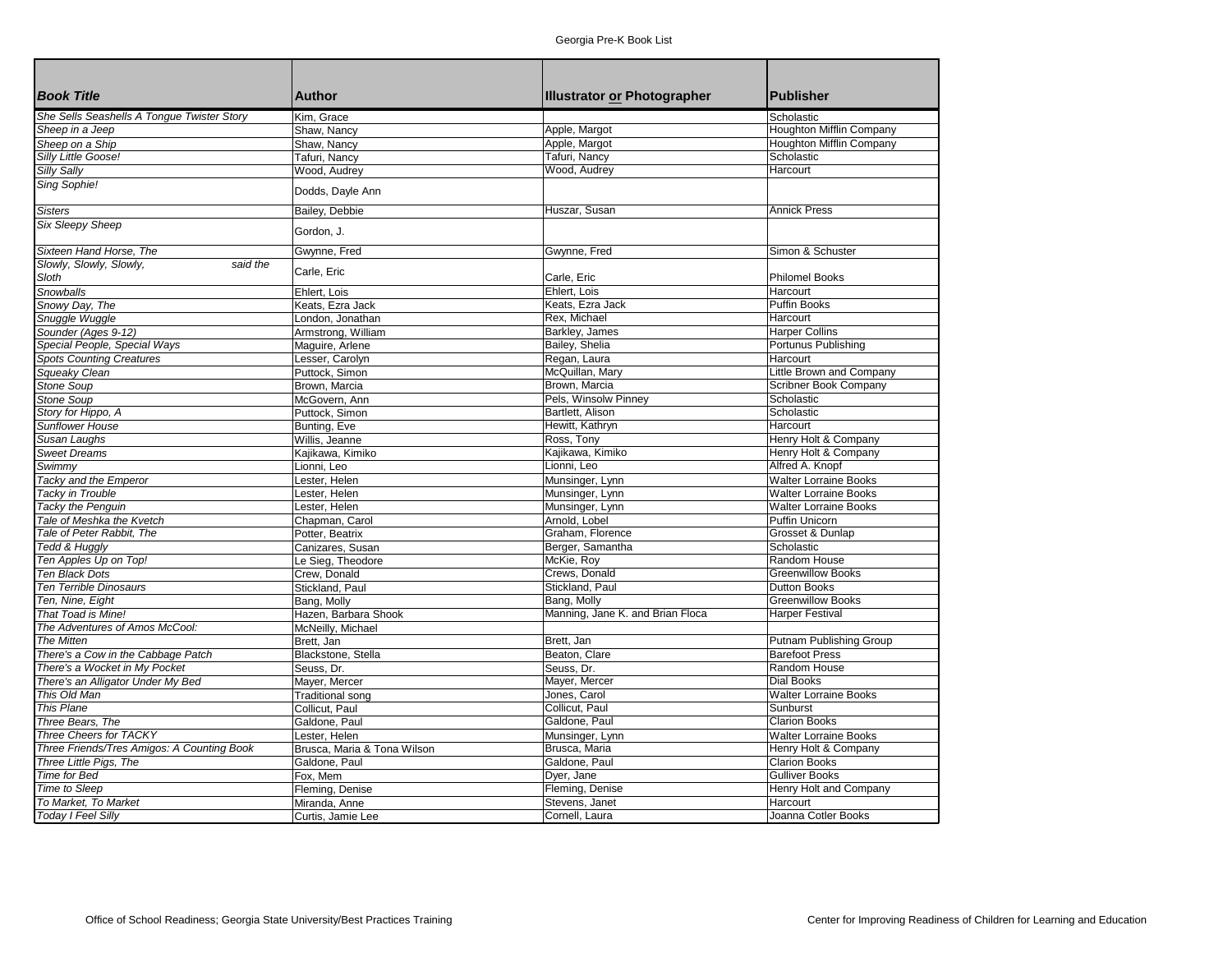| <b>Book Title</b>                                  | <b>Author</b>                            | <b>Illustrator or Photographer</b> | <b>Publisher</b>             |
|----------------------------------------------------|------------------------------------------|------------------------------------|------------------------------|
| Today Is Monday                                    | Traditional                              | Carle, Eric                        | <b>Philomel Books</b>        |
| <b>Too Many Rabbits</b>                            | Cooper, Kay                              | Moffatt, Judith                    | Cartwheel Books              |
| <b>Too Much Noise</b>                              | McGovern, Ann                            | Taback, Simms                      | Houghton Mifflin Company     |
| Tortilla Factory, The                              | Gary Paulsen                             | Paulsen, Ruth Wright               | Harcourt                     |
| Tree is Nice, A                                    | Udry, Janice May                         | Simont. Marc                       | <b>Harper Collins</b>        |
| Truck                                              | Crews, Donald                            | Crews, Donald                      | <b>Greenwillow Books</b>     |
| Two Eyes, A Nose, and A Mouth                      | Intrater, Roberta Grobel                 | Intrater, Roberta Grobel           | Scholastic                   |
| Two Homes                                          | Masurel, Claire                          | MacDonald, Kady Denton             | <b>Candlewick Press</b>      |
| Underwear!                                         | Monsell, Mary Elise                      | Munsinger, Lynn                    | Albert Whitman               |
| Vegetable Group, The                               | Frost, Helen                             |                                    | <b>Capstone Press</b>        |
| Velveteen Rabbit                                   | Williams, Margery                        | Nicholson, William                 | Doubleday Books              |
|                                                    |                                          |                                    |                              |
| Velveteen Rabbit: Or How Toys Become Real          |                                          |                                    |                              |
| (2002 Ed. - a shorter, more accessible version for | Williams, Margery                        | Johnson, Steve and Lou Fancher     | Atheneum Books               |
| modern children - From School Library Journal)     |                                          |                                    |                              |
| Very Busy Spider, The                              | Carle, Eric                              | Carle, Eric                        | <b>Philomel Books</b>        |
| Very Clumsy Click Beetle, The                      | Carle, Eric                              | Carle, Eric                        | <b>Philomel Books</b>        |
| Very Hungry Caterpillar, The                       | Carle, Eric                              | Carle, Eric                        | <b>Philomel Books</b>        |
| Very Lonely Firefly, The                           | Carle, Eric                              | Carle, Eric                        | <b>Philomel Books</b>        |
| Very Noisy Night, The                              | Hendry, Diana                            | Chapman, Jane                      | Dutton Children's Books      |
| Very Quiet Cricket, The                            | Carle, Eric                              | Carle, Eric                        | Philomel Books               |
| <b>Waiting for Wings</b>                           | Ehlert, Lois                             | Ehlert, Lois                       | Harcourt                     |
| <b>Wake-up Kisses</b>                              | Edwards, Pamela Duncan                   | Cole, Henry                        | <b>Harper Collins</b>        |
| We all Sing with the Same Voice                    | Miller, J. Philip and Sheppard M. Greene | Meisel. Paul                       | <b>Harper Collins</b>        |
| We Can Do It!                                      | Dwight, Laura                            | Dwight, Laura                      | <b>Star Bright Books</b>     |
| Webster J. Duck                                    | Waddel, Martin                           | Parkins, David                     | <b>Candlewick Press</b>      |
|                                                    |                                          |                                    |                              |
| Weed is a Flower, A                                | Aliki                                    | Aliki                              | Aladdin Publishing Company   |
| <b>Wemberly Worried</b>                            | Henkes, Kevin                            | Henkes, Kevin                      | <b>Greenwillow Books</b>     |
| We're Going On A Bear Hunt                         | Rosen, Michael                           | Oxenbury, Helen                    | Margaret K. Elderry Books    |
| We're Going On A Lion Hunt                         | Axtell, David                            | Axtell, David                      | Henry Holt and Company       |
| We're Going on a Picnic!                           | Hutchins, Pat                            | Hutchins, Pat                      | <b>Greenwillow Books</b>     |
| <b>What Color is Nature?</b>                       | Swinburne, Stephen R.                    | Swinburne, Stephen R.              | <b>Boyds Mill Press</b>      |
| <b>What Did Dinosaurs Eat?</b>                     | MacLeod, Elizabeth                       | Sauve, Gordon                      | Kids Can Press               |
| What Do You Love?                                  | London, Jonathan                         | Schmidt, Karen                     | Harcourt                     |
|                                                    |                                          |                                    |                              |
|                                                    | Ellsworth, Ron                           |                                    |                              |
| What Do You Want to BE?                            |                                          | Ellsworth, Ron                     | Lakeshore Learning Materials |
|                                                    |                                          |                                    |                              |
| What Grandmas Do Best, What Grandpas Do Best       | Numeroff, Laura                          | Munsinger, Lynn                    | Simon & Schuster Books       |
|                                                    |                                          |                                    |                              |
| What Mommies Do Best, What Daddies Do Best         | Numeroff, Laura                          | Munsinger, Lynn                    | Simon & Schuster Books       |
|                                                    |                                          |                                    |                              |
| What the Baby Hears                                | Godwin, Laura                            | Morgan-Vanroyen, Mary              | Hyperion                     |
| <b>What's Opposite?</b>                            | Swinburne, Stephen R.                    | Swinburne, Stephen R.              | <b>Boyds Mill Press</b>      |
| Wheels on the Bus. The                             |                                          | Zelinsky, Paul O.                  | Dutton Children's Books      |
| When I Care about Others                           | Zelinsky, Paul O.                        | Parkinson, Kathy                   | Albert Whitman & Company     |
|                                                    | Spelman, Cornelia Maude                  | Parkinson, Kathy                   | Albert Whitman & Company     |
| When I Feel Angry                                  | Spelman, Cornelia Maude                  | Parkinson, Kathy                   | Albert Whitman & Company     |
| When I Feel Scared                                 | Spelman, Cornelia Maude                  |                                    |                              |
| When It Starts to Snow                             | Gershator, Phillis                       | Matje, Martin                      | Henry Holt and Company       |
| When Mama Comes Home Tonight                       | Spinelli, Eileen                         | Dyer, Jane                         | Simon & Schuster             |
| When Poppy and Max Grow Up                         | Gardiner, Lindsey                        | Gardiner, Lindsey                  | Little Brown and Company     |
| When Sophie Gets Angry-Really, Really Angry        | Bang, Molly                              | Bang, Molly                        | Scholastic                   |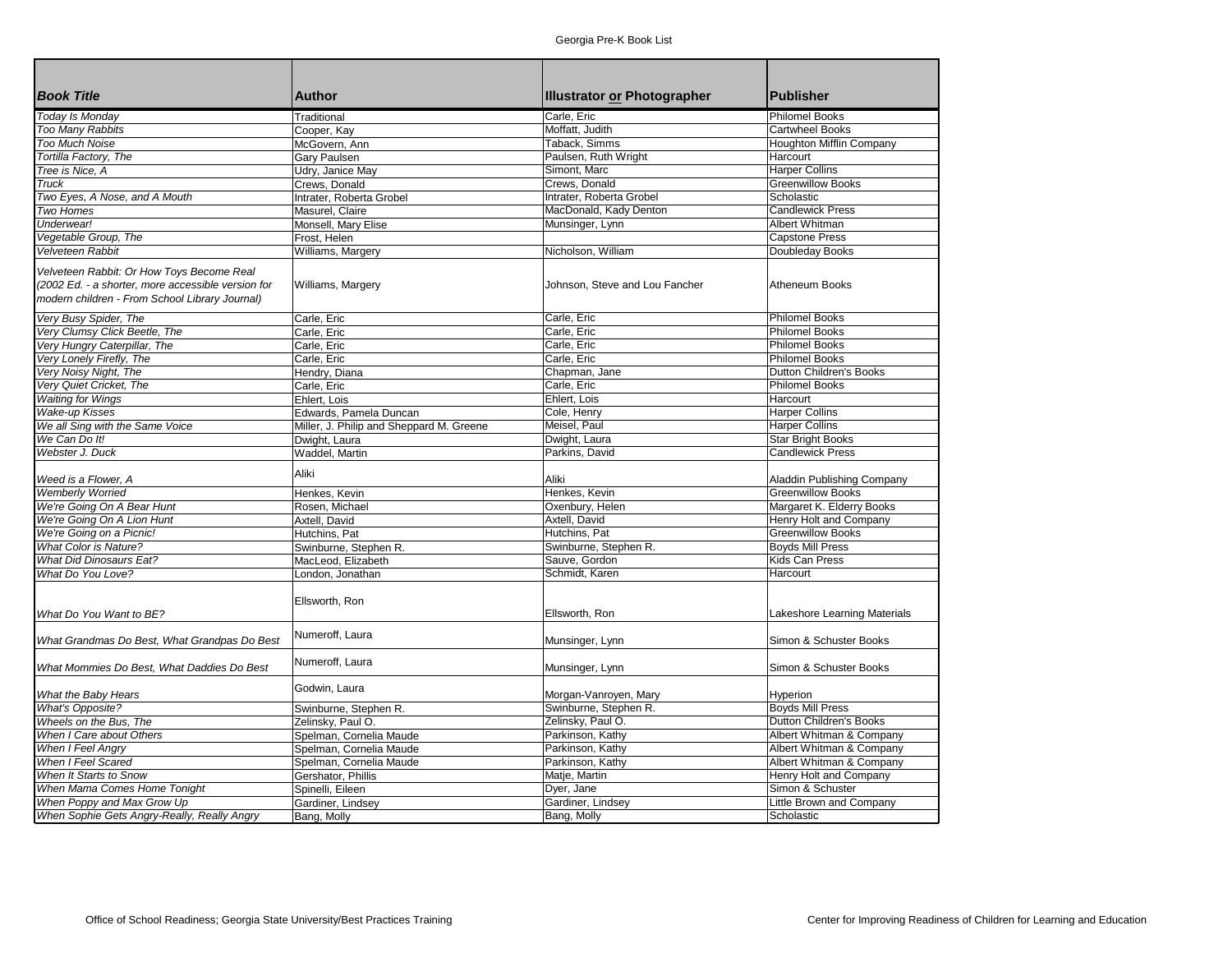|                                            |                                          |                                        | <b>Publisher</b>                                     |
|--------------------------------------------|------------------------------------------|----------------------------------------|------------------------------------------------------|
| <b>Book Title</b>                          | <b>Author</b>                            | <b>Illustrator or Photographer</b>     |                                                      |
| <b>When Winter Comes</b>                   | Van Laan, Nancy                          | Gaber, Susan                           | Atheneum Books                                       |
| Where Do You Sleep, Little One?            | Hooper, Patricia                         | Winch, John                            | <b>Holiday House</b>                                 |
| Where the Wild Things Are                  | Sendak, Maurice                          | Sendak, Maurice                        | <b>Harper Collins</b>                                |
| <b>Where's Spot?</b>                       | Hill, Eric                               | Hill, Eric                             | Putnam Publishing Group                              |
| While You Were Sleeping                    | Butler, John                             | Butler, John                           | Peachtree Publishers                                 |
| <b>Whistle for Willie</b>                  | Keats, Ezra Jack                         | Keats. Ezra Jack                       | <b>Viking Books</b>                                  |
| White Dynamite and Curly Kidd              | Martin, Bill, Jr. & Archambault, John    | Rand, Ted                              | Henry Holt and Company                               |
| Who Hops?                                  | Davis, Katie                             | Davis, Katie                           | Harcourt                                             |
| Who Took the Cookies from the Cookie Jar?  | Lass, Bonnie and Philemon Sturges        | Wolff, Ashley                          | Little Brown and Company                             |
|                                            | Silverstein, Shel                        |                                        | This version is out of print -                       |
| Who Wants a Cheap Rhinoceros?              |                                          | Silverstein, Shel                      | Macmillan Publishing                                 |
| <b>Whoever You Are</b>                     | Fox. Mem                                 | Staub. Leslie                          | Harcourt                                             |
| <b>Whose Shoes?</b>                        | Hines, Anna Grossnickle                  | Pham, Leuyen                           | Harcourt                                             |
| <b>Why Write</b>                           | Moreton, Daniel                          |                                        | Scholastic                                           |
| Wiggle Waggle                              | London. Jonathan                         | Rex, Michael                           | <b>Silver Whistle Books</b>                          |
| Wildlife A B C A Nature Alphabet Book, The | Thornhill, Jan                           | Thornhill, Jan                         | <b>Aladdin Books</b>                                 |
| Wilfred Gordon McDonald Partiridge         | Fox, Mem                                 | Vivas, Julie                           | Kane/Miller Book Publishers                          |
| Will You Be My Friend?                     | Tafuri, Nancy                            | Tafuri, Nancy                          | Scholastic                                           |
| Will You Still Love Me?                    | Baronian, Jean Baptiste                  | Kern, Noris                            | <b>Chronicle Books</b>                               |
| Willie's Not the Hugging Kind              | Barrett, Joyce D.                        | Cummings, Pat                          | <b>Harper Collins</b>                                |
| Winnie-the-Pooh                            | Milne, A.A.                              |                                        |                                                      |
| <b>Winter Lullaby</b>                      | Seuling, Barbara                         | Newbold, Greg                          | <b>Browndeer Press</b>                               |
| <b>Writing Places</b>                      | Chanko, Pamela                           |                                        | Scholastic                                           |
| Wrong-Way Rabbit, The                      | Slater, Teddy                            | de Groat, Diane                        | Scholastic                                           |
| Yoo. Hoo. Moon!                            | Blocksma, Mary                           |                                        |                                                      |
| You Are Much Too Small                     | Boegehold, B.                            |                                        |                                                      |
| Ziggy the Zebra                            | Ellis, Libby                             | Yoon, Salina                           | <b>Piggy Toes Press</b>                              |
| Zin! Zin! Zin! A Violin                    | Moss, Lloyd                              | Priceman, Marjorie                     | Simon & Schuster Books                               |
| Zoo Looking                                | Fox, Mem                                 | Whitman, Candace                       | Mondo Publishing                                     |
| Z-Z-Zoink!                                 | Most, Bernard                            | Most, Bernard                          | Harcourt                                             |
| <b>New Titles</b>                          |                                          |                                        |                                                      |
| A is for Apple                             | Bryant, Megan E. and Monique Z. Stephens | Conrad, Liz                            | Grosset & Dunlap                                     |
| All You Need for a Snowman                 | Schertle, Alice                          | Lavallee, Barbara                      | Harcourt                                             |
| <b>Alphabet Under Construction</b>         | Fleming, Denise                          | Fleming, Denise                        | Henry Holt & Company                                 |
| <b>Animal Friends</b>                      | Ajmera, Maya                             | Ivanko, John D.                        | Charlesbridge                                        |
| At the Edge of the Woods                   | Cotton, Cynthia                          | Cartwright, Reg                        | Henry Holt & Company                                 |
| Babies on the Go                           | Ashman. Linda and Gwendolen Gross        | Dyer, Jane                             | Harcourt                                             |
| <b>Bear Wants More</b>                     | Wilson, Karma                            | Chapman, Jane                          | Margaret K. McElderry Books                          |
| Blue: Seeing Blue All Around Us            | Schuette, Sarah L.                       | Schuette. Sarah L.                     | <b>Capstone Press</b>                                |
| Book! Book! Book!                          | Bruss, Deborah                           | Beeke, Tiphanie                        | Arthur A. Levine Books                               |
| Bus for Us. The                            | Bloom, Suzanne                           | Bloom, Suzanne                         | <b>Boyds Mills Press</b>                             |
| Circles: Seeing Circles All Around Us      | Schuette, Sarah L.                       | Schuette, Sarah L.                     | <b>Capstone Press</b>                                |
| Daddy Book, The                            | Parr, Todd                               | Parr, Todd                             | Little Brown and Company                             |
| Daddy's Lullaby                            | Bradman, Tony                            | Cockcroft, Jason                       | Margaret K. McElderry Books                          |
| Does a Cow Say BOO?                        | Hindley, Judy                            | Granstrom. Brita                       | Candlewick                                           |
| Don't You Feel Well, Sam?                  | Hest, Amy                                | Jeram, Anita                           | Candlewick                                           |
| Farm Flu                                   |                                          |                                        |                                                      |
| Feel Good Book, The                        | Bateman, Teresa<br>Parr, Todd            | Westcott, Nadine Bernard<br>Parr, Todd | Albert Whitman & Company<br>Little Brown and Company |
|                                            |                                          |                                        |                                                      |
| Firefighters A to Z                        | Demarest, Chris L.                       | Demarest, Chris L.                     | Margaret K. McElderry Books                          |
| <b>Flora's Surprise</b>                    | Gliori, Debi                             | Gliori, Debi                           | <b>Orchard Books</b>                                 |
| Full, Full, Full of Love                   | Cooke, Trish                             | Howard, Paul                           | Candlewick                                           |
| Goldilocks and the Three Bears             | Gorbachev, Valeri                        | Gorbachev, Valeri                      | North-South Books                                    |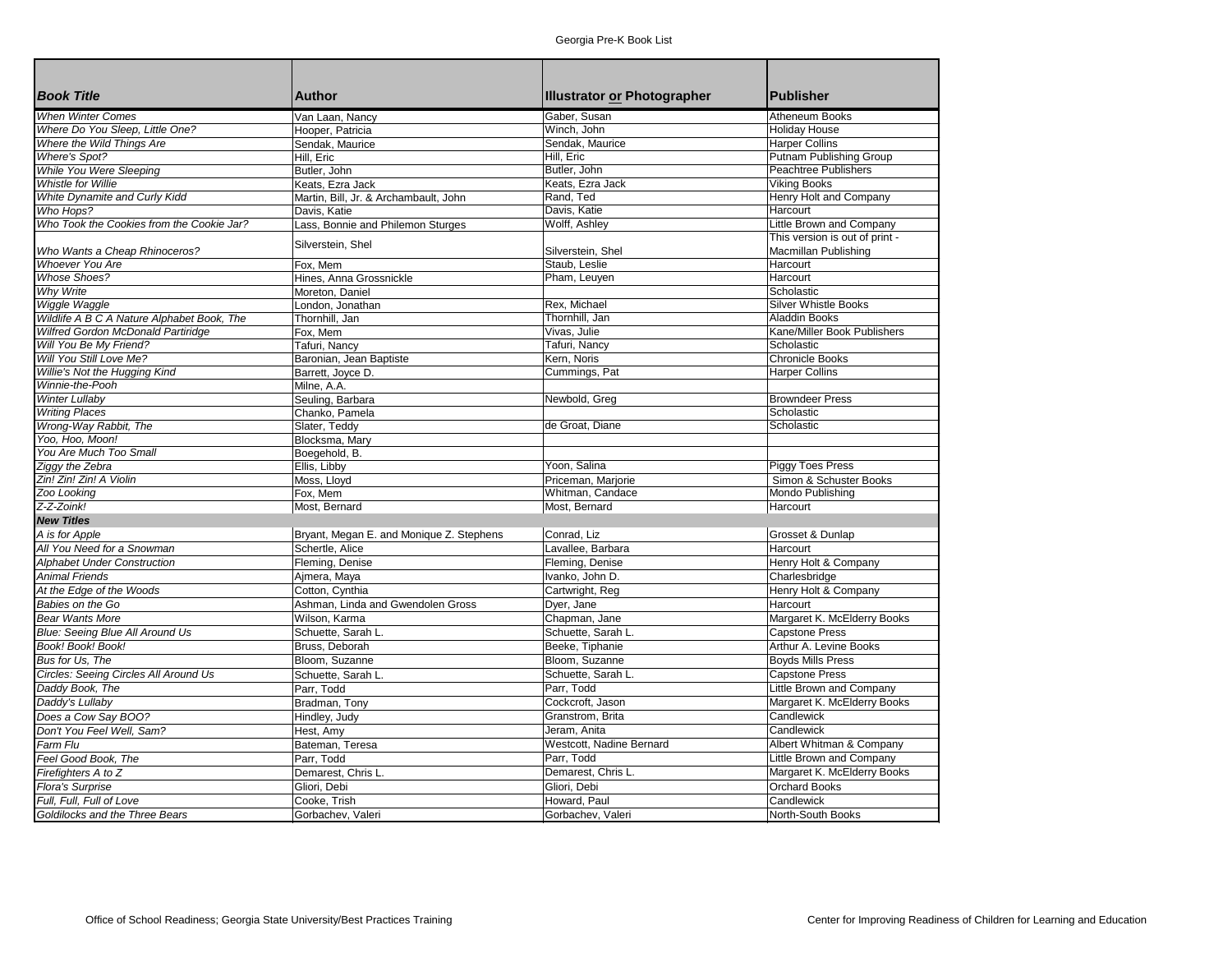| <b>Book Title</b>                                                               | <b>Author</b>                                       | Illustrator or Photographer         | <b>Publisher</b>                             |
|---------------------------------------------------------------------------------|-----------------------------------------------------|-------------------------------------|----------------------------------------------|
| Green: Seeing Green All Around Us                                               | Schuette, Sarah L.                                  | Schuette, Sarah L.                  | <b>Capstone Press</b>                        |
| Head, Shoulders, Knees, and Toes                                                | Newcome, Zita                                       | Newcome, Zita                       | Candlewick                                   |
| Hello, Hello!                                                                   |                                                     | Kirk, Daniel                        | Simon & Schuster                             |
| How Do Dinosaurs Get Well Soon?                                                 | Schlein, Miriam                                     | Teaque, Mark                        | <b>Blue Sky Press</b>                        |
| Hush, Little Ones                                                               | Yolen, Jane                                         | Butler, John                        | <b>Peachtree Publishers</b>                  |
| I Love My Mama                                                                  | Butler, John                                        |                                     | Simon & Schuster                             |
| I Love Planes!                                                                  | Kavanagh, Peter                                     | Chapman, Jane<br>Halpern, Shari     | <b>Harper Collins</b>                        |
| I'm Gonna Like Me                                                               | Sturges, Philemon                                   | Cornell, Laura                      | Joanna Cotler Books                          |
| K is for Kitten                                                                 | Curtis, Jamie Lee<br>Leopold, Niki Clark            | Jeffers, Susan                      | G. P. Putnam's Sons                          |
| Mommy Book, The                                                                 | Parr, Todd                                          | Parr, Todd                          | Little Brown and Company                     |
| Mommy Lovers Her Baby/Daddy Loves His Baby                                      |                                                     | Beeke, Tiphanie                     | Harper Collins                               |
| Mommy's Best Kisses                                                             | Morrow, Tara Jaye                                   | Winter, Susan                       | <b>Harper Collins</b>                        |
| Mommy's Hands                                                                   | Anastas, Margaret<br>Lasky, Kathryn and Jane Kamine | LaBrosse, Darcia                    | <b>Hyperion Books</b>                        |
| Muncha! Muncha! Muncha!                                                         |                                                     | Karas, G. Brian                     | Atheneum                                     |
| My World of Color                                                               | Fleming, Candace                                    |                                     |                                              |
|                                                                                 | Brown, Margaret Wise                                | Krupinski, Loretta<br>Wolff, Ashley | <b>Hyperion Books</b><br>G. P. Putnam's Sons |
| Old MacDonald Had a Woodshop                                                    | Shulman, Lisa                                       | Schuette, Sarah L.                  | <b>Capstone Press</b>                        |
| Orange: Seeing Orange All Around Us                                             | Schuette, Sarah L.                                  | Schuette. Sarah L.                  | <b>Capstone Press</b>                        |
| Ovals: Seeing Ovals All Around Us                                               | Schuette. Sarah L.                                  |                                     |                                              |
| Peekaboo Morning                                                                | Isadora, Rachel                                     | Isadore, Rachel                     | G. P. Putnam's Sons                          |
| Purple: Seeing Purple All Around Us                                             | Schuette, Sarah L.                                  | Schuette, Sarah L.                  | <b>Capstone Press</b>                        |
| Rectangles: Seeing Rectangles All Around Us                                     | Schuette, Sarah L.                                  | Schuette, Sarah L.                  | Capstone Press                               |
| Red: Seeing Red All Around Us                                                   | Schuette, Sarah L.                                  | Schuette, Sarah L.                  | <b>Capstone Press</b>                        |
| Snow                                                                            | Stojic, Manya                                       | Stojic, Manya                       | Crown Books                                  |
| Squares: Seeing Squares All Around Us                                           | Schuette, Sarah L.                                  | Schuette, Sarah L.                  | <b>Capstone Press</b>                        |
| Stars: Seeing Stars All Around Us                                               | Schuette, Sarah L.                                  | Schuette, Sarah L.                  | <b>Capstone Press</b>                        |
| There's a Billy Goat in the Garden                                              | Gugler, Laurel Dee                                  | Beaton, Clare                       | <b>Barefoot Books</b>                        |
| <b>This Little Chick</b>                                                        | Lawrence, John                                      | Lawrence. John                      | Candlewick                                   |
| <b>Three Little Kittens</b>                                                     | Janovitz, Marilyn                                   | Janovitz, Marilyn                   | North-South Books                            |
| Triangles: Seeing Triangles All Around Us                                       | Schuette, Sarah L.                                  | Schuette, Sarah L                   | <b>Capstone Press</b>                        |
| Turtle Splash!: Countdown at the Pond                                           | Falwell, Cathryn                                    | Falwell, Cathryn                    | <b>Greenwillow Books</b>                     |
| What Shall We Do with the Boo-Hoo Baby?                                         | Cowell, Cressida                                    | Godon, Ingrid                       | Scholastic                                   |
| When I Feel Sad                                                                 | Spelman, Cornelia Maude                             | Parkinson, Kathy                    | Albert Whitman & Company                     |
| Who Grows Up on the Farm?                                                       | Longenecker, Theresa                                | Carpenter, Melissa                  | Picture Window Books                         |
| <b>Yellow: Seeing Yellow All Around Us</b><br><b>Books Available in Spanish</b> | Schuette, Sarah L.                                  | Schuette, Sarah L.                  | <b>Capstone Press</b>                        |
| <b>Amazing Grace</b>                                                            | Hoffman, Mary                                       | Binch, Caroline                     | <b>Dial Books</b>                            |
| Arthur's Chicken Pox                                                            | Brown. Marc Tolon                                   | Brown, Marc Tolon                   | Lectorum Publications                        |
| <b>Big Red Barn</b>                                                             | Brown, Margaret Wise                                | Bond, Felicia                       | Rayo                                         |
| Big, Hungry Bear, The                                                           | Wood, Audrey                                        | Wood, Don                           | Child's Play                                 |
| Brown Bear, Brown Bear                                                          | Martin, Jr., Bill                                   | Carle, Eric                         | Henry Holt & Company                         |
| Caps for Sale                                                                   | Slobodkina, Esphyr                                  | Slobodkina, Esphyr                  | Rayo                                         |
| Carrot Seed, The                                                                | Krauss, Ruth                                        | Johnson, Crockett                   | Scholastic                                   |
| Click, Clack Moo: Cows That Type                                                | Cronin, Doreen                                      | Cronin, Doreen                      | Lectorum Publications                        |
| Cordurov                                                                        | Freeman, Don                                        | Freeman, Don                        | Puffin Books                                 |
| <b>Cow That Went Oink</b>                                                       | Most. Bernard                                       | Most, Bernard                       | Lectorum Publications                        |
| Does a Kangaroo Have a Mother, Too?                                             | Carle, Eric                                         | Carle, Eric                         | Rayo                                         |
| Doorbell Rang, The                                                              | Hutchins, Pat                                       | Hutchins, Pat                       | <b>Mulberry Books</b>                        |
| Feathers for Lunch                                                              | Ehlert, Lois                                        | Ehlert, Lois                        | Libros Viajeros                              |
| <b>Froggy Gets Dressed</b>                                                      | London, Jonathan                                    | Remkiewicz, Frank                   | Penguin Books                                |
| From Head to Toe                                                                | Carle, Eric                                         | Carle, Eric                         | Rayo                                         |
| <b>Goodnight Moon</b>                                                           | Brown, Margaret Wise                                | Hurd, Clement                       | Rayo                                         |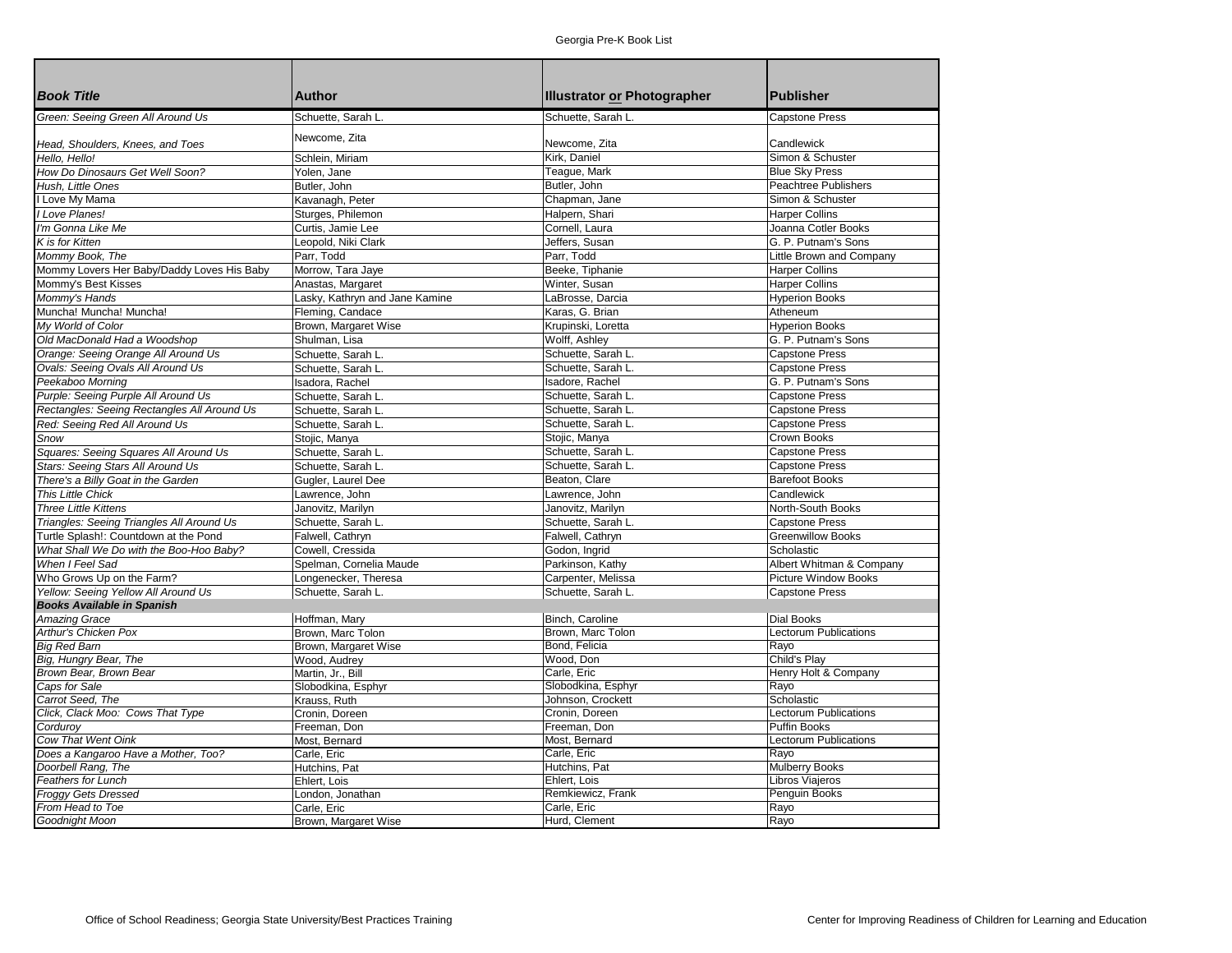| <b>Book Title</b>                         | <b>Author</b>         | <b>Illustrator or Photographer</b> | <b>Publisher</b>                   |
|-------------------------------------------|-----------------------|------------------------------------|------------------------------------|
| Grouchy Ladybug, The                      | Carle, Eric           | Carle, Eric                        | Rayo                               |
| <b>Growing Vegetable Soup</b>             | Ehlert, Lois          | Ehlert, Lois                       | <b>Libros Viajeros</b>             |
| I Like Me!                                | Carlson, Nancy L.     | Carlson, Nancy L.                  | Penguin Books                      |
| I Want to Be a Doctor                     | Liebman, Dan          | Liebman. Dan                       | Firefly                            |
| I Want to Be a Police Officer             | Liebman, Dan          | Liebman, Dan                       | Firefly                            |
| I Went Walking                            | Williams, Sue         | Vivas, Julie                       | Libros Viajeros                    |
| If You Give a Moose a Muffin              | Numeroff. Laura Joffe | Bond, Felicia                      | Rayo                               |
| If You Give a Mouse a Cookie              | Numeroff. Laura Joffe | Bond, Felicia                      | Rayo                               |
| If You Give a Pig a Pancake               | Numeroff. Laura Joffe | Bond, Felicia                      | Rayo                               |
| If You Take a Mouse to School             | Numeroff. Laura Joffe | Bond, Felicia                      | Rayo                               |
| If You Take a Mouse to the Movies         | Numeroff, Laura Joffe | Bond, Felicia                      | Rayo                               |
| Jump, Frog, Jump                          | Kalan, Robert         | Barton, Byron                      | <b>Mulberry Books</b>              |
| Kiss Good Night                           | Hest, Amy             | Hest, Amy                          | <b>Lectorum Publications</b>       |
| Kissing Hand, The                         | Penn, Audrey          | Penn, Audrey                       | Child & Famil Press                |
| Leo the the Late Bloomer                  | Kraus, Robert         | Aruego, Jose                       | <b>Lectorum Publications</b>       |
| Madeline                                  | Bemelmans, Ludwig     | Bemelmans, Ludwig                  | Penguin Books                      |
| Mama, Do You Love Me?                     | Joossee, Barbara M.   | Lavallee, Barbara                  | <b>Chronicle Books</b>             |
| <b>Mv Five Senses</b>                     | Aliki                 | Aliki                              | Rayo                               |
| Napping House, The                        | Wood, Audrey          | Wood, Don                          | <b>Libros Viaieros</b>             |
| Polar Bear, Polar Bear, What Do You Hear? | Martin, Jr., Bill     | Carle, Eric                        | Henry Holt & Company               |
| Quick as a Cricket                        | Wood, Audrey          | Wood, Don                          | Child's Play                       |
| Rainbow Fish. The                         | Pfister, Marcus       | Pfister, Marcus                    | North-South Publishing             |
| Read to Your Bunny                        | Wells, Rosemary       | Wells, Rosemary                    | Mariposa Printing & Publishing Co. |
| Rosie's Walk                              | Hutchins. Pat         | Hutchins, Pat                      | Aladdin Publishing Company         |
| Runaway Bunny                             | Brown, Margaret Wise  | Hurd, Clement                      | Rayo                               |
| Snowy Day, The                            | Keats, Ezra Jack      | Keats, Ezra Jack                   | <b>Puffin Books</b>                |
| Ten, Nine, Eight                          | Bang, Molly           | Bang, Molly                        | Rayo                               |
| Very Hungry Caterpillar, The              | Carle, Eric           | Carle, Eric                        | <b>Philomel Books</b>              |
| We Can Do It!                             | Dwight, Laura         | Dwight, Laura                      | <b>Star Bright Books</b>           |
| <b>Wemberly Worried</b>                   | Henkes, Kevin         | Henkes, Kevin                      | Everest                            |
| When I Grow Up                            | Horn, Peter           | Kadmon, Christina                  | North-South Publishing             |
| Where the Wild Things Are                 | Sendak, Maurice       | Sendak, Maurice                    | Rayo                               |
| <b>Whistle for Willie</b>                 | Keats, Ezra Jack      | Keats, Ezra Jack                   | Penguin Books                      |
| Who is the Beast?                         | Baker, Keith          | Baker, Keith                       | <b>Libros Viajeros</b>             |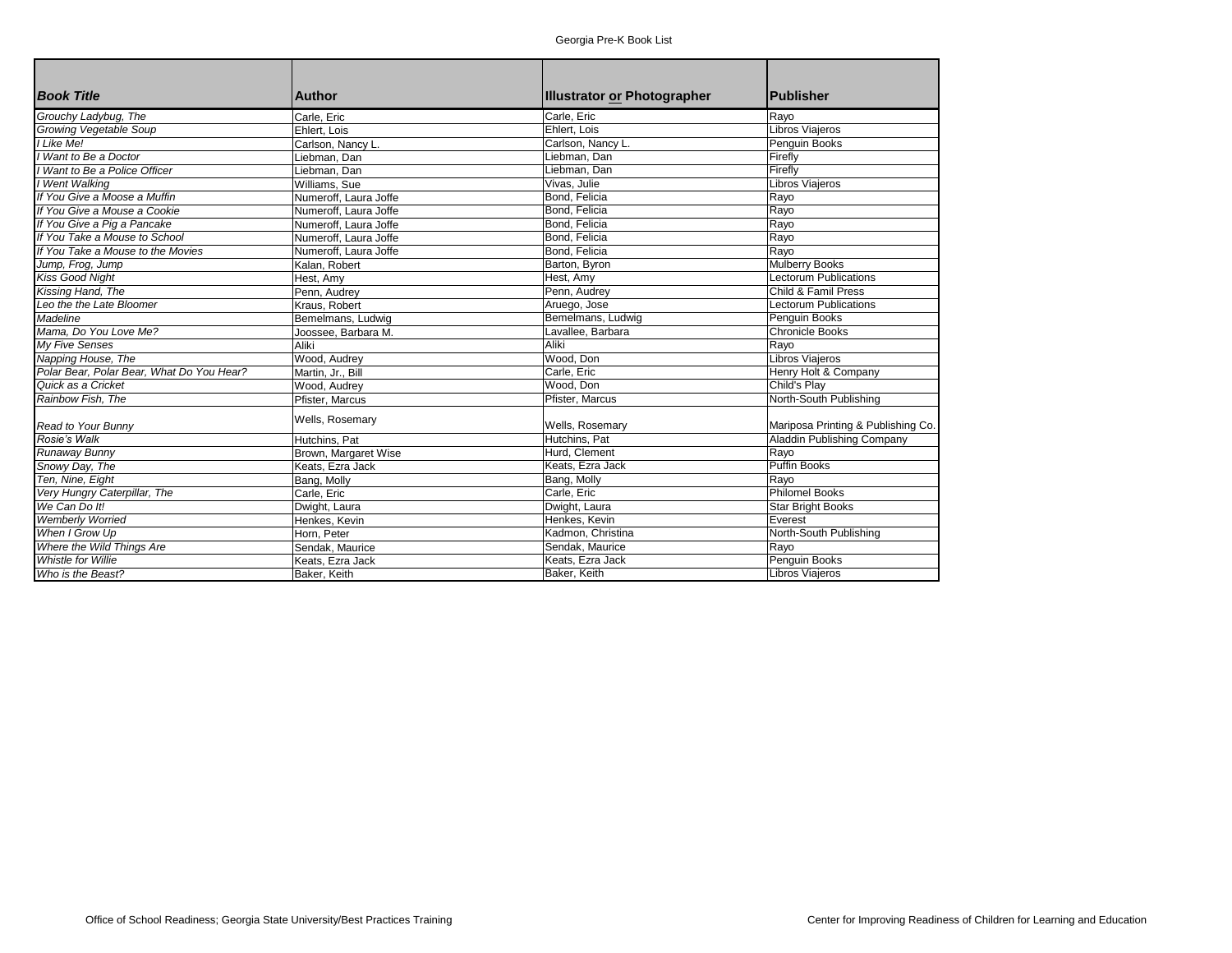|                                                |                                                            |                  |                   |                             |        |            | An         |                        |             |
|------------------------------------------------|------------------------------------------------------------|------------------|-------------------|-----------------------------|--------|------------|------------|------------------------|-------------|
|                                                |                                                            | Phonological     |                   | <b>Written</b>              | Letter | Read       | Alphabet   |                        |             |
| <b>Book Title</b>                              | <b>Concepts</b>                                            | <b>Awareness</b> | <b>Vocabulary</b> | <b>Expression Knowledge</b> |        | Aloud Book |            | <b>HB</b>              | <b>ISBN</b> |
| A House Is a House for Me                      | dwellings, rhyme                                           | rhyming          |                   |                             |        |            |            | HB                     | O670380164  |
|                                                |                                                            |                  |                   |                             |        |            |            | Paper Back             |             |
| A is for ANGRY                                 | animals, alphabet                                          |                  |                   |                             | Yes    |            | <b>YES</b> | only                   | 089480507X  |
| A My Name is Alice                             | animals, alphabet, rhymes/chants                           | rhyming          | Yes               |                             | Yes    | Yes        | <b>YES</b> | Hard Back              | O803701233  |
| A You're Adorable                              | alphabet                                                   |                  | Yes               |                             | Yes    |            | <b>YES</b> | <b>B499</b>            | 076360674X  |
| ABC for You and Me                             | alphabet, Down syndrome, special needs                     |                  |                   |                             |        |            | <b>YES</b> | <b>HB728</b>           | 0807501018  |
| <b>ABC I Like Me!</b>                          | alphabet, Self-esteem                                      |                  |                   |                             | Yes    | Yes        | <b>YES</b> | <b>HB624</b>           | O670874582  |
| <b>ABC Kids</b>                                | alphabet                                                   |                  |                   |                             |        |            | <b>YES</b> | <b>HB124</b>           | O399233709  |
| <b>ABC T-Rex</b>                               | dinosaurs, Alphabet                                        |                  |                   |                             |        |            | YES        | <b>HB518</b>           | 0152020071  |
| Abiyoyo                                        | Iullabies, folklore, South Africa                          |                  |                   |                             |        |            |            | <b>HB</b>              | 0027814904  |
| Abuela                                         | imagination, grandmothers, Hispanic Americans              |                  |                   |                             |        | Yes        |            | <b>HB</b>              | 0525447504  |
| Across the Stream                              | cooperation                                                |                  |                   |                             |        | Yes        |            | PB Only                | O688104770  |
| Albert's Alphabet                              | building, Alphabet, Ducks                                  |                  |                   |                             | Yes    | Yes        | <b>YES</b> | <b>PB220</b>           | O689717997  |
| Alice and Aldo                                 | vocabulary                                                 |                  | Yes               |                             |        | Yes        | <b>YES</b> | Out of Print           | O395870925  |
| All the Colors of the Earth                    | multicultural, rhyme                                       | rhyming          |                   |                             |        |            |            | <b>HB118</b>           | 0688111319  |
| <b>Alligator Arrived with Apples</b>           | animals, Thanksgiving Day, alphabet                        |                  |                   |                             |        |            |            | PB                     | O689716133  |
| Alpha Bugs                                     | alphabet, insects                                          |                  |                   |                             | Yes    |            | <b>YES</b> | HB                     | O671866311  |
| Alphabet Book, The                             | alphabet                                                   | alliteration     | Yes               |                             |        | Yes        | <b>YES</b> | <b>Board Book</b>      | O375806032  |
|                                                |                                                            |                  |                   |                             |        |            |            |                        | 0679867236  |
| <b>Alphabet Soup</b>                           | magination, alphabet                                       |                  | Yes               | lyes                        | Yes    | Yes        |            | PB                     |             |
| <b>Amazing Grace</b>                           | theater, Identity, African Americans                       |                  |                   |                             |        | Yes        |            | <b>HB771</b>           | 0803710402  |
| Amazon Alphabet                                | alphabet                                                   |                  |                   |                             | Yes    |            | YES        | $\overline{OSI}$       | O688137784  |
| And to Think That I Saw It On Mulberry Street  | imagination, rhyme                                         | rhyming          | Yes               |                             |        | yes        |            | <b>HB</b>              | O394844947  |
| <b>Animal Action ABC</b>                       | alphabet, animals                                          |                  |                   |                             | Yes    |            | <b>YES</b> | <b>Board Book</b>      | 1929766920  |
| Animal Parade: A Wildlife Alphabet             | animals, alphabet                                          |                  |                   |                             | Yes    |            | <b>YES</b> | PB                     | 0711207771  |
| Animalia                                       | animals, alphabet                                          |                  |                   |                             | Yes    |            | <b>YES</b> | <b>HB565</b>           | O810919397  |
| Animals Should Definitely Not Act Like People. | animals, humor                                             | Yes              |                   |                             |        |            |            | PB                     | 0874992303  |
| Animals Should Definitely Not Wear Clothing    | animals, humor                                             | Yes              |                   |                             |        |            |            | <b>HB</b>              | O689205929  |
| <b>Another Important Book</b>                  | Rhyme; Growth                                              |                  | rhyming           |                             |        | Yes        |            | <b>HB502</b>           | 0060262826  |
| Apple Farmer Annie                             | Farmers' markets, Apples, Apple growers                    |                  | Yes               |                             |        |            |            | <b>HB506</b>           | 0525467270  |
| Apt. 3                                         | city life, brothers, blind, apartment houses, disabilities |                  |                   |                             |        |            |            | <b>HB</b>              | O670883425  |
| Are You My Mother?                             | relationships, birds                                       |                  |                   |                             |        | Yes        |            | <b>HB582</b>           | O394800184  |
| Arf! Beg! Catch!                               | Dogs, Alphabet                                             |                  |                   |                             | Yes    |            | <b>YES</b> | <b>HB834</b>           | O590033808  |
| <b>Arthur Writes A Story</b>                   | animals, authorship, aardvark                              |                  |                   | Yes                         |        |            |            | <b>HB</b>              | 0316109169  |
| Ashanti to Zulu                                | ethnology, alphabet, African traditions                    |                  | Yes               |                             | Yes    | Yes        | <b>YES</b> | <b>HB</b>              | O803703570  |
| At the Farm                                    | science, animals                                           |                  |                   |                             |        | Yes        |            | PB                     | 1574712209  |
| <b>Barn Cat</b>                                | Cats, Counting, Rhyme                                      | rhyming          |                   |                             |        |            |            | <b>HB252</b>           | 0316761133  |
| <b>Barnyard Banter</b>                         | Rhyme, Animals, Animal Sounds                              | rhyming          |                   |                             |        | yes        |            | <b>HB192</b>           | O80501957X  |
| Bear in a Square                               | Shapes, Bears, Counting                                    |                  |                   |                             |        |            |            | <b>B168</b>            | 1841482870  |
| <b>Bear Snores On</b>                          | Rhyme, Bears                                               | rhyming          |                   |                             |        |            |            | <b>HB927</b>           | O689831870  |
| <b>Beasty Story, A</b>                         | rhyme, mice, color                                         | rhyming          | Yes               | lyes                        |        | yes        |            | HBS464                 | 015201683X  |
| Bedtime Story, A                               | rabbits, bedtime, toys, books and reading                  |                  |                   |                             |        | Yes        |            | <b>HB</b>              | 1572551364  |
| Berenstains' B Book, The                       | b words                                                    | alliteration     | Yes               |                             |        | Yes        |            | Out of Print           | 0394923243  |
| <b>Best Friends Sleep Over</b>                 | animals, friendship, sleepovers                            |                  |                   |                             |        | Yes        |            | PB                     | O439199948  |
| <b>Big Fat Hen</b>                             | Counting, Rhyme                                            | rhyming          |                   |                             |        |            |            | <b>HB115</b>           | O152928693  |
| <b>Blueberries for Sal</b>                     |                                                            |                  |                   |                             |        | yes        |            | <b>HB</b>              | 0670175919  |
| <b>Boomer Goes to School</b>                   | going to school                                            |                  |                   |                             |        | Yes        |            | <b>HB</b>              | O811811174  |
| Boomer's Big Day                               |                                                            |                  | yes               |                             |        | Yes        |            | <b>HB</b><br><b>HB</b> | O811805263  |
| <b>Boomer's Big Surprise</b>                   |                                                            |                  | yes               |                             |        | Yes        |            |                        | O811819779  |
| Brown Bear, Brown Bear, What Do You See?       | animals, rhyme, color                                      | rhyming          | animals, colors   |                             |        | Yes        |            | <b>HB161</b>           | O805017445  |
| Bugs! Bugs! Bugs!                              | insects                                                    |                  |                   |                             |        |            |            | <b>HB325</b>           | 0811822389  |
| <b>Busy Monday Morning</b>                     | predictable                                                |                  |                   |                             |        |            |            | Out of Print           | O688038344  |
| Can I Keep Him?                                | predictable                                                |                  |                   |                             |        |            |            | PB                     | 014054867X  |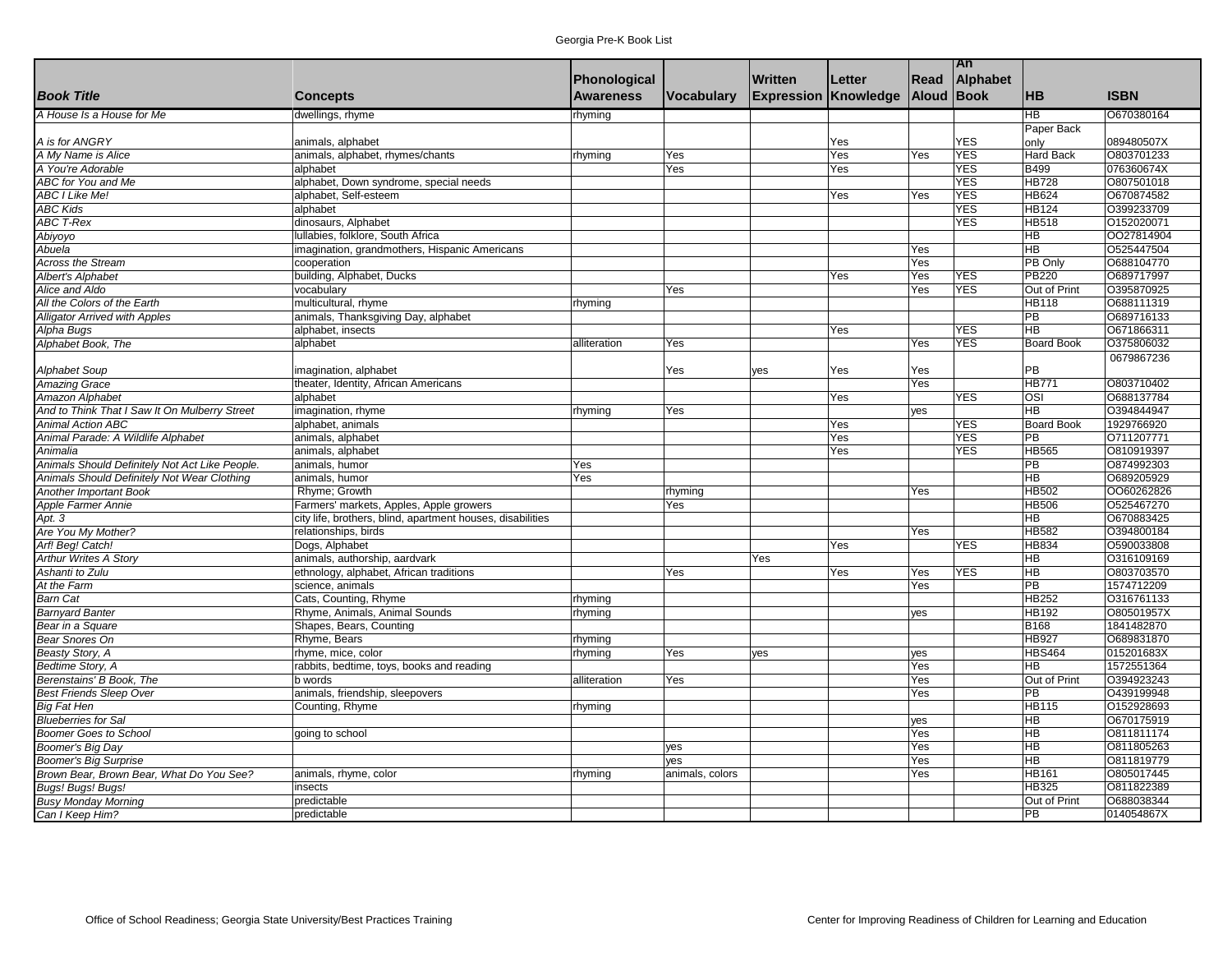| Georgia Pre-K Book List |  |  |  |
|-------------------------|--|--|--|
|-------------------------|--|--|--|

|                                                         |                                                   |                  |                   |                   |           |            | An         |                                   |                     |
|---------------------------------------------------------|---------------------------------------------------|------------------|-------------------|-------------------|-----------|------------|------------|-----------------------------------|---------------------|
|                                                         |                                                   | Phonological     |                   | <b>Written</b>    | Letter    | Read       | Alphabet   |                                   |                     |
| <b>Book Title</b>                                       | <b>Concepts</b>                                   | <b>Awareness</b> | <b>Vocabulary</b> | <b>Expression</b> | Knowledge | Aloud Book |            | <b>HB</b>                         | <b>ISBN</b>         |
| Caps for Sale                                           | monkeys, hats, counting                           |                  |                   |                   |           |            |            | <b>HB710</b>                      | 020109147X          |
| Career Day                                              | schools, occupations                              |                  |                   |                   |           |            |            | <b>HB340</b>                      | O060275650          |
| Carl Goes Shopping                                      |                                                   |                  |                   |                   |           |            |            | $\overline{\mathsf{H}\mathsf{B}}$ | O374311102          |
| Carrot Seed, The                                        | gardening, carrots, persistence                   |                  |                   |                   |           |            |            | <b>HB184</b>                      | O060233508          |
| Cars                                                    | transportation                                    |                  | Yes               |                   |           | Yes        |            | <b>PB650</b>                      | 014054741X          |
| Cat in the Hat                                          | fantasy, stories in rhyme                         | rhyming          | Yes               |                   |           | yes        |            | <b>HB422</b>                      | O39480001X          |
| Cat in the Hat Comes Back                               | fantasy, rhyme                                    | rhyming          | snow              |                   |           | yes        |            | $\overline{\mathsf{H}}$           | O394800028          |
| Chick and The Duckling, The                             | ducks, chickens                                   |                  |                   |                   |           |            |            | $\overline{PB}$                   | 068971226X          |
| Chicka Chicka Boom Boom                                 | stories in rhyme, Alphabet                        |                  |                   |                   | Yes       | Yes        | <b>YES</b> | <b>HB107</b>                      | O67167949X          |
| Chicken Chuck                                           | circus, individuality, roosters, domestic animals |                  |                   |                   |           | yes        |            | $\overline{\mathsf{H}}$           | 1890817317          |
| Chicken Soup with Rice                                  | rhyme, seasons, nonsense verses                   | rhyming          |                   |                   |           |            |            | $\overline{PB}$                   | 006443253X          |
| Children Around the World                               | manners and customs, multicultural                |                  |                   |                   |           |            |            | <b>HB479</b>                      | 1553370643          |
| Children's Garden of Verse, A                           | Scottish poetry                                   |                  |                   |                   |           |            |            | HB                                | O689823827          |
| Children's Zoo, A                                       | animals, zoo animals                              |                  |                   |                   |           |            |            | <b>HB127</b>                      | O688052029          |
| Chrysanthemum                                           | schools, names, personal                          | rhyming          |                   |                   | Yes       |            |            | HB                                | O688096999          |
| Click, Clack, Moo Cows That Type                        | cows, farm animals                                | rhyming          | Yes               | Yes               |           | Yes        |            | HB643                             | O689832133          |
| Clifford the Big Red Dog                                | size comparisons, dogs                            |                  |                   |                   |           | Yes        |            | HB                                | O439403960          |
| <b>Clifford's Tricks</b>                                | dogs, training                                    |                  |                   |                   |           | Yes        |            | $\overline{PB}$                   | O590442910          |
| Cock-A-Doodle-Moo                                       | cows, farm animals                                |                  |                   |                   |           |            |            | <b>HB630</b>                      | O152012524          |
| Colors of Us. The                                       | multicultural                                     |                  |                   |                   |           |            |            | <b>HB452</b>                      | O805058648          |
| Come Along, Daisy!                                      | mother and child, ducks                           |                  |                   |                   |           |            |            | <b>HB372</b>                      | O316797901          |
| <b>Complete Fairy Tales and Stories</b>                 | fairy tales                                       |                  |                   |                   |           |            |            | $\overline{PB}$                   | O385189516          |
| Copy Me, Copycub                                        | bears, winter                                     |                  |                   |                   |           |            |            | <b>HB627</b>                      | O060285702          |
| Corduroy                                                | African-American, toys                            |                  |                   |                   |           | yes        |            | <b>HB153</b>                      | O670241334          |
| Cow Buzzed, The                                         | animal sounds                                     | sounds           |                   |                   |           | Yes        |            | Out of Print                      | OO64434109          |
| Cows Can't Flv                                          | humorous stories, farm animals, recreation        |                  |                   | Yes               |           |            |            | $\overline{PB}$                   | 0140567216          |
| Crayon Box That Talked, The                             | rhyme, individuality, color                       |                  |                   |                   |           |            |            | <b>HB743</b>                      | O679886117          |
| Crocodile Beat                                          |                                                   | rhyming          |                   |                   |           |            |            | Out of Print                      | OO27480100          |
| Crunch Munch                                            | animals, food habits, food                        |                  |                   |                   |           |            |            | HB890                             | O152026037          |
| <b>Curious George</b>                                   | monkeys, humorous stories                         | Yes              | Yes               |                   | Yes       | Yes        |            | $\overline{AB}$                   | O395159938          |
|                                                         | school, painting, monkeys                         |                  |                   |                   |           | yes        |            | $\overline{AB}$                   | O395519446          |
| Curious George goes to School<br>Curious George's ABC   | alphabet, monkeys                                 |                  |                   |                   | Yes       | Yes        | <b>YES</b> | B322                              | O395899257          |
| Curious George's Opposites                              | monkeys, opposites                                |                  |                   |                   |           | Yes        |            | Board                             | O395899230          |
| Daddies at Work                                         | fathers, occupations                              |                  | Yes               |                   |           | Yes        |            | OSI                               | O689809980          |
| Dairy Group, The                                        | nutrition, dairy products                         |                  |                   |                   |           |            |            | <b>HB428</b>                      | O736805400          |
| Daisy and the Egg                                       | animals, infancy, brothers and sisters            |                  |                   |                   |           |            |            | HB411                             | O316797472          |
| Dear Daisy, Get Well Soon                               | friendship, counting                              |                  |                   |                   |           |            |            | PB303                             | O440417570          |
| Dear Mr. Blueberry                                      | whales, letters                                   |                  |                   | Yes               |           |            |            | <b>HB</b>                         | O689505299          |
| <b>Dinner at Aunt Connies</b>                           | ethnic                                            |                  |                   |                   |           |            |            | $\overline{PB}$                   | O786811501          |
| Dinosaur Alphabet Book, The                             | dinosaurs, alphabet                               |                  | Yes               |                   |           | Yes        | <b>YES</b> | PB                                | O881064661          |
| Dinosaur Bones                                          | dinosaurs                                         |                  |                   |                   |           |            |            | HB354                             | O811831582          |
| Dinosaur ROAR!                                          | dinosaurs, rhyme                                  |                  |                   |                   |           |            |            | <b>HB660</b>                      | O525452761          |
| Dinosaurs, Dinosaurs                                    | dinosaurs                                         |                  |                   |                   |           |            |            | <b>BB126</b>                      | O060204109          |
| Do Monkeys Tweet?                                       |                                                   |                  |                   |                   |           |            |            | <b>HB784</b>                      | O395850819          |
|                                                         | animal sounds                                     |                  |                   |                   |           |            |            | <b>HB585</b>                      | O060287683          |
| Does a Kangaroo Have a Mother, Too?<br>Dog Like Jack, A | animals, infancy                                  |                  |                   |                   |           |            |            | <b>HB246</b>                      | O823413691          |
|                                                         | dogs, death, grief, pets                          |                  |                   |                   |           |            |            |                                   | Published by        |
| Don't Open This Book                                    |                                                   |                  |                   |                   |           |            |            | Wright Group                      | <b>Wright Group</b> |
| Donavan's Word Jar - Ages 9-12                          | African American, school, reading                 |                  |                   |                   |           |            |            | $\overline{PB}$                   | O064420892          |
| Don't Forget the Bacon!                                 | Rhyme                                             | rhyming          |                   |                   |           |            |            | <b>BB125</b>                      | O688131026          |
| Doorbell Rang, The                                      | sharing                                           |                  |                   |                   |           |            |            | HB631                             | O688052517          |
| Dot the Fire Dog                                        | dogs, fire fighters                               |                  |                   |                   |           |            |            | HB360                             | O439233224          |
| Down By the Cool of the Pool                            | animals, rhyme, frogs, dance, ponds               |                  |                   |                   |           |            |            | HB912                             | O439309158          |
|                                                         |                                                   |                  |                   |                   |           |            |            |                                   |                     |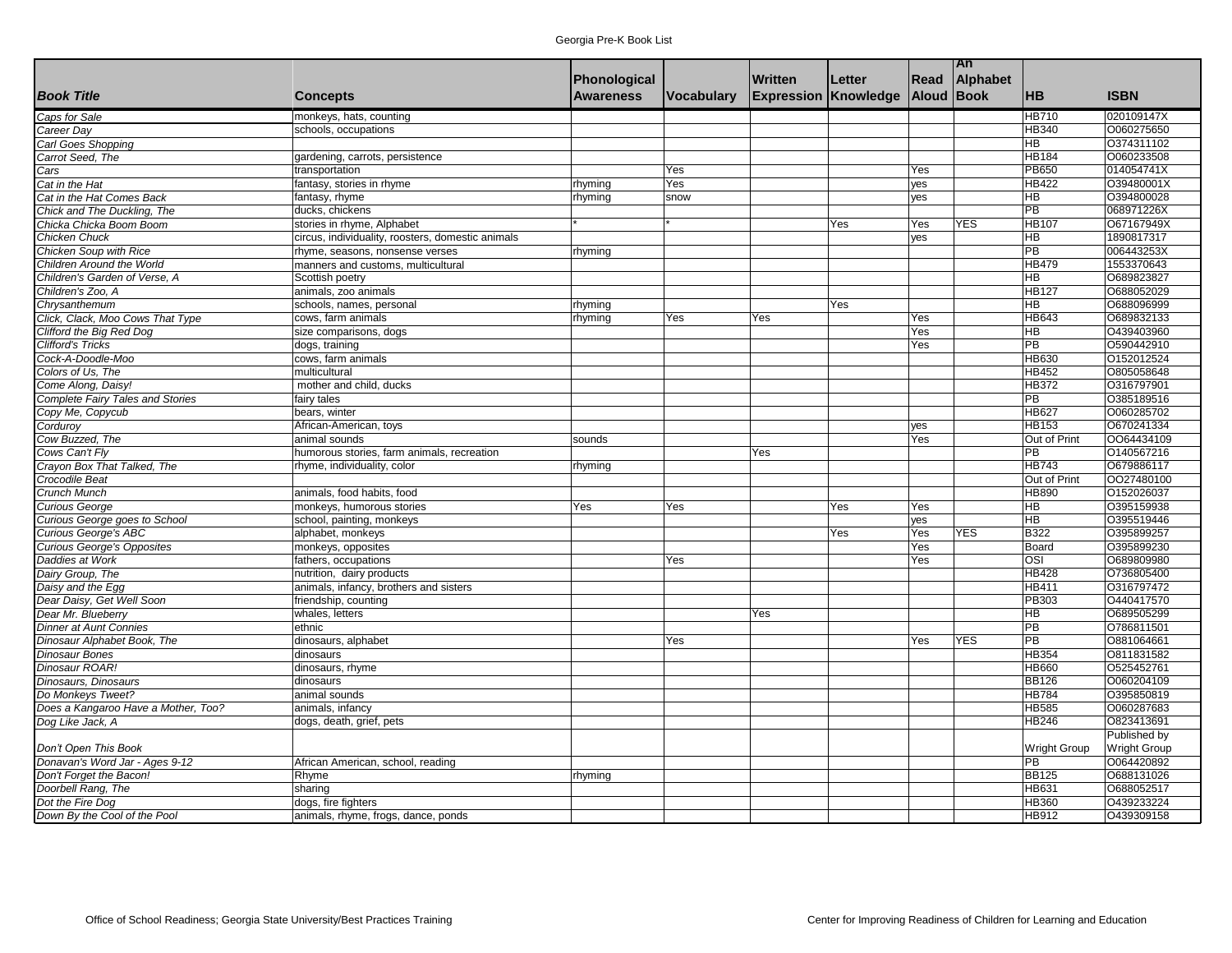|                                                     |                                                          |              |                   |                             |        |                   | <b>TAn</b> |                 |             |
|-----------------------------------------------------|----------------------------------------------------------|--------------|-------------------|-----------------------------|--------|-------------------|------------|-----------------|-------------|
|                                                     |                                                          | Phonological |                   | Written                     | Letter | Read              | Alphabet   |                 |             |
| <b>Book Title</b>                                   | <b>Concepts</b>                                          | Awareness    | <b>Vocabulary</b> | <b>Expression Knowledge</b> |        | <b>Aloud Book</b> |            | <b>HB</b>       | <b>ISBN</b> |
| Down by the Station                                 | animals, songs, zoo animals, infancy                     |              |                   |                             |        |                   |            | <b>HB384</b>    | 0152018042  |
| Dr. Seuss's ABC)                                    | rhyme, alphabet                                          | alliteration | Yes               |                             |        | Yes               | <b>YES</b> | <b>HB449</b>    | O394800303  |
| <b>Dream Snow</b>                                   | Christmas, farm life, snow, musical book                 |              |                   |                             |        |                   |            | <b>HB706</b>    | O399235795  |
| <b>Drummer Hoff</b>                                 | folk songs                                               |              |                   |                             |        | Yes               |            | HВ              | O671662481  |
| Duck on A Bike                                      | ducks, bicycles, farm animals                            | rhyming      |                   |                             |        |                   |            | H <sub>B</sub>  | O439050235  |
| <b>Each Living Thing</b>                            | animals, rhyme                                           | rhyming      |                   |                             |        |                   |            | <b>HB797</b>    | O152018980  |
| <b>Eating Fractions</b>                             | cookery, fractions                                       |              |                   |                             |        |                   |            | <b>HB</b>       | O590437704  |
| <b>Eating Right</b>                                 | food, nutrition, health                                  |              |                   |                             |        |                   |            | <b>HB557</b>    | O736805354  |
| Eating the Alphabet Fruits and Vegetables from A to |                                                          |              |                   |                             |        |                   |            |                 |             |
|                                                     | fruits, vegetables, alphabet                             |              | Yes               |                             |        | Yes               | <b>YES</b> | <b>HB654</b>    | O152244352  |
| <b>Elephant Facts</b>                               | elephant                                                 |              | Yes               |                             |        | Yes               |            | Out of Print    | O517422158  |
| Elmer Takes Off                                     | elephants, winds, flight, weather                        |              | elephants         |                             |        |                   |            | HB              | O688157858  |
| Emily's First 100 Days of School                    | animals, schools, counting, rabbits, first day of school |              |                   |                             |        |                   |            | HB              | O786805072  |
| Enormous Potato. The                                | folklore, cooperativeness                                |              |                   |                             |        |                   |            | <b>HB466</b>    | 1550743864  |
| Eyes, Nose, Fingers, & Toes                         | human body, rhyme, toddlers                              |              |                   |                             |        |                   |            | <b>HB503</b>    | O763604402  |
| Fall Leaves Fall!                                   | leaves, autumn                                           |              |                   |                             |        |                   |            | <b>HB498</b>    | O590100793  |
| <b>Families Are Different</b>                       | family, adoption, Korean Americans                       |              |                   |                             |        |                   |            | <b>HB</b>       | O823408876  |
| Farm Alphabet Book                                  | farm life, alphabet                                      |              | farm              |                             | Yes    |                   | <b>YES</b> | $\overline{PB}$ | O590319914  |
| <b>Farmer Duck</b>                                  | ducks                                                    |              |                   |                             |        | Yes               |            | <b>PB272</b>    | 1564025969  |
| <b>Farmer Will</b>                                  | imagination, toys, domestic animals                      |              |                   |                             |        |                   |            | <b>HB471</b>    | 0763609889  |
| <b>Father's Rubber Shoes</b>                        |                                                          |              |                   |                             |        |                   |            | Out of Print    | O531068730  |
| Feast for 10                                        | cookery, family life, counting, African Americans        |              |                   |                             |        |                   |            | <b>HB386</b>    | O395620376  |
| <b>Fidgety Fish</b>                                 | fish, marine animals                                     |              |                   |                             |        | yes               |            | <b>HB</b>       | 1589250125  |
| Fish Eyes                                           | counting, rhyme, fish                                    |              |                   |                             |        |                   |            | <b>HB114</b>    | 0152280502  |
| <b>Fish Wish</b>                                    | animals, fish                                            |              |                   |                             |        |                   |            | <b>HB538</b>    | O823414825  |
| Five Little Monkeys Jumping on the Bed              | rhyme, counting, monkeys                                 | rhyming      |                   |                             |        |                   |            | <b>HB154</b>    | O899197698  |
| Five Little Monkeys Sitting in a Tree               | counting, rhyme, monkeys                                 | rhyming      |                   |                             |        |                   |            | <b>HB693</b>    | O395544343  |
| Flea's Sneeze, The                                  | animals, rhyme, sleep, fleas                             | rhyming      |                   |                             |        |                   |            | <b>HB262</b>    | O805061037  |
| Flora McDonnell's ABC                               | alphabet                                                 |              |                   |                             | Yes    |                   | <b>YES</b> | <b>HB353</b>    | O763601187  |
| <b>Flora's Blanket</b>                              | lost and found, blankets                                 |              |                   |                             |        |                   |            | <b>HB652</b>    | O531303055  |
|                                                     | African Americans, gardening, parent and child, rhyme,   |              |                   |                             |        |                   |            |                 |             |
| <b>Flower Garden</b>                                | birthdavs                                                | rhyming      |                   |                             |        |                   |            | <b>HB675</b>    | O152287760  |
| Foot Book, The                                      | body parts, nonsense verse                               |              | Yes               |                             |        | Yes               |            | <b>HB576</b>    | O394809378  |
| Football That Won, The                              | sports, football                                         |              | yes               |                             |        | ves               |            | HВ              | O805035044  |
| Fox be Nimble                                       | foxes                                                    | rhyming      |                   |                             |        |                   |            | PB              | O140368426  |
| Fox in Socks                                        | rhyming words                                            | rhyming      |                   |                             |        | Yes               |            | HВ              | O394800389  |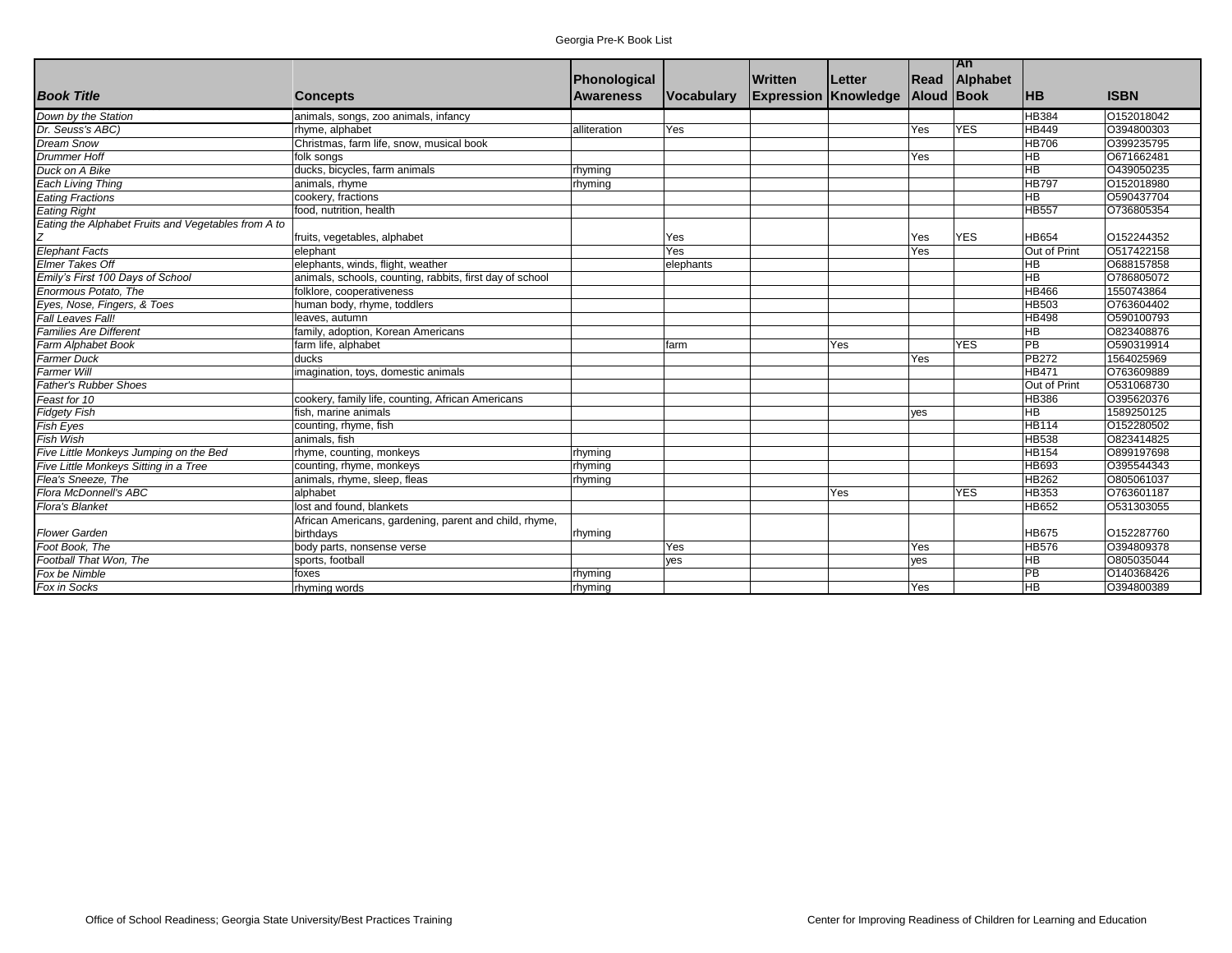|                                    |                                           |                     |            |                             |        |            | An         |                                   |                  |
|------------------------------------|-------------------------------------------|---------------------|------------|-----------------------------|--------|------------|------------|-----------------------------------|------------------|
|                                    |                                           | <b>Phonological</b> |            | <b>Written</b>              | Letter | Read       | Alphabet   |                                   |                  |
| <b>Book Title</b>                  | <b>Concepts</b>                           | <b>Awareness</b>    | Vocabulary | <b>Expression Knowledge</b> |        | Aloud Book |            | <b>HB</b>                         | <b>ISBN</b>      |
| Frederick                          | mice                                      |                     |            |                             |        | yes        |            | <b>HB</b>                         | O394810406       |
| <b>Freight Train</b>               | railroads, color, trains                  |                     |            |                             |        | Yes        |            | <b>HB187</b>                      | 068880165X       |
| <b>Friends at School</b>           | special needs, education, preschool       |                     |            |                             |        |            |            | <b>HB475</b>                      | 1887734015       |
| Frog and Toad are Friends          | frogs, toads, friendship                  |                     |            | Yes                         |        |            |            | $\overline{\mathsf{H}}$           | 0060239573       |
| Frog and Toad Together             | frogs, toads, friendship                  |                     |            | Yes                         |        |            |            | $\overline{HB}$                   | 069401298X       |
| <b>Froggy Gets Dressed</b>         | frogs, clothing and dress, snow           |                     |            |                             |        |            |            | <b>HB646</b>                      | O670842494       |
| Fruit Group, The                   | fruit, nutrition                          |                     |            |                             |        |            |            | <b>HB629</b>                      | O736805370       |
| Furry Alphabet Book, The           | mammals, alphabet, animals                |                     |            |                             | Yes    |            |            | $\overline{\mathsf{H}\mathsf{B}}$ | O881064653       |
| Giggle, Giggle, Quack              | farm, ducks                               | rhyming             |            | yes                         |        | yes        |            | <b>HB240</b>                      | O689845065       |
| Gingerbread Baby                   | gingerbread, baking                       |                     |            |                             |        |            |            | HB293                             | O399234446       |
| Gingerbread Boy, The               | fairy tales, folklore                     |                     |            |                             |        |            |            | HB                                | O395287995       |
| Giraffes Can't Dance               | rhyme, individuality, dance, giraffe      |                     |            |                             |        | yes        |            | <b>HB159</b>                      | O439287197       |
| Glorious Flight, The               | flight and airplanes                      |                     |            |                             |        |            |            | <b>PB</b>                         | O140507299       |
| Go Away, Big Green Monster!        | fear, bedtime, monsters                   |                     |            |                             |        |            |            | <b>HB137</b>                      | O316236535       |
|                                    |                                           |                     |            |                             |        |            |            | PB or Econo                       |                  |
| Good Bad Cat, The                  |                                           | Yes                 |            |                             |        |            |            | Clad (OSI)                        | 088743410X       |
| Good Dog, Carl                     | babysitters, pets, dogs                   |                     |            |                             |        |            |            | PB                                | O689817711       |
|                                    |                                           |                     |            |                             |        |            |            |                                   | Published by DLM |
|                                    |                                           |                     |            |                             |        |            |            | <b>DLM Teaching</b>               | Teaching         |
| Good Night Mr. Beetle              | routines                                  |                     |            |                             |        | Yes        |            | <b>Resources</b>                  | Resources        |
| Good Night, Owl                    | animals, owls                             |                     |            |                             |        |            |            | <b>HB876</b>                      | 0027459004       |
| Good Things You're Not an Octopus! | animals, self-acceptance                  |                     |            |                             |        |            |            | <b>HB638</b>                      | O06028465X       |
| Grain Group, The                   | grain, nutrition                          |                     |            |                             |        |            |            | <b>HB211</b>                      | O736805389       |
| Gray Rabbit's 1, 2, 3              | counting, rabbits                         |                     |            |                             |        |            |            | $\overline{PB}$                   | 0753452529       |
| Green Eggs and Ham                 | rhyme                                     | rhyming             |            |                             |        |            |            | <b>HB410</b>                      | O394800168       |
| Grouchy Ladybug, The               | ladybugs                                  |                     |            |                             |        |            |            | <b>HB775</b>                      | O06027087X       |
| Growing Like Me                    | growth, animals                           |                     |            |                             |        |            |            | <b>HB892</b>                      | O152022023       |
| Growing Vegetable Soup             | vegetable gardening, soups                |                     |            |                             |        |            |            | <b>HB615</b>                      | 0152325751       |
| Gyo Fujikawa's A to Z Picture Book | vocabulary                                |                     | Yes        |                             |        | Yes        | <b>YES</b> | Out of Print                      | 044811741X       |
| Handful of Sunshine. A             | sunflowers                                |                     |            |                             |        |            |            | <b>HB806</b>                      | 1929927142       |
| <b>Happy Birthday Sam</b>          | birthdays                                 |                     |            |                             |        |            |            | $\overline{PB}$                   | O688104827       |
| Happy Birthday To You!             | rhyme, birthdays                          |                     |            |                             |        | Yes        |            | $\overline{\mathsf{H}}$           | O394800761       |
| Happy Hippopotami, The             | beaches, rhyme, hippopotamus              | rhyming             | Yes        |                             |        | Yes        |            | HB                                | O152333800       |
| Harold's ABC                       | alphabet                                  |                     |            |                             | Yes    |            | <b>YES</b> | PB                                | 0064430235       |
| Harold's Trip to the Sky           | science                                   |                     |            | Yes                         |        |            |            | $\overline{PB}$                   | 0064430251       |
| Harriet, You'll Drive Me Wild      | mothers and daughters, clumsiness, temper |                     |            |                             |        |            |            | HB869                             | O152019774       |
| Harry the Dirty Dog                | dogs, humorous                            |                     |            |                             |        | Yes        |            | HB                                | O60268654        |
| Hat, The                           | animals, clothing and dress, hedgehogs    |                     |            |                             |        |            |            | <b>HB237</b>                      | O399231013       |
| Have You Seen Bugs?                | insects, spiders                          |                     |            |                             |        |            |            | HB253                             | O590059637       |
| Have You Seen My Cat?              | cats                                      | rhyming             |            |                             |        |            |            | <b>HB160</b>                      | O887080545       |
| Have You Seen My Duckling?         | ducks, ponds, lost children               |                     |            |                             |        |            |            | <b>HB149</b>                      | O688027970       |
| <b>Hedgie's Surprise</b>           | hedgehogs, chickens, trolls, eggs         |                     |            |                             |        | yes        |            | <b>HB456</b>                      | O399234772       |
| Helen Oxenbury's ABC               |                                           |                     | Yes        |                             | Yes    | Yes        | <b>YES</b> | Out of Print                      | 068971761X       |
| Hello, Amigos!                     | <b>Mexican Americans</b>                  |                     |            |                             |        |            |            | PB                                | O805018913       |
| Hello, Red Fox                     | animals, color                            |                     | yes        |                             |        | Yes        |            | <b>HBS127</b>                     | O689817754       |
| <b>Henny Penny</b>                 | folklore, animals                         |                     |            |                             |        |            |            | <b>HB</b>                         | O395288002       |
| Here Are My Hands                  | body, rhyme, multicultural                | rhyming             | Yes        |                             |        | yes        |            | <b>HB183</b>                      | O805003282       |
| Here Come Poppy and Max            | animals, dogs, play                       |                     |            |                             |        |            |            | HB935                             | O316603465       |
| Hop on Pop                         | nonsense verse                            | Yes                 |            |                             |        |            |            | HB493                             | O39480029X       |
| Hot, Cold, Shy, Bold               | word recognition, opposites, rhyme        |                     |            |                             |        |            |            | <b>HB507</b><br>Out of Print By   | 1550741535       |
| House that Jack Built, The         | predictable                               |                     |            |                             |        |            |            | <b>This Author</b>                | O385284306       |
| How Big Is a Pig?                  | animals, rhyme, pigs                      | rhyming             |            |                             |        |            |            | HB923                             | 1841480770       |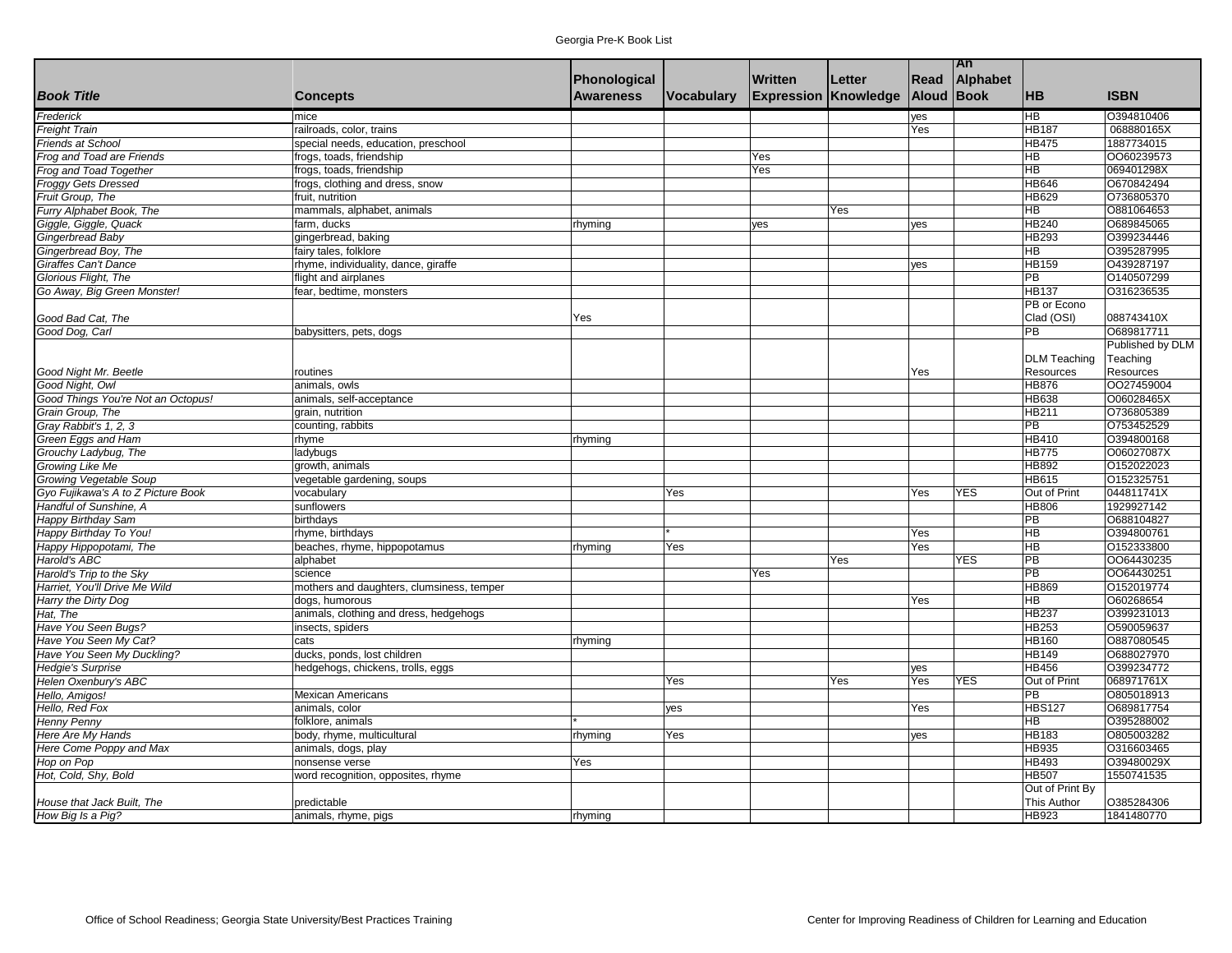|                                          |                                              |                  |                  |                             |        |                   | An         |                     |                  |
|------------------------------------------|----------------------------------------------|------------------|------------------|-----------------------------|--------|-------------------|------------|---------------------|------------------|
|                                          |                                              | Phonological     |                  | <b>Written</b>              | Letter | Read              | Alphabet   |                     |                  |
| <b>Book Title</b>                        | <b>Concepts</b>                              | <b>Awareness</b> | Vocabulary       | <b>Expression Knowledge</b> |        | <b>Aloud Book</b> |            | <b>HB</b>           | <b>ISBN</b>      |
| How Do Dinosaurs Say Good Night?         | dinosaurs, rhyme, bedtime                    | rhyming          |                  |                             |        | Yes               |            | <b>HB908</b>        | 0590316818       |
| How Many Feet In The Bed?                | countina                                     |                  |                  |                             |        |                   |            | <b>PB</b>           | 0671899031       |
| Hug                                      | parent and child, jungle animals             |                  |                  |                             |        |                   |            | <b>HB796</b>        | O763612871       |
| Huge Hog Is a Big Pig, A                 | animals, rhyme                               |                  |                  |                             |        |                   |            | <b>HB021</b>        | 0060297654       |
| <b>Hugs and Kisses</b>                   | animals, mother and child                    |                  |                  |                             |        |                   |            | <b>HB404</b>        | 0735814848       |
| Hullabaloo ABC, The                      | farm life, rhyme, alphabet                   | rhyming          |                  |                             |        |                   |            | <b>HB</b>           | 0688151825       |
| Hungry Thing, The                        |                                              | rhyming          |                  |                             |        |                   |            | PB Only             | O439275989       |
| Hurray for PreK!                         | schools, prekindergarten                     |                  |                  |                             |        |                   |            | <b>HB318</b>        | 0060288965       |
| Hush Little Baby                         | folk songs, lullabies                        |                  |                  |                             |        |                   |            | <b>HB238</b>        | O811814165       |
| Hush! A Thai Lullaby                     | American poetry, lullabies, Thailand         |                  |                  |                             |        |                   |            | <b>HB207</b>        | 0531095002       |
| Eat Fruit!                               | food. fruit                                  |                  |                  |                             |        |                   |            | <b>HB455</b>        | 1840890274       |
|                                          |                                              |                  |                  |                             |        |                   |            | <b>HB457</b>        | 1840890282       |
| Eat Vegetables!                          | food, vegetables                             |                  |                  |                             |        |                   |            | <b>HB315</b>        | 0152000399       |
| Like it When                             | parent and child, penguins                   |                  |                  |                             |        |                   |            |                     |                  |
| I Like Me!                               | self-reliance, pigs                          |                  |                  |                             |        | Yes               |            | <b>HB244</b>        | O670820628       |
|                                          |                                              |                  |                  |                             |        |                   |            |                     | Published by DLM |
|                                          |                                              |                  |                  |                             |        |                   |            | <b>DLM Teaching</b> | Teaching         |
| Love Ladybugs                            | ladybugs                                     |                  | Yes              |                             |        | yes               |            | Resources           | Resources        |
| Love Trains!                             | railroads, rhyme, trains, transportation     |                  |                  |                             |        |                   |            | <b>HB745</b>        | O060289007       |
| I Love Trucks!                           | trucks, transportation                       |                  |                  |                             |        |                   |            | <b>HB415</b>        | O060278196       |
| Love You with All My Heart               | polar bears, mother and child                |                  |                  |                             |        |                   |            | <b>HB413</b>        | 0811820319       |
| Love You, Good Night                     |                                              |                  |                  |                             |        |                   |            | Out of Print        | 0671702971       |
| Pledge Allegiance                        | pledge of allegiance, flags, United States   |                  | Yes              |                             |        | ves               |            | <b>HB</b>           | 0763616486       |
| <b>Think I Thought</b>                   |                                              |                  |                  |                             |        |                   |            | Out of Print        | O899192319       |
| Want to Be a Cowboy                      | community workers, cowboys                   |                  |                  |                             |        |                   |            | <b>HB543</b>        | 1552094472       |
| Want to Be a Doctor                      | community workers, doctors                   |                  |                  |                             |        |                   |            | <b>HB564</b>        | 1552094634       |
| Want to Be a Firefighter                 | community workers, firefighters              |                  |                  |                             |        |                   |            | <b>HB545</b>        | 1552094480       |
| Want to Be a Pilot                       | community workers, pilots                    |                  |                  |                             |        |                   |            | <b>HB547</b>        | 1552094499       |
| Want to Be a Police Officer              | community workers, police officers           |                  |                  |                             |        |                   |            | <b>HB572</b>        | 1552094677       |
| Want to Learn to Fly!                    | imagination, flight                          |                  | yes              |                             |        | yes               |            | <b>PB</b>           | 0590223291       |
| Went Walking                             | animals, rhyme, color                        | rhyming          | colors, animals  |                             |        | yes               |            | <b>HB659</b>        | 0152004718       |
| Icky Bug Alphabet Book                   | insects                                      |                  |                  |                             |        | Yes               | <b>YES</b> | HB                  | O881064564       |
| If You Give a Moose a Muffin             | moose, humorous stories                      |                  |                  |                             |        | yes               |            | <b>HB152</b>        | O060244054       |
| If You Give a Mouse a Cookie             | mouse, humorous stories                      |                  |                  |                             |        | yes               |            | <b>HB</b> 175       | 0060245867       |
| If You Give A Pig a Pancake              | pig, humorous stories                        |                  |                  |                             |        | Yes               |            | <b>HB291</b>        | O060266864       |
| If You've Ever Seen a Rhinoceros Charge  | conservation                                 |                  |                  |                             |        | Yes               |            | Out of Print        | 0939801027       |
| I'll Always Love You                     | dogs, death                                  |                  |                  |                             |        |                   |            | <b>HB241</b>        | O517556480       |
| 'm Sorry                                 | friendship, apologizing                      |                  |                  |                             |        |                   |            | <b>HB245</b>        | 0060286865       |
| In November                              | autumn, nature, seasons                      |                  |                  |                             |        |                   |            | <b>HB297</b>        | O152010769       |
| In the Night Kitchen                     | fantasy                                      |                  |                  |                             |        |                   |            | <b>HB</b>           | 0060266686       |
| In the Small, Small Pond                 | rhyme, pond animals                          |                  |                  |                             |        |                   |            | <b>HB198</b>        | O805022643       |
| In the Tall, Tall Grass                  | animals, rhyme                               | rhyming          | animals, insects |                             |        | yes               |            | <b>HB121</b>        | 080501635X       |
| Into the A, B, Sea                       | alphabet, marine animals                     |                  |                  |                             |        |                   | <b>YES</b> | <b>HB301</b>        | O439096960       |
| Is This My Dinner                        |                                              |                  |                  |                             |        |                   |            | Out of Print        | 0807536652       |
| It's Going to Be Perfect!                |                                              |                  |                  |                             |        | Yes               |            | <b>HB</b>           | O670878022       |
| It's My Birthday                         | growth, mothers and daughters<br>cooperation |                  |                  |                             |        |                   |            | Out of Print        | 1564024121       |
|                                          |                                              |                  |                  |                             |        | yes               |            | <b>HB370</b>        | O316666033       |
| It's Okay to Be Different                | individuality, self-esteem                   |                  |                  |                             |        |                   |            | <b>HB231</b>        |                  |
| Itsy Bitsy Spider, The                   | song or chants                               |                  |                  |                             |        |                   |            |                     | 1879085771       |
| Jamberry                                 | rhyme                                        | rhyming          |                  |                             |        | Yes               |            | <b>HB190</b>        | O060214163       |
| Jambo Means Hello: Swahili Alphabet Book | African culture                              |                  | Yes              |                             | Yes    | Yes               | <b>YES</b> | PB                  | O140546529       |
| Jennie's Hat                             | birds, hats                                  |                  | Yes              |                             |        | yes               |            | <b>HB</b>           | O670036250       |
| Jesse Bear, What Will You Wear?          | rhyme, bears                                 | rhyming          |                  |                             |        |                   |            | <b>HB765</b>        | O02717350X       |
| Joseph Had a Little Overcoat             | coats, folklore                              |                  |                  |                             |        |                   |            | <b>HB326</b>        | O670878553       |
| Jump Frog Jump                           | frogs                                        |                  |                  |                             |        | yes               |            | <b>HB113</b>        | O68813954X       |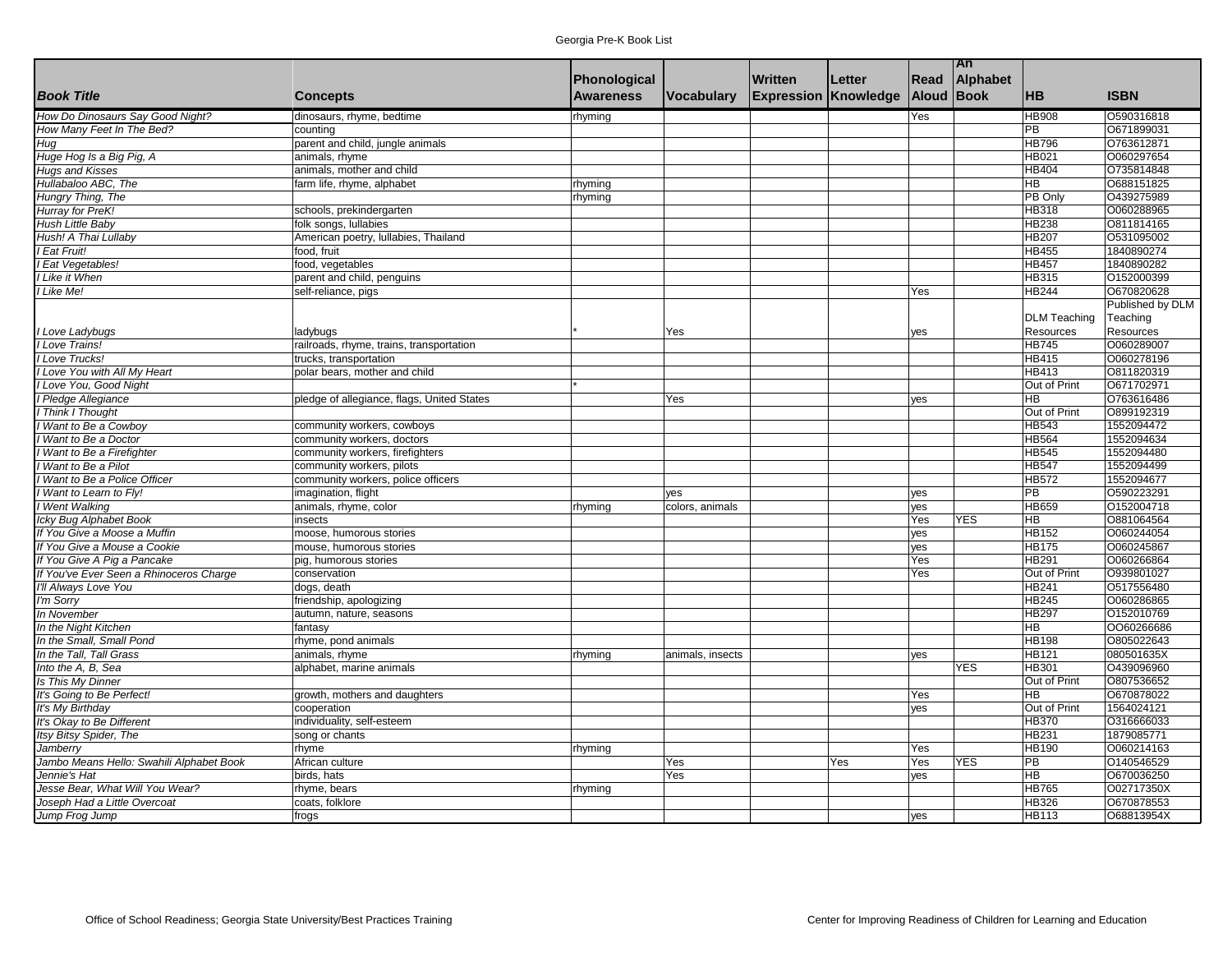|                                          |                                                        |                  |            |                             |        |                   | An         |                   |             |
|------------------------------------------|--------------------------------------------------------|------------------|------------|-----------------------------|--------|-------------------|------------|-------------------|-------------|
|                                          |                                                        | Phonological     |            | Written                     | Letter | Read              | Alphabet   |                   |             |
| <b>Book Title</b>                        | <b>Concepts</b>                                        | <b>Awareness</b> | Vocabulary | <b>Expression Knowledge</b> |        | <b>Aloud Book</b> |            | <b>HB</b>         | <b>ISBN</b> |
| <b>Just Enough</b>                       | self-perception, rhyme                                 |                  |            |                             |        |                   |            | HB361             | 0670888737  |
| Just Like a Baby                         | family, babies, cradles                                |                  |            |                             |        |                   |            | <b>HB795</b>      | O316104167  |
| Katy and the Big Snow                    | snow, blizzards, tractors                              |                  |            |                             |        |                   |            | HB                | O395181550  |
| Kevin and His Dad                        | African Americans, fathers and sons, rhyme             | rhyming          |            |                             |        |                   |            | <b>HB559</b>      | O316798991  |
| King Bidgood's in the Bathtub            | kings, queens, baths                                   |                  |            |                             |        |                   |            | HB770             | 0152427309  |
| Kipper's $A$ to $Z$                      | animals, alphabet                                      |                  |            |                             |        |                   | YES        | <b>HB731</b>      | 0152025944  |
| Kiss Good Night                          | bears, bedtime                                         |                  |            |                             |        |                   |            | <b>HB433</b>      | O763607800  |
| Kissing Hand, The                        | kindergarten, separation anxiety                       |                  |            |                             |        |                   |            | <b>HB779</b>      | 0878685855  |
| Koala Lou                                | mother and child, koala                                |                  |            |                             |        | Yes               |            | <b>HB676</b>      | 0152005021  |
| Latkes and Applesauce                    | Hanukkah                                               |                  |            |                             |        |                   |            | $\overline{PB}$   | O590422650  |
|                                          | Indians of North America, folklore, Texas, Comanche    |                  |            |                             |        |                   |            |                   |             |
| Legend of the Bluebonnet, The            | Indians                                                |                  |            |                             |        |                   |            | <b>HB</b>         | O399209379  |
| Leo the Late Bloomer                     | tigers, self-concept                                   |                  | Yes        |                             |        |                   |            | <b>HB789</b>      | O878070427  |
| Leon the Chameleon                       |                                                        |                  |            |                             |        | yes               |            | <b>HB442</b>      | 155074867X  |
|                                          | color, self-acceptance, chameleons                     |                  |            |                             |        |                   |            | <b>HB226</b>      | O688160085  |
| Let's Count                              | counting                                               |                  |            |                             |        |                   |            |                   |             |
| Let's Go Visiting                        | counting, rhyme                                        | rhyming          |            |                             |        |                   |            | <b>HB213</b>      | 0152018239  |
| etter to Amy, A                          | birthdays                                              |                  |            | Yes                         |        |                   | <b>YES</b> | <b>HB438</b>      | O670880639  |
| Letters Are Lost, The                    | alphabet                                               |                  |            |                             | Yes    |                   | <b>YES</b> | PB                | 014055663X  |
| Library, The                             | rhyme, books and reading                               | rhyming          |            |                             |        |                   |            | <b>HB</b>         | 0374343888  |
| Listen to the Rain                       | rhyme, rain, weather, sound                            | rhyming          | Yes        |                             |        | yes               |            | <b>HB738</b>      | 0805006826  |
| Listening Walk, The                      | family, listening                                      | Yes              |            |                             |        |                   |            | <b>PB</b>         | 0064433226  |
| Little Engine that Could, The            | locomotives, transportation, self-esteem               |                  |            |                             |        | yes               |            | <b>HB561</b>      | O448405202  |
|                                          | animals, brothers and sisters, rabbits, hide-and-seek, |                  |            |                             |        |                   |            |                   |             |
| Little Fern's First Winter               | snow                                                   |                  |            |                             |        |                   |            | <b>HB343</b>      | O316796670  |
| <b>Little Green</b>                      | rhyme, hummingbirds                                    | rhyming          |            |                             |        |                   |            | HB754             | O152928596  |
| ittle Penguin's Tale                     | penguins                                               |                  |            |                             |        |                   |            | PB                | 0152474765  |
| Little Red Hen Makes a Pizza, The        | folklore, food                                         |                  |            |                             |        |                   |            | <b>HB679</b>      | 0525459537  |
| Little Red Hen, The                      | folkore                                                |                  |            |                             |        |                   |            | <b>PB215</b>      | 0899193498  |
| Little Squeegy Bug, The                  | insects                                                |                  |            |                             |        | yes               |            | H <sub>B</sub>    | 1890817902  |
| ittle White Duck                         | song or chants, ducks                                  |                  |            |                             |        |                   |            | HB773             | 0316032271  |
| Look Whooo's Counting                    | animals, counting, picture puzzles                     |                  |            |                             |        |                   |            | Out of Print      | O590683209  |
| otus Seed, The                           | Asian, families                                        |                  |            |                             |        |                   |            | <b>HB</b>         | 0152494650  |
| ouella Mae, She's Run Away               | farm life, rhyme, pigs, lost and found                 |                  |            |                             |        |                   |            | <b>HB165</b>      | O80503532X  |
| ove You Forever                          | love, mother and child, generations                    |                  |            |                             |        | Yes               |            | <b>HB852</b>      | O920668364  |
| Low Song                                 | rhyming                                                | rhyming          |            |                             |        |                   |            | <b>HB283</b>      | 0689828209  |
| Lucky Pennies and Hot Chocolate          | grandfathers                                           |                  |            |                             |        |                   |            | <b>HB686</b>      | O525464506  |
| -unch                                    | food, mice, color                                      |                  |            |                             |        |                   |            | <b>HB131</b>      | O805016368  |
| unch Bunnies                             | schools, rabbits                                       |                  |            |                             |        | Yes               |            | <b>HB</b>         | O316515256  |
| Madeline                                 | rhyme, sick, France                                    |                  |            |                             |        |                   |            | HB734             | 0670445800  |
| Madeline's Rescue                        | dogs, rhyme, France                                    | rhyming          |            |                             |        |                   |            | <b>HB489</b>      | O670447161  |
| Magic Hat, The                           | magic, rhyme, wizards                                  | rhyming          |            |                             |        |                   |            | <b>HB</b>         | 0152010254  |
| Make Way for Ducklings                   | ducks                                                  |                  |            |                             |        | ves               |            | <b>HB689</b>      | O670451495  |
| Mama's Little Bears                      | bears, mother and child                                |                  |            |                             |        |                   |            | <b>HB926</b>      | 0439273110  |
| Marvin K. Mooney, Will You Please Go Now | fantasy, rhyme                                         |                  |            |                             |        | Yes               |            | <b>HB</b>         | O394824903  |
| Meat and Protein Group, The              | food, nutrition, meat                                  |                  |            |                             |        |                   |            | <b>HB368</b>      | O736805397  |
| Mice Squeak, We Speak                    | animal sounds                                          |                  |            |                             |        |                   |            | <b>HB232</b>      | 0399232028  |
|                                          | steam shovels                                          |                  | Yes        |                             |        | Yes               |            | HB                | 0395169615  |
| Mike Mulligan and His Steam Shovel       |                                                        |                  |            |                             |        |                   |            |                   |             |
| Millions of Cats                         | cats                                                   |                  |            |                             |        |                   |            | PB                | O698113632  |
| Ming Lo Moves the Mountain               | mountains, dwellings                                   |                  |            |                             |        |                   |            | $\overline{PB}$   | 0688109950  |
| Miss Bindergarten Takes a Field Trip     | animals, schools, alphabet, Kindergarten, field trips  |                  |            |                             |        |                   |            | <b>HB296</b>      | 525467106   |
| Miss Mary Mack                           | song or chants                                         |                  |            |                             |        |                   |            | HB <sub>224</sub> | O316931187  |
| Miss Moo Goes to The Zoo                 |                                                        |                  |            |                             |        | Yes               |            | Out of Print      | O590109707  |
| Miss Spider's ABC                        | insects, birthdays, alphabet, spiders                  |                  |            |                             |        |                   | YES        | <b>HB295</b>      | O590282794  |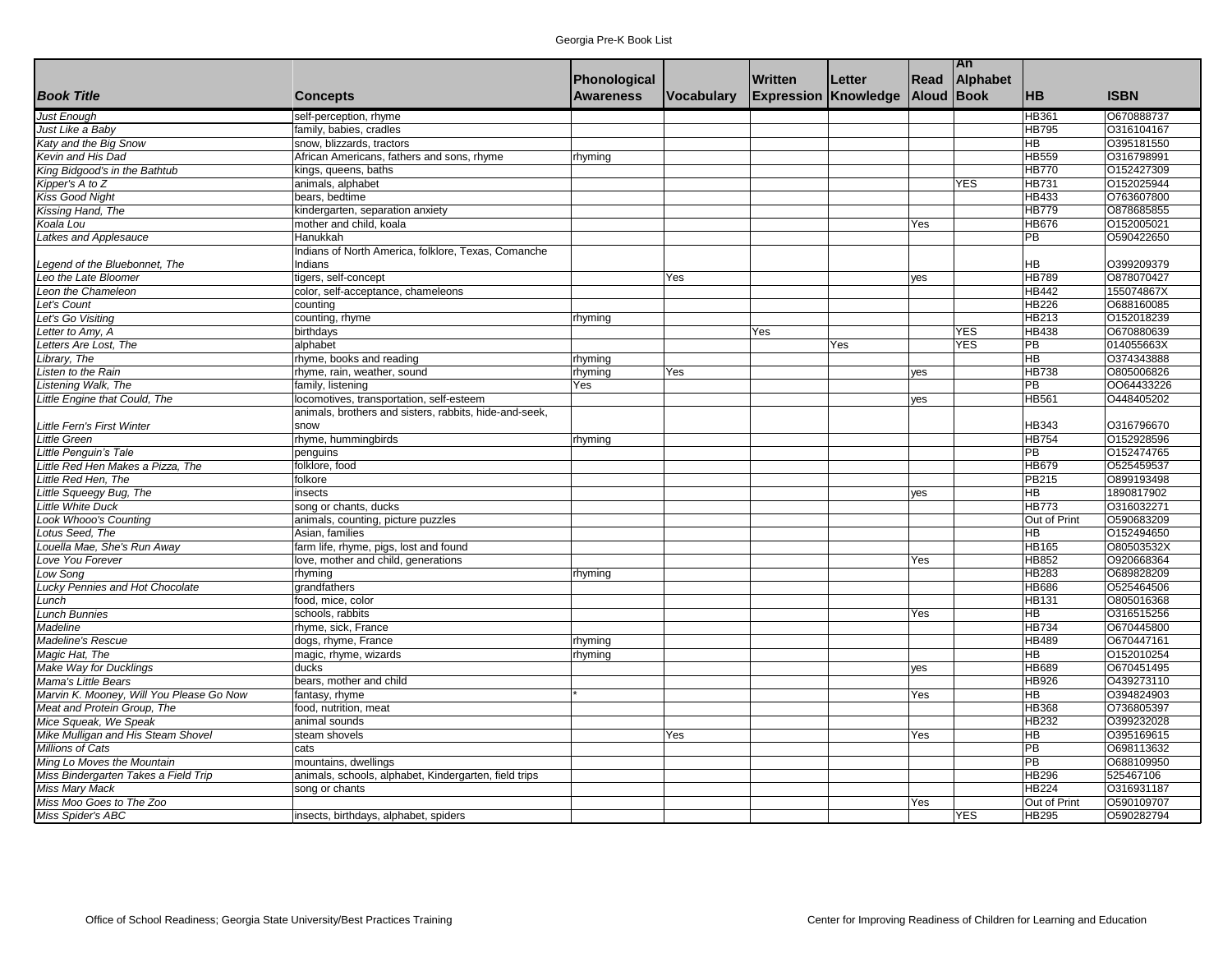|                                                  |                                                  |                  |            |                |                             |            | <b>TAn</b> |                          |                     |
|--------------------------------------------------|--------------------------------------------------|------------------|------------|----------------|-----------------------------|------------|------------|--------------------------|---------------------|
|                                                  |                                                  | Phonological     |            | <b>Written</b> | Letter                      | Read       | Alphabet   |                          |                     |
| <b>Book Title</b>                                | <b>Concepts</b>                                  | <b>Awareness</b> | Vocabulary |                | <b>Expression Knowledge</b> | Aloud Book |            | <b>HB</b>                | <b>ISBN</b>         |
|                                                  |                                                  |                  |            |                |                             |            |            |                          | Published by        |
| Miss Wishy Washy                                 |                                                  |                  |            |                |                             |            |            | Wright Group             | <b>Wright Group</b> |
| Mitten, The                                      | folklore, mittens                                |                  |            |                |                             |            |            | <b>HB707</b>             | O39921920X          |
| <b>Mommies at Work</b>                           | iobs                                             |                  | Yes        |                |                             | Yes        |            | Out of Print             | O671732757          |
|                                                  |                                                  |                  |            |                |                             |            |            | B154 (HB-                |                     |
| Moo Moo, Brown Cow                               | counting, colors                                 |                  |            |                |                             |            |            | OSI)                     | O152009981          |
| Mooncake                                         | bears, moon                                      |                  |            |                |                             | Yes        |            | <b>PB</b>                | O689835175          |
| Moongame                                         | animals, hide-and-seek, moon                     |                  |            |                |                             | Yes        |            | $\overline{PB}$          | O689835183          |
| More Bugs in Boxes: A Pop-Up Book About Color    |                                                  |                  |            |                |                             |            |            |                          |                     |
|                                                  | color, insects                                   |                  |            |                |                             |            |            | HВ                       | O671695770          |
| More or Less a Mess                              | rhyme, orderliness, cleanliness                  |                  |            |                |                             |            |            | $\overline{PB}$          | O590602489          |
| More Spaghetti I Say!                            | humor, rhyme, monkeys, spaghetti                 | rhyming          |            |                |                             |            |            | $\overline{PB}$          | O590457837          |
| Mothers Are Like That                            | animals, mother and child                        |                  |            |                |                             |            |            | <b>HB721</b>             | O395883512          |
| Mouse Mess                                       | food, rhyme, mice                                | rhyming          |            |                |                             |            |            | <b>HB172</b>             | O590100483          |
| <b>Mouse Paint</b>                               | mice, color                                      |                  |            |                |                             |            |            | <b>HB197</b>             | O152560254          |
| My Car                                           | transportation, cars                             |                  |            |                |                             |            |            | <b>HB443</b>             | O060296240          |
| My Family                                        |                                                  |                  |            |                |                             |            |            | <b>Board Book</b>        |                     |
|                                                  | family                                           |                  |            |                |                             |            |            | Only                     | 1550375105          |
| My First Book of the Alphabet                    |                                                  |                  |            |                | Yes                         |            | <b>YES</b> | Out of Print             | O590463047          |
| <b>My Five Senses</b>                            | senses                                           |                  |            |                |                             |            |            | <b>BB118</b>             | O060200502          |
| My Friend and I                                  | friendship                                       |                  |            |                |                             |            |            | <b>HB261</b>             | O395935458          |
| My Little Sister Ate One Hare                    | counting, rhyme                                  | rhyming          |            |                |                             |            |            | $\overline{PB}$          | 051788576X          |
| My Mama Says There Aren't Any Zombies, Ghosts,   |                                                  |                  |            |                |                             |            |            |                          |                     |
| Vampires, Creatures, Demons, Monsters, Fiends,   | mothers, monsters                                |                  |            |                |                             |            |            |                          |                     |
| Goblins, or Things                               |                                                  |                  |            |                |                             | Yes        |            | PB                       | O689712049          |
| My Many Colored Days                             | rhyme, colors, emotions                          |                  |            |                |                             |            |            | <b>HB622</b>             | O679875972          |
| My Painted House, My Friendly Chicken, and Me    |                                                  |                  |            |                |                             |            |            |                          |                     |
|                                                  | Africa                                           |                  |            |                |                             |            |            | PB                       | O375825673          |
| Napping House, The                               | sleep, fleas                                     |                  |            |                |                             |            |            | <b>HB110</b>             | 0152567089          |
| Never Mail an Elephant                           | elephants, birthdays                             |                  |            | Yes            |                             |            |            | $\overline{\mathsf{PB}}$ | O816730199          |
| <b>Night Shift Daddy</b>                         | fathers and daughters, rhyme, bedtime            |                  |            |                |                             |            |            | <b>HB783</b>             | O786804955          |
| No Matter What                                   | parent and child, love, rhyme, foxes             |                  |            |                |                             |            |            | <b>HB499</b>             | 0152020616          |
| No Mirrors in My Nana's House                    | African Americans, self-perception, grandmothers |                  |            |                |                             |            |            | <b>HB170</b>             | 0152018255          |
| No More Kissing!                                 | monkeys, new baby, kissing                       |                  |            |                |                             |            |            | HB103                    | O385746199          |
| No Roses for Harry!                              | dogs, sweaters                                   |                  |            |                |                             | Yes        |            | $\overline{PB}$          | 0064430111          |
| No, David                                        | behavior, family                                 |                  |            |                |                             | Yes        |            | HВ                       | O590930028          |
| Noisy Nora                                       | family life, rhyme, mice                         |                  |            |                |                             | yes        |            | HB683                    | O670887226          |
| Ocean Alphabet Book, The                         | alphabet, marine animals                         |                  | Yes        |                |                             | Yes        | <b>YES</b> | $\overline{PB}$          | O881064521          |
| Oh my a fly!                                     | humorous, animals                                | rhymes           | Yes        |                |                             |            |            | $\overline{HB}$          | 1581170262          |
| Oh My Baby, Little One                           | love, rhyme, mother and child                    | rhymes           |            |                |                             |            |            | <b>HB580</b>             | O152000410          |
| OH NO!                                           | dreaming                                         |                  |            |                |                             | Yes        |            | Out of Print             | O671747479          |
| Oh, the Places You'll Go!                        | success, rhyme                                   | rhymes           |            | yes            |                             | ves        |            | <b>HB</b>                | O679805273          |
| Old Black Fly                                    | rhyme, alphabet, flies                           | rhymes           |            |                | Yes                         |            |            | HB691                    | O805014012          |
| <b>Old Devil Wind</b>                            | ghost stories                                    |                  | Yes        |                |                             | Yes        |            | $\overline{PB}$          | O152013849          |
| Old Hat. New Hat                                 | rhyme, bears, hats, opposites                    |                  | Yes        |                |                             | Yes        |            | $\overline{HB}$          | O394806697          |
| Old MacDonald Had a Farm                         | song or chants, folk songs                       |                  |            |                |                             |            |            | <b>BB211</b>             | O859536378          |
| Old Woman and Her Pig, The                       | folklore, England                                |                  |            |                |                             |            |            | <b>HB</b>                | O823409708          |
| <b>Oliver's Alphabets</b>                        |                                                  |                  | Yes        |                |                             |            | yes        | Out of Print             | 0027359964          |
|                                                  |                                                  |                  |            |                |                             |            |            | Out of                   |                     |
|                                                  |                                                  |                  |            |                |                             |            |            | Stock/Out of             |                     |
| On Top of Spaghetti: A Lift-The-Flap Poetry Book | rhymes                                           | rhyming          | poems      |                |                             | yes        |            | Print                    | O809492911          |
| Once a Mouse                                     | folklore, fables, India                          |                  |            |                |                             |            |            | ΗB                       | O684126621          |
| One Duck Stuck                                   | counting, rhyme, ducks, marsh animals            |                  |            |                |                             |            |            | <b>HB351</b>             | O763603341          |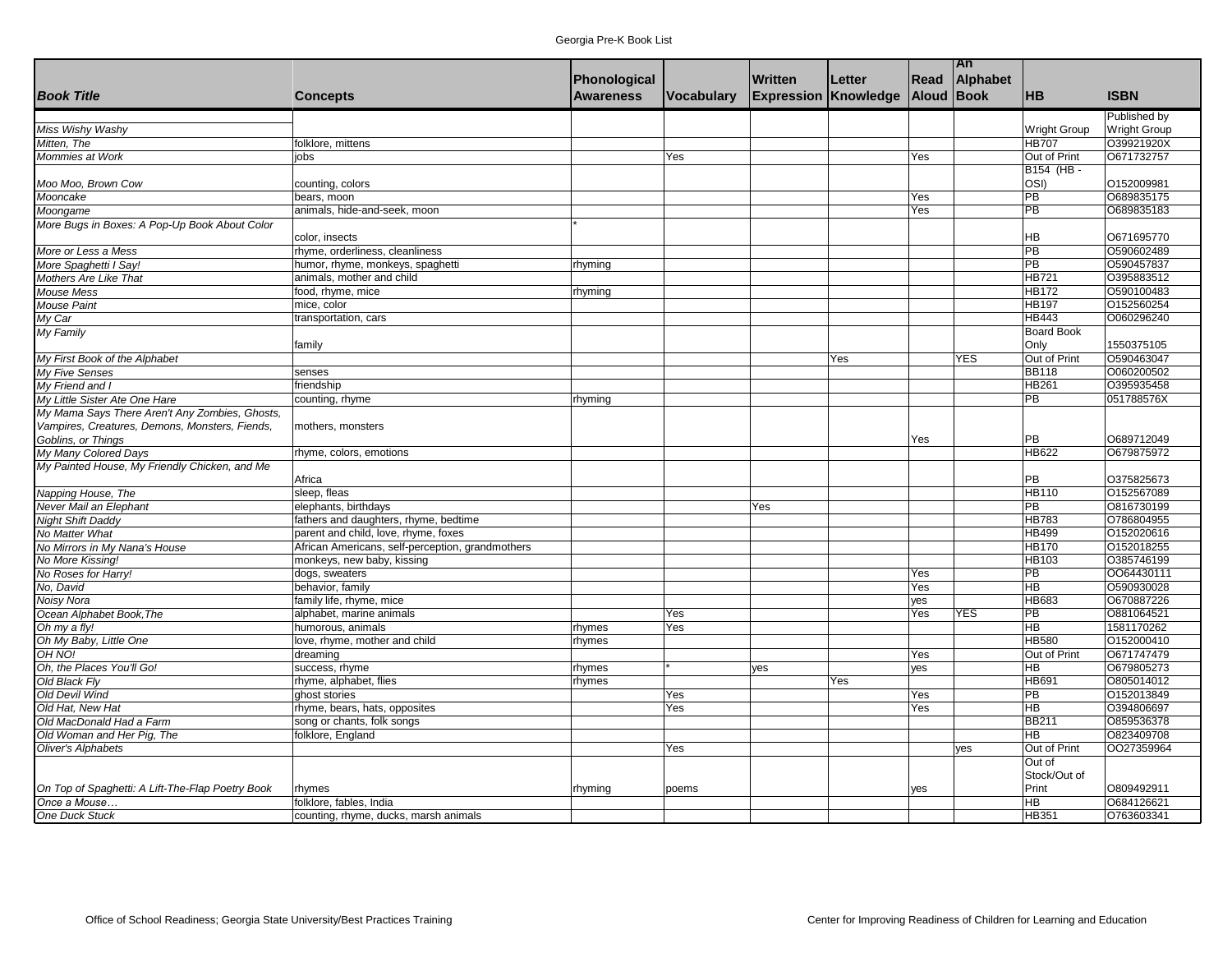|                                            |                                                         |                  |                   |                             |        |            | An       |                                   |                  |
|--------------------------------------------|---------------------------------------------------------|------------------|-------------------|-----------------------------|--------|------------|----------|-----------------------------------|------------------|
|                                            |                                                         | Phonological     |                   | <b>Written</b>              | Letter | Read       | Alphabet |                                   |                  |
| <b>Book Title</b>                          | <b>Concepts</b>                                         | <b>Awareness</b> | <b>Vocabulary</b> | <b>Expression Knowledge</b> |        | Aloud Book |          | <b>HB</b>                         | <b>ISBN</b>      |
| One Fish Two Fish Red Fish Blue Fish       | rhyme, counting                                         | rhyming          | Yes               |                             |        | yes        |          | <b>HB</b>                         | O394800133       |
| Our Granny                                 | grandmothers                                            |                  | some              |                             |        | yes        |          | <b>HB133</b>                      | O395670233       |
| Over in the Grasslands                     | nursery rhymes, counting, grassland animals             |                  |                   |                             |        |            |          | <b>HB568</b>                      | O316939102       |
| Over in the Meadow                         | animals, poetry, rhymes, counting                       | rhyming          |                   |                             |        |            |          | <b>HB527</b>                      | O670883441       |
| <b>Owl Babies</b>                          | owls, mother and child                                  |                  |                   |                             |        |            |          | <b>HB179</b>                      | 1564021017       |
| Paddington's Pop-up Book                   |                                                         |                  |                   |                             |        | Yes        |          | Out of Print                      | O816709009       |
| Pancakes, Pancakes!                        | pancakes                                                |                  | yes               |                             |        | Yes        |          | HB914                             | O887081207       |
| Paper Crane, The                           | restaurants, cranes (birds), legends                    |                  |                   |                             |        |            |          | $\overline{\mathsf{H}}$           | O688041086       |
| Picture For Harold's Room, A               | boys, art                                               |                  |                   | Yes                         |        |            |          | $\overline{PB}$                   | 0064440850       |
| Pierre: A Cautionary Tale in Five Chapters | behavior, boredom                                       |                  |                   |                             |        | Yes        |          | PB                                | 0064432521       |
| Piggy in the Puddle, The                   | rhyme, pigs, mud                                        | rhymes           |                   |                             | Yes    | Yes        |          | $\overline{PB}$                   | O689712936       |
| Pingo the Plaid Panda                      | self-acceptance, pandas                                 | rhymes           |                   |                             |        |            |          | $\overline{\mathsf{H}}$           | O823407276       |
| Planting a Rainbow                         | flowers, gardening, color                               |                  |                   |                             |        |            |          | HB637                             | O152626093       |
| Plumply, Dumply Pumpkin                    | rhyme, pumpkin, jack-o-lanterns                         |                  |                   |                             |        |            |          | HB289                             | O689838344       |
| Pocket for Corduroy, A                     | toys, pockets                                           |                  |                   |                             |        | yes        |          | HB                                | 067056172X       |
| Polar Bear, Polar Bear, What Do You Hear?  | rhyme, zoo animals, animal sounds                       |                  |                   |                             |        |            |          | <b>HB102</b>                      | O805017593       |
| Q is for Duck, An Alphabet Guessing Game   | alphabet, animals, animal sounds                        |                  |                   |                             |        |            |          | PB408                             | O395300622       |
| Quick as a Cricket                         | animals, self-perception, rhyme                         |                  |                   |                             |        |            |          | <b>HB711</b>                      | O859531511       |
| Quick, Quack, Quick!                       | ducks                                                   | rhymes           |                   |                             |        |            |          | $\overline{PB}$                   | O679872434       |
| Rain Came Down. The                        | rain, quarreling                                        |                  |                   |                             |        |            |          |                                   | O439050219       |
| Rainbow All Around Me. A                   | color, rainbow                                          |                  |                   |                             |        |            |          | HB902                             | O43930928X       |
| Rainbow Fish and the Big Blue Whale        | whales, fish                                            |                  |                   |                             |        | Yes        |          | <b>HB112</b>                      | O735810095       |
| Rattletrap Car                             | automobiles, lakes, transportation                      |                  |                   |                             |        |            |          | <b>HB458</b>                      | O763609196       |
| Read to Your Bunny                         | rhyme, rabbits, reading                                 | rhymes           |                   |                             |        | Yes        |          | <b>HB304</b>                      | O590302841       |
| Real Mother Goose, The                     | nursery rhymes, poetry                                  | rhymes           |                   |                             |        |            |          | $\overline{\mathsf{H}\mathsf{B}}$ | O590225170       |
| Really Weird Pet Store, The                |                                                         |                  |                   |                             |        |            |          |                                   | Published by DLM |
|                                            |                                                         |                  |                   |                             |        |            |          | <b>DLM Teaching</b>               | Teaching         |
|                                            | imagination                                             |                  | Yes               |                             |        | Yes        |          | <b>Resources</b>                  | Resources        |
| Red Leaf, Yellow Leaf                      | trees, seasons, fall                                    |                  |                   |                             |        |            |          | <b>HB727</b>                      | 0152661972       |
| Red-Eyed Tree Frog                         | frogs, tree frogs, rain forest                          |                  |                   |                             |        |            |          | <b>HB292</b>                      | O590871757       |
| Regards to the Man in the Moon             | imagination, African Americans                          |                  |                   |                             |        |            |          | $\overline{PB}$                   | O689711603       |
| Regina's Big Mistake                       | drawing, self-confidence                                |                  |                   |                             |        | Yes        |          | $\overline{AB}$                   | 039555330X       |
|                                            |                                                         |                  |                   |                             |        |            |          | <b>DLM Teaching</b>               |                  |
| Rhinoceros? Preposterous!, A               | size comparisons                                        |                  | Yes               |                             |        | Yes        |          | <b>Resources</b>                  | Printed by DLM   |
|                                            | animals, vocabulary, nursery rhymes, children's poetry, |                  |                   |                             |        |            |          |                                   |                  |
| Richard Scarry's Best Story Book Ever      | fables                                                  | rhymes           | Yes               |                             |        | Yes        |          | HВ                                | O307165485       |
| Right Number of Elephants, The             |                                                         |                  |                   |                             |        |            |          | PB or Econo                       |                  |
|                                            | math                                                    |                  |                   |                             |        |            |          | Clad                              | 0064432998       |
| Road Runner A Very Scary Lesson, The       | animals                                                 |                  |                   |                             |        | Yes        |          | Out of Print                      | O307108252       |
| Roar! A Noisy Counting Book                | counting, rhyme, jungle animals, lions                  | rhymes           |                   |                             |        |            |          | <b>HB761</b>                      | OO6028384X       |
| Rock-A-Bye Farm                            |                                                         |                  |                   |                             |        | Yes        |          | Out of Print                      | O671886304       |
| Rooster's Off to See the World             | animals, counting                                       |                  |                   |                             |        |            |          | <b>HBS268</b>                     | O887080421       |
| Rosie's Walk                               | chickens                                                |                  |                   |                             |        | Yes        |          | <b>HB125</b>                      | 0027458504       |
| Round Is a Mooncake                        | rhyme, Chinese Americans, shapes                        |                  |                   |                             |        |            |          | HB436                             | O811826767       |
| Runaway Bunny, The                         | rabbits                                                 |                  |                   |                             |        | Yes        |          | <b>HB148</b>                      | 0060207655       |
| <b>Safety Around Strangers</b>             | safety, strangers, prevention                           |                  |                   |                             |        |            |          | <b>HB847</b>                      | O736800603       |
| Safety on the Playground                   | safety, playgrounds                                     |                  |                   |                             |        |            |          | HB849                             | 073680062X       |
| Safety on the School Bus                   | safety, school buses, transportation                    |                  |                   |                             |        |            |          | HB851                             | O736800638       |
| Safety on Your Bicycle                     | safety, bicycles, cycling                               |                  |                   |                             |        |            |          | HB853                             | O736801936       |
| Seals on the Bus, The                      | songs, buses, animal sounds                             |                  |                   |                             |        |            |          | <b>HB793</b>                      | O805059520       |
| Seven Blind Mice                           | folklore, fables, elephants, India                      |                  |                   |                             |        |            |          | <b>HB171</b>                      | 0399222618       |
| Seven Little Rabbits                       | predictable                                             |                  |                   |                             |        |            |          | Out of Print                      | O802783112       |
| Shades of Black                            | African Americans                                       |                  |                   |                             |        |            |          | <b>HB270</b>                      | O439148928       |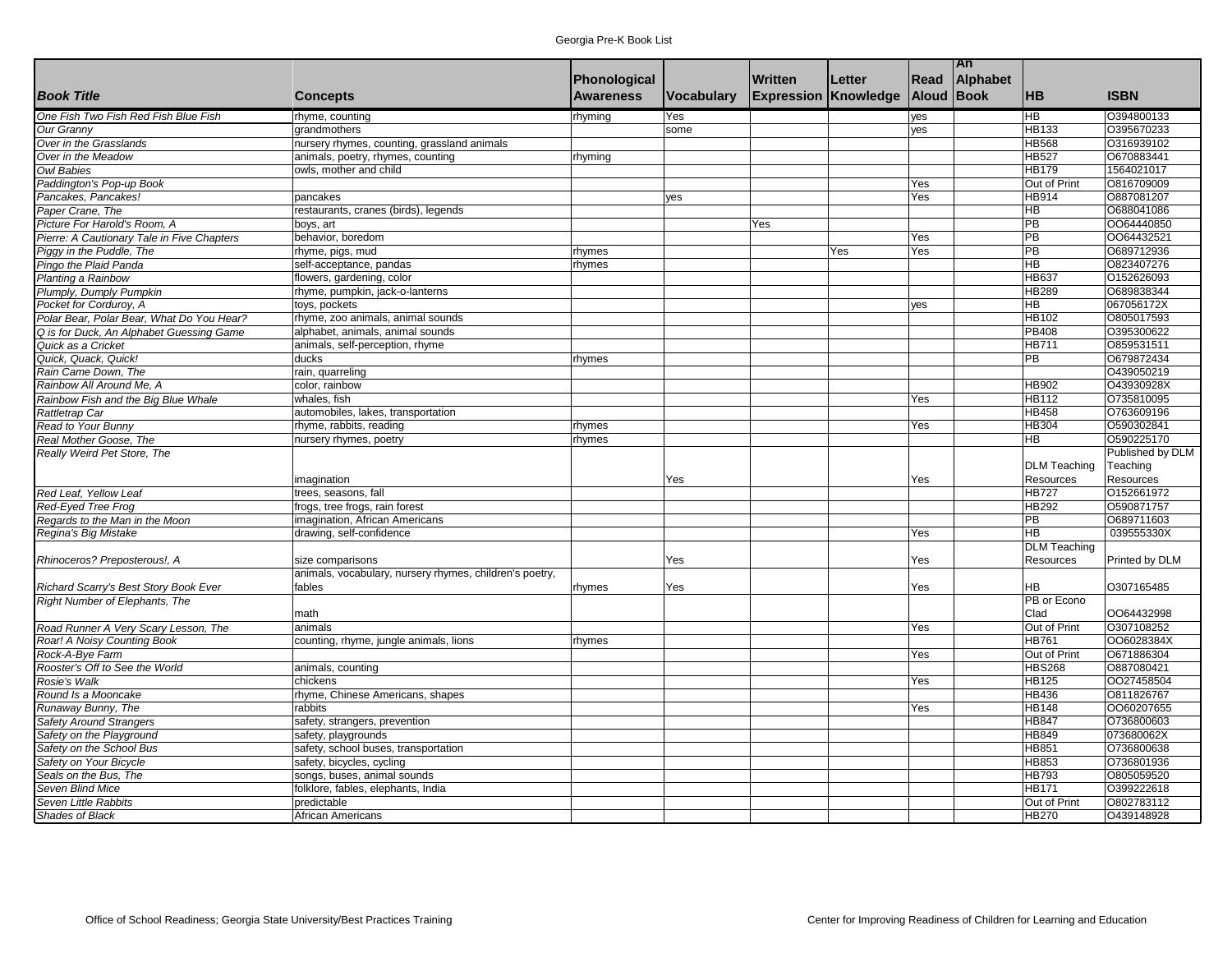|                                            |                                               |                  |                   |                             |        |                   | <b>An</b> |                    |             |
|--------------------------------------------|-----------------------------------------------|------------------|-------------------|-----------------------------|--------|-------------------|-----------|--------------------|-------------|
|                                            |                                               | Phonological     |                   | Written                     | Letter | Read              | Alphabet  |                    |             |
| <b>Book Title</b>                          | <b>Concepts</b>                               | <b>Awareness</b> | <b>Vocabulary</b> | <b>Expression Knowledge</b> |        | <b>Aloud Book</b> |           | <b>HB</b>          | <b>ISBN</b> |
| She Sells Seashells A Tongue Twister Story |                                               | rhymes           |                   |                             |        |                   |           | Out of Print       | O590265849  |
| Sheep in a Jeep                            | rhyme, sheep                                  | rhymes           |                   |                             |        |                   |           | <b>HBS341</b>      | 039541105X  |
| Sheep on a Ship                            | rhyme, sheep, ships                           | rhymes           |                   |                             |        |                   |           | <b>HBS204</b>      | O395481600  |
| Silly Little Goose!                        | farm animals, geese, nest building            |                  |                   |                             |        |                   |           | <b>HB235</b>       | O439063043  |
| Silly Sally                                | humorous stories, rhyme                       |                  |                   |                             |        |                   |           | <b>HB208</b>       | O152744282  |
| Sing Sophie!                               |                                               |                  |                   |                             |        |                   |           | Out of             |             |
|                                            |                                               |                  |                   |                             |        |                   |           | Print/Stock        | 076360500X  |
| <b>Sisters</b>                             | siblings                                      |                  |                   |                             |        |                   |           | <b>Board Book</b>  | 1550372750  |
| <b>Six Sleepy Sheep</b>                    |                                               |                  |                   |                             |        |                   |           | Out of             |             |
|                                            |                                               | rhymes           |                   |                             |        |                   |           | Print/Stock        | 1878093061  |
| Sixteen Hand Horse, The                    |                                               |                  | meaning           |                             |        | Yes               |           | Out of Print       | O671669680  |
| Slowly, Slowly, Slowly,<br>said the        |                                               |                  |                   |                             |        |                   |           |                    |             |
| Sloth                                      | animals, jungle animals, sloths               |                  | animals           |                             |        |                   |           | HВ                 | O399239545  |
| Snowballs                                  | snow, winter                                  |                  |                   |                             |        |                   |           | HB119              | O152000747  |
| Snowy Day, The                             | weather, snow                                 |                  | Yes               |                             |        | yes               |           | HВ                 | O670654000  |
| Snuggle Wuggle                             | animals, hugging, infancy                     |                  |                   |                             |        |                   |           | HB735              | O152021590  |
| Sounder (Ages 9-12)                        | dogs, African Americans, poverty, family life |                  |                   |                             |        |                   |           | HВ                 | OO60201436  |
| Special People, Special Ways               | rhyme, individuality, special needs           |                  |                   |                             |        |                   |           | HB539              | 188644000X  |
| <b>Spots Counting Creatures</b>            | animals, counting                             |                  |                   |                             |        |                   |           | <b>HB397</b>       | O152006664  |
| Squeaky Clean                              | pigs, baths                                   |                  |                   |                             |        |                   |           | HB790              | O316788163  |
| Stone Soup                                 | folklore, France                              |                  |                   |                             |        | Yes               |           | <b>HB</b>          | O684922967  |
| <b>Stone Soup</b>                          | fairy tales                                   |                  |                   |                             |        | Yes               |           | $\overline{PB}$    | O590416022  |
| Story for Hippo, A                         | death, friendship, monkeys, hippopotamus      |                  |                   |                             |        |                   |           | HB549              | O439262194  |
| <b>Sunflower House</b>                     | rhyme, sunflowers                             |                  |                   |                             |        |                   |           | <b>HB21</b>        | O152004831  |
| Susan Laughs                               | play, rhyme, emotions, special needs          |                  |                   |                             |        |                   |           | <b>HB189</b>       | O805065016  |
| <b>Sweet Dreams</b>                        | animals, sleep                                |                  |                   |                             |        |                   |           | HB495              | O805058907  |
| Swimmy                                     | fish                                          |                  |                   |                             |        | yes               |           | HВ                 | O394817133  |
| Tacky and the Emperor                      | penguins                                      |                  |                   |                             |        | Yes               |           | ΗB                 | O395981204  |
| Tacky in Trouble                           | elephants, penguins                           |                  |                   |                             |        | Yes               |           | $\overline{HB}$    | O395861136  |
| <b>Tacky the Penguin</b>                   | individuality, penguins                       |                  |                   |                             |        | Yes               |           | $\overline{HB}$    | O395455367  |
| Tale of Meshka the Kvetch                  | humor                                         |                  |                   |                             |        | yes               |           | Out of Print       | O525444947  |
| Tale of Peter Rabbit. The                  | gardens, rabbits                              |                  | Yes               |                             |        | Yes               |           | <b>Board Book</b>  | O448102242  |
| Tedd & Huggly                              | monsters                                      |                  |                   | Yes                         |        |                   |           | PB                 | O439046106  |
| Ten Apples Up on Top!                      | animals, counting, rhyme                      | rhymes           |                   |                             |        | yes               |           | HB467              | O394800192  |
| Ten Black Dots                             | counting, rhyme                               | rhymes           |                   |                             |        |                   |           | <b>HB117</b>       | O688060676  |
| Ten Terrible Dinosaurs                     | counting, rhyme, dinosaurs                    |                  |                   |                             |        |                   |           | <b>HB337 (OSI)</b> | O525459057  |
| Ten, Nine, Eight                           | counting                                      |                  |                   |                             |        |                   |           | HB155              | O688009069  |
| That Toad is Mine!                         | rhyme, toads, sharing                         | rhymes           |                   |                             |        |                   |           | HB424              | O694010359  |
| The Adventures of Amos McCool:             |                                               |                  |                   |                             |        |                   |           |                    |             |
| <b>The Mitten</b>                          | folklore, mittens                             |                  |                   |                             |        |                   |           | <b>HB707</b>       | O39921920X  |
| There's a Cow in the Cabbage Patch         | rhyme, cow, farm animals                      | rhymes           |                   |                             |        |                   |           | <b>B452</b>        | 1841489611  |
| There's a Wocket in My Pocket              | rhyme, humor                                  |                  |                   |                             |        |                   |           |                    | O394829204  |
| There's an Alligator Under My Bed          |                                               | rhymes           |                   |                             |        |                   |           | <b>HB177</b>       | O803703740  |
| This Old Man                               | bedtime, alligators                           |                  |                   |                             |        |                   |           | $\overline{PB}$    | O395901243  |
|                                            | rhymes                                        | rhymes           | Yes               |                             |        | yes               |           | <b>PB701</b>       | 0374475172  |
| This Plane                                 | transportation, planes                        |                  |                   |                             |        |                   |           |                    |             |
| Three Bears, The                           | folklore, bears                               |                  |                   |                             |        |                   |           | HB                 | O395288118  |
| Three Cheers for TACKY                     | individuality, penguins                       |                  |                   |                             |        | Yes               |           | ΗB                 | O395668417  |
| Three Friends/Tres Amigos: A Counting Book | counting, bilingual                           |                  |                   |                             |        |                   |           | $\overline{HB}$    | O805037071  |
| Three Little Pigs, The                     | folklore, pigs                                |                  |                   |                             |        |                   |           | <b>HB173</b>       | O395288134  |
| Time for Bed                               | animals, rhyme, bedtime                       |                  |                   |                             |        |                   |           | <b>HB140</b>       | O152881832  |
| Time to Sleep                              | animals, hibernation, winter                  |                  |                   |                             |        |                   |           | <b>HB604</b>       | O805037624  |
| To Market, To Market                       | nursery rhymes                                |                  |                   |                             |        |                   |           | <b>HB703</b>       | O152000356  |
| <b>Today I Feel Silly</b>                  | rhyme, emotions                               |                  |                   |                             |        |                   |           | <b>HB732</b>       | O060245603  |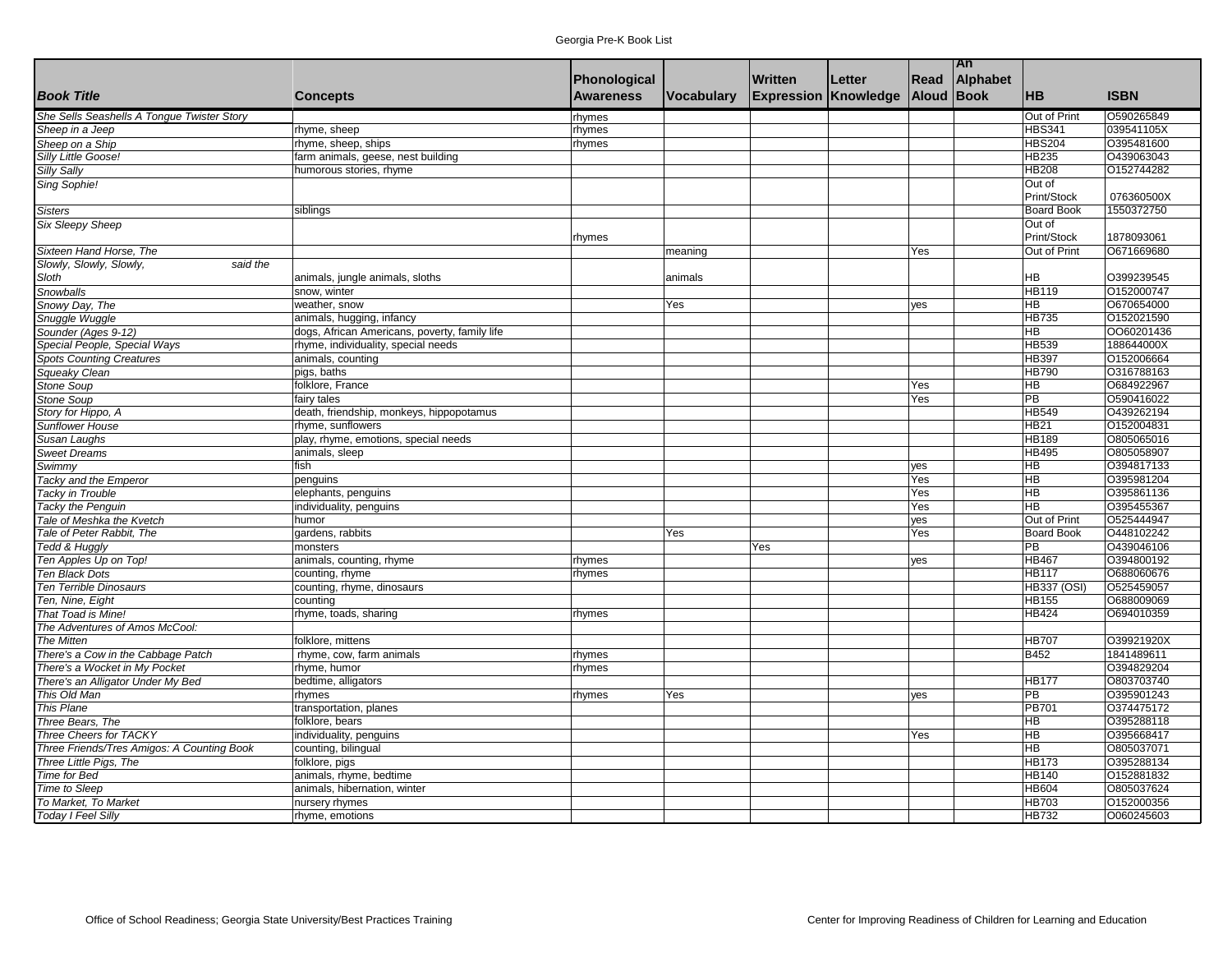|                                                    |                                                                       |                  |                   |                             |        |                   | An       |                 |                           |
|----------------------------------------------------|-----------------------------------------------------------------------|------------------|-------------------|-----------------------------|--------|-------------------|----------|-----------------|---------------------------|
|                                                    |                                                                       | Phonological     |                   | <b>Written</b>              | Letter | Read              | Alphabet |                 |                           |
| <b>Book Title</b>                                  | <b>Concepts</b>                                                       | <b>Awareness</b> | <b>Vocabulary</b> | <b>Expression Knowledge</b> |        | <b>Aloud Book</b> |          | <b>HB</b>       | <b>ISBN</b>               |
| Today Is Monday                                    | song, chant, food                                                     |                  |                   |                             |        |                   |          | <b>HB504</b>    | 0399219668                |
| Too Many Rabbits                                   | math                                                                  |                  |                   |                             |        |                   |          | PB              | O590967487                |
| <b>Too Much Noise</b>                              | blind, senses                                                         |                  |                   |                             |        |                   |          | <b>HB</b>       | O395181100                |
| Tortilla Factory, The                              | tortillas                                                             |                  |                   |                             |        |                   |          | <b>HB215</b>    | 0152928766                |
| Tree is Nice, A                                    | trees                                                                 |                  |                   |                             |        |                   |          | <b>HB</b>       | 0060261552                |
| <b>Truck</b>                                       | trucks, transportation                                                |                  |                   |                             |        |                   |          | <b>HB566</b>    | O688802443                |
| Two Eyes, A Nose, and A Mouth                      | human body                                                            |                  |                   |                             |        |                   |          | <b>PB406</b>    | O439116805                |
| Two Homes                                          | divorce, parent and child, homes                                      |                  |                   |                             |        |                   |          | <b>HB464</b>    | 0763605115                |
| Underwear!                                         | bison, grassland animals, underwear                                   |                  | yes               |                             |        | Yes               |          | $\overline{HB}$ | O807583081                |
| Vegetable Group, The                               | vegetables, nutrition                                                 |                  |                   |                             |        |                   |          | <b>HB515</b>    | 0736805419                |
| Velveteen Rabbit                                   | rabbits, toys                                                         |                  |                   |                             |        |                   |          | <b>HB</b>       | O385077254                |
|                                                    |                                                                       |                  |                   |                             |        |                   |          |                 |                           |
| Velveteen Rabbit: Or How Toys Become Real          |                                                                       |                  |                   |                             |        |                   |          |                 |                           |
| (2002 Ed. - a shorter, more accessible version for | rabbits, toys                                                         |                  |                   |                             |        |                   |          | <b>HB</b>       | O689841345                |
| modern children - From School Library Journal)     |                                                                       |                  |                   |                             |        |                   |          |                 |                           |
| Very Busy Spider, The                              | animals, spiders                                                      |                  | yes               |                             |        | Yes               |          | HB193           | O399211667                |
| Very Clumsy Click Beetle, The                      | animals, clumsiness, beetles, insects                                 |                  |                   |                             |        |                   |          | <b>HB251</b>    | O39923201X                |
| Very Hungry Caterpillar, The                       | caterpillars                                                          |                  |                   |                             |        |                   |          | HB163           | O399208534                |
| Very Lonely Firefly, The                           | fireflies, animals                                                    |                  | ves               |                             |        | Yes               |          | <b>HB196</b>    | O399227741                |
| Very Noisy Night, The                              | fear, night, bedtime, mice, sound                                     |                  |                   |                             |        |                   |          | <b>HB685</b>    | 0525462619                |
| Very Quiet Cricket, The                            | animal sounds, crickets                                               |                  | yes               |                             |        | Yes               |          | <b>HB657</b>    | O399218858                |
| <b>Waiting for Wings</b>                           | butterflies, butterfly garden                                         |                  |                   |                             |        |                   |          | <b>HB901</b>    | 0152026088                |
| <b>Wake-up Kisses</b>                              |                                                                       |                  |                   |                             |        |                   |          | <b>HB903</b>    | 0066239761                |
|                                                    | animals, rhyme, night, infancy                                        | rhymes           |                   |                             |        |                   |          |                 | O060274751                |
| We all Sing with the Same Voice                    | multicultural, songs                                                  |                  |                   |                             |        |                   |          | <b>HB756</b>    |                           |
| We Can Do It!                                      | special needs                                                         |                  |                   |                             |        |                   |          | <b>HB473</b>    | 1887734341                |
| Webster J. Duck                                    | animals, mother and child, ducks                                      |                  |                   |                             |        |                   |          | <b>HB470</b>    | O763615064                |
|                                                    | George Washington Carver, African Americans,                          |                  |                   |                             |        |                   |          | PB              |                           |
| Weed is a Flower, A                                | agriculture                                                           |                  |                   |                             |        |                   |          | <b>HB603</b>    | O671664905<br>O688170277  |
| <b>Wemberly Worried</b>                            | schools, mice, worry, first day of school                             |                  |                   |                             |        |                   |          | <b>HB608</b>    | O689504764                |
| We're Going On A Bear Hunt                         | bears, hunting                                                        | rhymes           |                   |                             |        |                   |          |                 | O805061592                |
| We're Going On A Lion Hunt                         | lions, Africa, song and chant                                         |                  |                   |                             |        |                   |          | <b>HB310</b>    |                           |
| We're Going on a Picnic!                           | picnicking, ducks, chickens, geese                                    |                  |                   |                             |        |                   |          | HB              | O688167993                |
| <b>What Color is Nature?</b>                       | nature, colors                                                        |                  |                   |                             |        |                   |          | <b>HB233</b>    | 1563979675                |
| <b>What Did Dinosaurs Eat?</b>                     | dinosaurs                                                             |                  |                   |                             |        |                   |          | <b>HB450</b>    | 1553370635                |
| What Do You Love?                                  | rhyme, mother and child                                               | rhymes           |                   |                             |        |                   |          | <b>HB273</b>    | O152019197                |
|                                                    |                                                                       |                  |                   |                             |        |                   |          | Lakeshore       |                           |
|                                                    |                                                                       |                  |                   |                             |        |                   |          | Learning        | Lakeshore                 |
| What Do You Want to BE?                            | children                                                              |                  | Yes               |                             |        | yes               |          | Materials       | <b>Learning Materials</b> |
|                                                    |                                                                       |                  |                   |                             |        |                   |          | <b>HB462</b>    |                           |
| What Grandmas Do Best, What Grandpas Do Best       | grandmothers, grandfathers, animals                                   |                  |                   |                             |        |                   |          |                 | O689805527                |
|                                                    |                                                                       |                  |                   |                             |        |                   |          |                 |                           |
| What Mommies Do Best. What Daddies Do Best         | mothers, fathers, parent and child                                    |                  |                   |                             |        |                   |          | <b>HB219</b>    | O689805772                |
| What the Baby Hears                                |                                                                       |                  |                   |                             |        |                   |          | <b>HB788</b>    | O786805609                |
|                                                    | animals, parent and child, rhyme, animal sounds, infancy<br>opposites |                  |                   |                             |        |                   |          | <b>HB594</b>    | 1563978814                |
| <b>What's Opposite?</b>                            |                                                                       |                  |                   |                             |        |                   |          | <b>HB</b>       | 0525465065                |
| Wheels on the Bus, The                             | sounds, urban lifestyles, transportation                              |                  |                   |                             |        | Yes               |          |                 |                           |
| When I Care about Others                           | bears, caring, sympathy                                               |                  |                   |                             |        |                   |          | <b>HB891</b>    | O80758889X                |
| When I Feel Angry                                  | anger, rabbits                                                        |                  |                   |                             |        |                   |          | <b>HB059</b>    | O807588881                |
| When I Feel Scared                                 | fear                                                                  |                  |                   |                             |        |                   |          | HB794           | O807588903                |
| When It Starts to Snow                             | animals, rhyme, snow                                                  |                  |                   |                             |        |                   |          | <b>HB276</b>    | O805054049                |
| When Mama Comes Home Tonight                       | rhyme, bedtime, mother and child                                      |                  |                   |                             |        |                   |          | <b>HB221</b>    | O689810652                |
| When Poppy and Max Grow Up                         | dogs, play, growth                                                    |                  |                   |                             |        |                   |          | <b>HB366</b>    | 0316603422                |
| When Sophie Gets Angry-Really, Really Angry        | anger, rabbits                                                        |                  |                   |                             |        |                   |          | <b>HB287</b>    | O590189794                |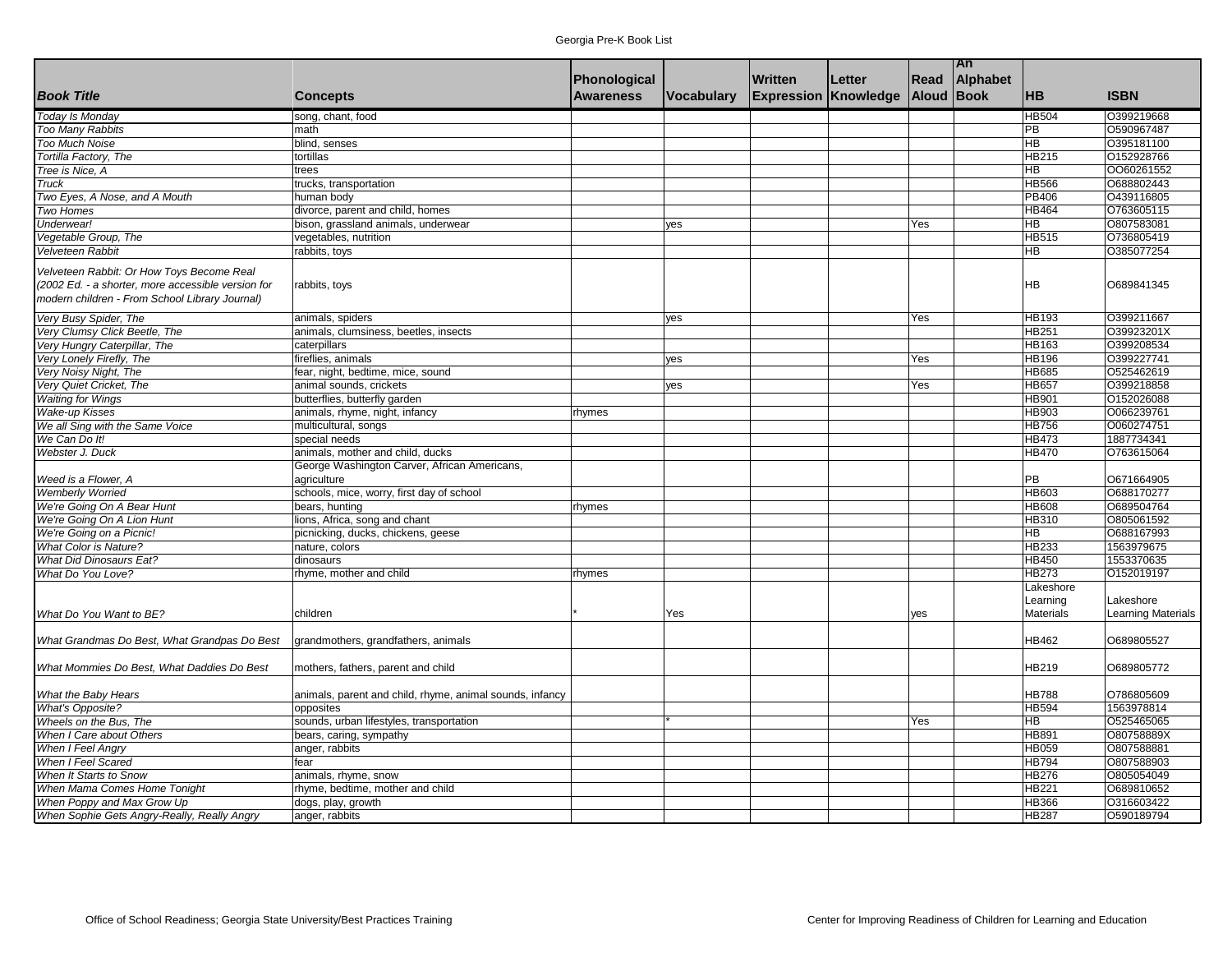|                                            |                                             |                  |                   |                |                             |            | <b>TAn</b> |                 |             |
|--------------------------------------------|---------------------------------------------|------------------|-------------------|----------------|-----------------------------|------------|------------|-----------------|-------------|
|                                            |                                             | Phonological     |                   | <b>Written</b> | Letter                      | Read       | Alphabet   |                 |             |
| <b>Book Title</b>                          | <b>Concepts</b>                             | <b>Awareness</b> | <b>Vocabulary</b> |                | <b>Expression Knowledge</b> | Aloud Book |            | <b>HB</b>       | <b>ISBN</b> |
| <b>When Winter Comes</b>                   | animals, rhyme, winter                      |                  |                   |                |                             |            |            | <b>HB451</b>    | O689817789  |
| Where Do You Sleep, Little One?            | animals, poetry, sleep                      |                  |                   |                |                             |            |            | <b>HB420</b>    | O823416682  |
| Where the Wild Things Are                  | fantasy, monsters                           |                  |                   |                |                             | Yes        |            | <b>HB144</b>    | O060254920  |
| <b>Where's Spot?</b>                       | animals                                     |                  | Yes               |                |                             | Yes        |            | <b>HB729</b>    | O399207589  |
| While You Were Sleeping                    | animals, counting, nocturnal animals        |                  |                   |                |                             |            |            | <b>HB632</b>    | 1561452114  |
| <b>Whistle for Willie</b>                  | dogs, whistling, African Americans          |                  |                   |                |                             |            |            | <b>HB350</b>    | O670762407  |
| White Dynamite and Curly Kidd              | rodeo                                       |                  |                   |                |                             | Yes        |            | $\overline{PB}$ | O805010181  |
| Who Hops?                                  | animals                                     |                  |                   |                |                             |            |            | <b>HB491</b>    | O152018395  |
| Who Took the Cookies from the Cookie Jar?  | animals, rhyme                              | rhymes           |                   |                |                             |            |            | <b>HB342</b>    | O316820164  |
|                                            |                                             |                  |                   |                |                             |            |            |                 |             |
| Who Wants a Cheap Rhinoceros?              | pets                                        |                  |                   |                |                             | Yes        |            | Out of Print    | OO27826902  |
| <b>Whoever You Are</b>                     | multicultural, individuality                |                  |                   |                |                             |            |            | HB274           | O152007873  |
| <b>Whose Shoes?</b>                        | family life, mice, shoes                    |                  |                   |                |                             |            |            | HB469           | O152017739  |
| <b>Why Write</b>                           |                                             |                  |                   | Yes            |                             |            |            | Out of Print    | O439046068  |
| Wiggle Waggle                              | animlas, animal locomotion                  |                  |                   |                |                             |            |            | HB401           | O152019405  |
| Wildlife A B C A Nature Alphabet Book, The | North American Animals                      | some rhyming     | Yes               |                |                             | Yes        | YES        |                 | O671886142  |
| Wilfred Gordon McDonald Partiridge         | old age, memory                             |                  | Yes               |                |                             | yes        |            | HB701           | O916291049  |
| Will You Be My Friend?                     | birds, friendship, rabbits                  |                  |                   |                |                             |            |            | HB625           | O590637827  |
| Will You Still Love Me?                    | animals, bears, mother and child.           |                  |                   |                |                             |            |            | <b>HB407</b>    | O811833194  |
| Willie's Not the Hugging Kind              |                                             |                  |                   |                |                             |            |            | OSI             | 0064432645  |
| Winnie-the-Pooh                            |                                             |                  |                   |                |                             |            |            |                 |             |
| <b>Winter Lullaby</b>                      | animals, winter                             |                  |                   |                |                             |            |            | <b>HB717</b>    | O152014039  |
| <b>Writing Places</b>                      |                                             |                  |                   | Yes            |                             |            |            | Out of Print    | O439046092  |
| Wrong-Way Rabbit, The                      | rabbits, rhyme, individuality               | rhymes           |                   |                |                             | yes        |            | $\overline{PB}$ | O590453599  |
| Yoo, Hoo, Moon!                            |                                             | rhymes           |                   |                |                             |            |            | Out of Print    | 0553352121  |
| You Are Much Too Small                     |                                             | rhymes           |                   |                |                             |            |            | Out of Print    | O553349252  |
| Ziggy the Zebra                            | colors, patterns, birds                     | rhyming          | Yes               |                |                             | Yes        |            | HB              | 1581171048  |
| Zin! Zin! Zin! A Violin                    | counting, rhyme, musical instruments, music |                  |                   |                |                             |            |            | $\overline{AB}$ | O671882392  |
| Zoo Looking                                | fathers and daughters, rhyme, zoo animals   |                  |                   |                |                             |            |            | HB681           | 1572550104  |
| $Z$ -Z-Zoink!                              | pigs, domestic animals, snoring             |                  |                   |                |                             |            |            | HB399           | O152928456  |
| <b>New Titles</b>                          |                                             |                  |                   |                |                             |            |            |                 |             |
| A is for Apple                             | apples, growing                             |                  |                   |                |                             |            |            | <b>HB682</b>    | O448428652  |
| All You Need for a Snowman                 | snowmen, winter                             |                  |                   |                |                             |            |            | HB596           | O15200789X  |
| <b>Alphabet Under Construction</b>         | mice, alphabet                              |                  |                   |                |                             |            |            | HB965           | O805068481  |
| <b>Animal Friends</b>                      | animals, pets, multicultural                |                  |                   |                |                             |            |            | B448            | 1570915024  |
| At the Edge of the Woods                   | rhyme, forest animals, forests              |                  |                   |                |                             |            |            | HB804           | O805063544  |
| Babies on the Go                           | animals, animal locomotion, infancy         |                  |                   |                |                             |            |            | HB678           | O152018948  |
| <b>Bear Wants More</b>                     | animals, food, rhyme, bears                 |                  |                   |                |                             |            |            | HB812           | O68984509X  |
| Blue: Seeing Blue All Around Us            | colors, blue                                |                  |                   |                |                             |            |            | HB820           | O736814671  |
| Book! Book! Book!                          | domestic animals, books and reading         |                  |                   |                |                             |            |            | HB530           | O439135257  |
| Bus for Us, The                            | vehicles, school buses                      |                  |                   |                |                             |            |            | HB992           | 1563979322  |
| Circles: Seeing Circles All Around Us      | shapes, circles                             |                  |                   |                |                             |            |            | HB864           | O736814604  |
| Daddy Book, The                            | fathers                                     |                  |                   |                |                             |            |            | HB894           | O316607991  |
| Daddy's Lullaby                            | lullabies, father and child                 |                  |                   |                |                             |            |            | HB993           | O689842953  |
| Does a Cow Say BOO?                        | farm life, domestic animals, animal sounds  |                  |                   |                |                             |            |            | HB945           | O763617180  |
| Don't You Feel Well, Sam?                  | mothers and sons, bears, sick               |                  |                   |                |                             |            |            | HB531           | O763610097  |
| Farm Flu                                   |                                             |                  |                   |                |                             |            |            | HB166           | O807522740  |
|                                            | rhyme, domestic animals                     |                  |                   |                |                             |            |            |                 |             |
| Feel Good Book, The                        | happiness                                   |                  |                   |                |                             |            |            | HB920           | O316072060  |
| Firefighters A to Z                        | alphabet, fire fighters                     |                  |                   |                |                             |            |            | HB680           | O689837984  |
| <b>Flora's Surprise</b>                    | gardening, rabbits                          |                  |                   |                |                             |            |            | HB712           | O439455901  |
| Full, Full, Full of Love                   | grandmothers, African Americans             |                  |                   |                |                             |            |            | HB836           | O763618519  |
| Goldilocks and the Three Bears             | folklore, bears                             |                  |                   |                |                             |            |            | HB651           | O735814384  |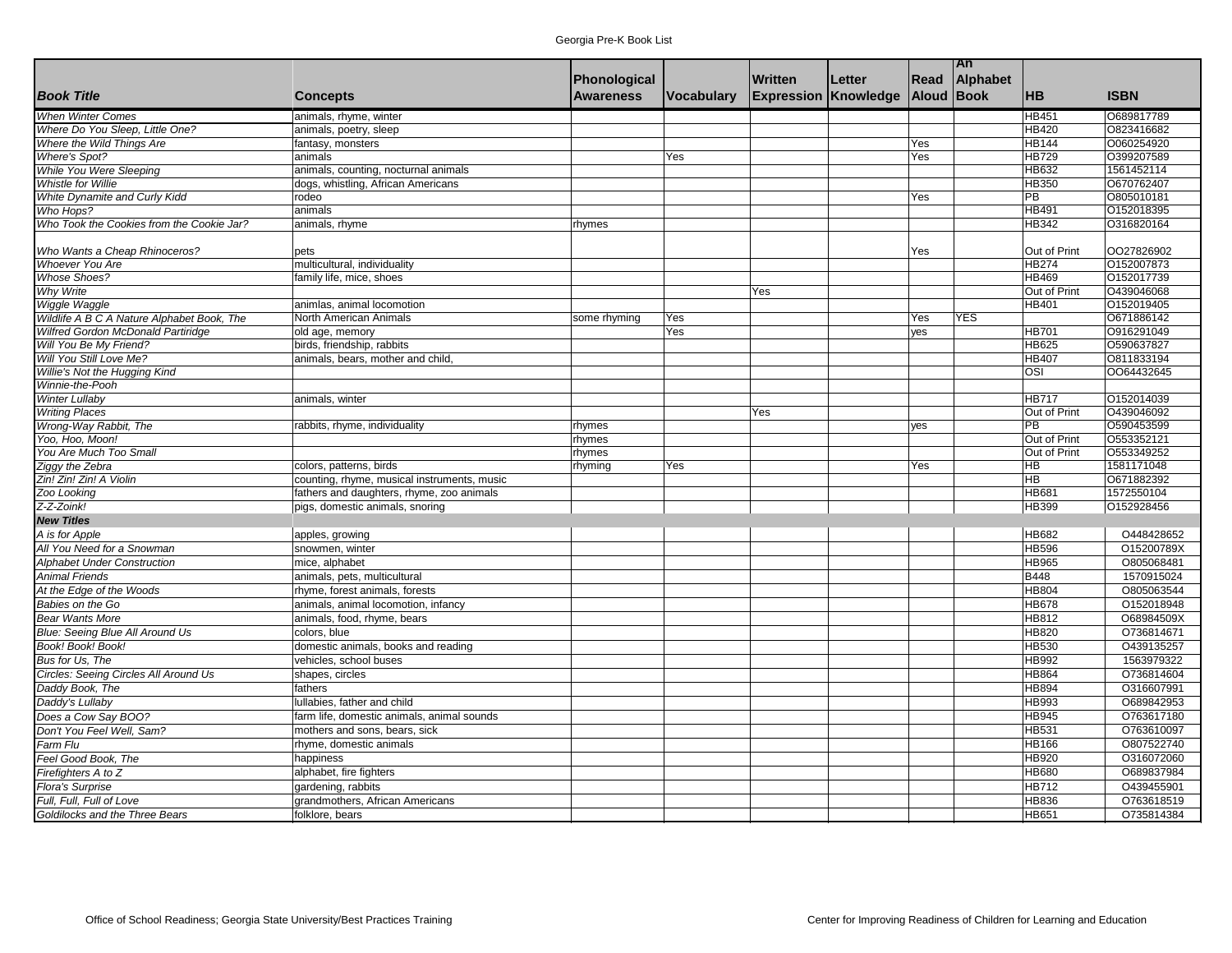|                                             |                                                         |                  |            |                |                             |            | <b>TAn</b> |               |             |
|---------------------------------------------|---------------------------------------------------------|------------------|------------|----------------|-----------------------------|------------|------------|---------------|-------------|
|                                             |                                                         | Phonological     |            | <b>Written</b> | Letter                      | Read       | Alphabet   |               |             |
| <b>Book Title</b>                           | <b>Concepts</b>                                         | <b>Awareness</b> | Vocabulary |                | <b>Expression Knowledge</b> | Aloud Book |            | <b>HB</b>     | <b>ISBN</b> |
| Green: Seeing Green All Around Us           | colors, green                                           |                  |            |                |                             |            |            | <b>HB822</b>  | O73681468X  |
|                                             | poetry, nursery rhymes, children's poetry, counting-out |                  |            |                |                             |            |            |               |             |
| Head, Shoulders, Knees, and Toes            | rhymes                                                  |                  |            |                |                             |            |            | HB856         | O763618993  |
| Hello. Hello!                               | animals, communication                                  |                  |            |                |                             |            |            | <b>HB348</b>  | O689834357  |
| How Do Dinosaurs Get Well Soon?             | dinosaurs, rhyme, sick                                  |                  |            |                |                             |            |            | <b>HB991</b>  | O439241006  |
| Hush, Little Ones                           | animals, rhyme, bedtime                                 |                  |            |                |                             |            |            | <b>HB904</b>  | 1561452696  |
| Love My Mama                                | stories in rhyme, elephants, mother and child           |                  |            |                |                             |            |            | <b>HB780</b>  | O689856911  |
| Love Planes!                                | airplanes                                               |                  |            |                |                             |            |            | <b>HB896</b>  | O060288981  |
| I'm Gonna Like Me                           | rhyme, self-esteem                                      |                  |            |                |                             |            |            | <b>HB800</b>  | O060287616  |
| K is for Kitten                             | cats, children's poetry, alphabet, alphabet rhymes      |                  |            |                |                             |            |            | HB563         | O399235639  |
| Mommy Book, The                             | mothers                                                 |                  |            |                |                             |            |            | <b>HB928</b>  | O316608270  |
| Mommy Lovers Her Baby/Daddy Loves His Baby  | animals, babies, stories in rhyme                       |                  |            |                |                             |            |            | HB924         | O060290773  |
| Mommy's Best Kisses                         | animals, stories in rhyme                               |                  |            |                |                             |            |            | <b>HB906</b>  | O066236010  |
| Mommy's Hands                               | hands, mothers                                          |                  |            |                |                             |            |            | <b>HB990</b>  | O786802804  |
| Muncha! Muncha! Muncha!                     | gardening, rabbits                                      |                  |            |                |                             |            |            | <b>HB837</b>  | O689831528  |
| My World of Color                           | rhyme, color                                            |                  |            |                |                             |            |            | HB930         | O786806052  |
| Old MacDonald Had a Woodshop                | building, rhyme, farms, tools                           |                  |            |                |                             |            |            | <b>HB532</b>  | O399235965  |
| Orange: Seeing Orange All Around Us         | colors, orange                                          |                  |            |                |                             |            |            | <b>HB826</b>  | O736814698  |
| Ovals: Seeing Ovals All Around Us           | shapes, ovals                                           |                  |            |                |                             |            |            | <b>HB871</b>  | O736814612  |
| Peekaboo Morning                            | toddlers, African Americans                             |                  |            |                |                             |            |            | <b>HB750</b>  | O399236023  |
| Purple: Seeing Purple All Around Us         | colors, purple                                          |                  |            |                |                             |            |            | <b>HB848</b>  | O736814701  |
| Rectangles: Seeing Rectangles All Around Us | shapes, rectangles                                      |                  |            |                |                             |            |            | <b>HB868</b>  | O736814620  |
| Red: Seeing Red All Around Us               | colors, red                                             |                  |            |                |                             |            |            | <b>HB854</b>  | O73681471X  |
| Snow                                        | forest animals, winter, snow                            |                  |            |                |                             |            |            | <b>HB816</b>  | O375823484  |
| Squares: Seeing Squares All Around Us       | shapes, squares                                         |                  |            |                |                             |            |            | HB874         | O736814639  |
| Stars: Seeing Stars All Around Us           | shapes, stars                                           |                  |            |                |                             |            |            | <b>HB889</b>  | O736814647  |
| There's a Billy Goat in the Garden          | farm animals                                            |                  |            |                |                             |            |            | <b>HB898</b>  | 1841480894  |
| This Little Chick                           | rhyme, chickens, farm animals                           |                  |            |                |                             |            |            | HB830         | O763617164  |
| <b>Three Little Kittens</b>                 | nursery rhymes                                          |                  |            |                |                             |            |            | <b>HB617</b>  | O735816425  |
| Triangles: Seeing Triangles All Around Us   | shapes, triangles                                       |                  |            |                |                             |            |            | HB872         | O736814655  |
| Turtle Splash!: Countdown at the Pond       | counting, rhyme, turtles                                |                  |            |                |                             |            |            | <b>HB766</b>  | O60294620   |
| What Shall We Do with the Boo-Hoo Baby?     | animlas, babies                                         |                  |            |                |                             |            |            | <b>HB950</b>  | O439153115  |
| When I Feel Sad                             | feelings, sadness                                       |                  |            |                |                             |            |            | <b>HB897</b>  | O807588911  |
| Who Grows Up on the Farm?                   | farm animals                                            |                  |            |                |                             |            |            | <b>HB862</b>  | 1404800298  |
| Yellow: Seeing Yellow All Around Us         | colors, yellow                                          |                  |            |                |                             |            |            | HB829         | O736814728  |
| <b>Books Available in Spanish</b>           |                                                         |                  |            |                |                             |            |            |               |             |
| <b>Amazing Grace</b>                        | theater, Identity, African Americans                    |                  |            |                |                             |            |            | <b>SHB234</b> | O803719388  |
| Arthur's Chicken Pox                        | circus, chicken pox, aardvark                           |                  |            |                |                             |            |            | <b>SPB342</b> | 1930332009  |
| <b>Big Red Barn</b>                         | farm life, rhyme, domestic animals                      |                  |            |                |                             |            |            | <b>SHB226</b> | O060262257  |
| Big, Hungry Bear, The                       | animals                                                 |                  |            |                |                             |            |            | SPB300        | O859539792  |
| Brown Bear, Brown Bear                      | animals, color                                          |                  |            |                |                             |            |            | <b>SHB293</b> | O805059679  |
| Caps for Sale                               | monkeys, hats, peddlers                                 |                  |            |                |                             |            |            | SHB           | O060253304  |
| Carrot Seed, The                            | carrots                                                 |                  |            |                |                             |            |            | <b>SPB225</b> | O590450921  |
| Click, Clack Moo: Cows That Type            | cows, domestic animals, typewriters                     |                  |            |                |                             |            |            | <b>SHB420</b> | 1930332289  |
| Cordurov                                    | fantasy, toys                                           |                  |            |                |                             |            |            | <b>SPB243</b> | O140542523  |
| Cow That Went Oink                          | cows, farms                                             |                  |            |                |                             |            |            | <b>SPB247</b> | 1880507668  |
| Does a Kangaroo Have a Mother, Too?         | animals, infancy                                        |                  |            |                |                             |            |            | <b>SHB238</b> | O060011106  |
| Doorbell Rang, The                          | cookies                                                 |                  |            |                |                             |            |            | <b>SPB287</b> | O688138063  |
| Feathers for Lunch                          | birds, cats, rhyme                                      |                  |            |                |                             |            |            | <b>SPB209</b> | O152010211  |
| <b>Froggy Gets Dressed</b>                  | frogs, clothing and dress, snow                         |                  |            |                |                             |            |            | <b>SHB272</b> | O670874140  |
| From Head to Toe                            | animals                                                 |                  |            |                |                             |            |            | <b>SHB249</b> | O060513020  |
| Goodnight Moon                              | rabbits, bedtime                                        |                  |            |                |                             |            |            | <b>SPB208</b> | O064434168  |